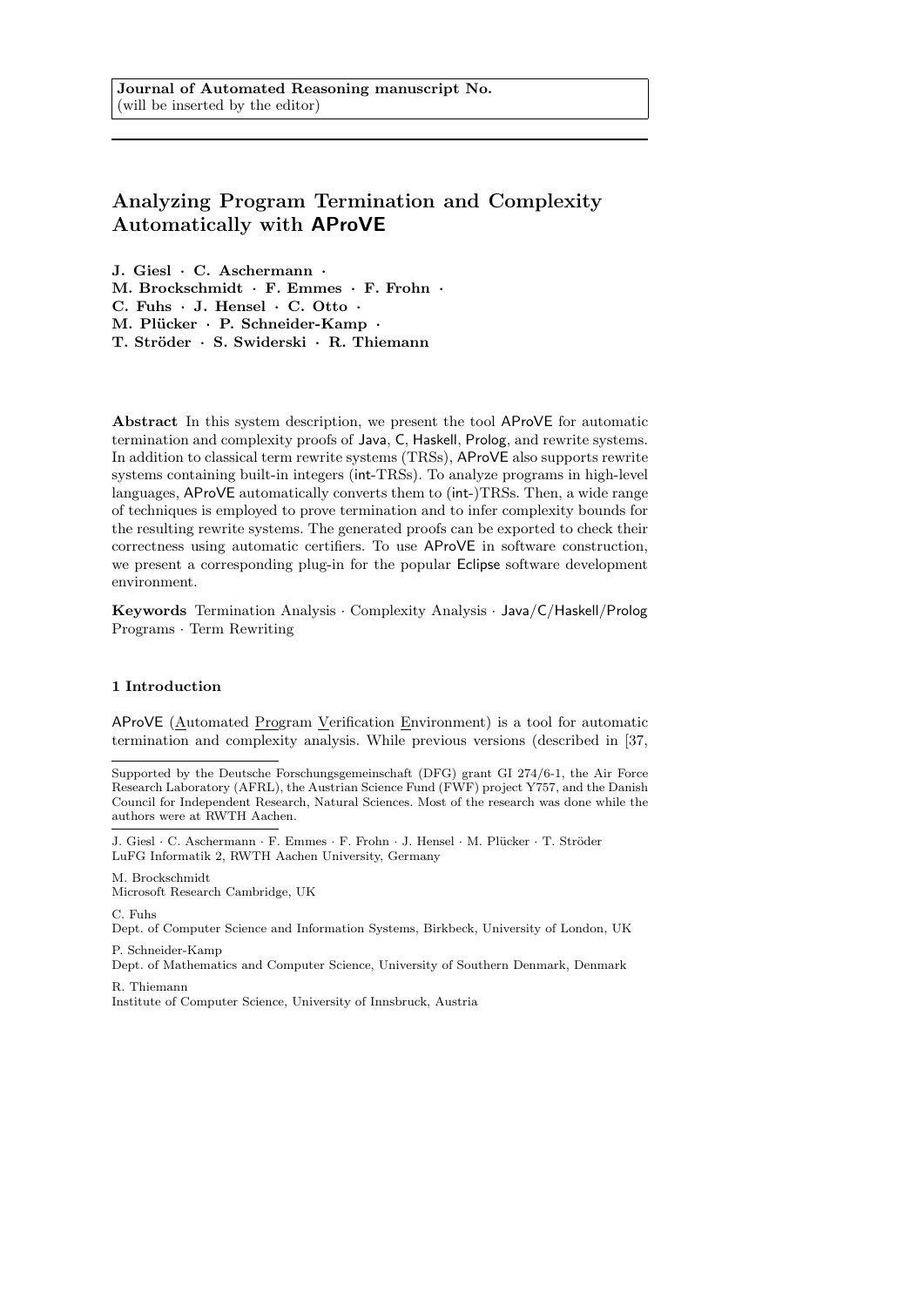40]) analyzed only termination of term rewriting, the new version of AProVE also analyzes termination of Java, C, Haskell, and Prolog programs. Moreover, it also features techniques for automatic complexity analysis and permits the certification of automatically generated termination proofs. To analyze programs, AProVE uses an approach based on symbolic execution and abstraction [22] to transform the input program into a *symbolic execution graph*<sup>1</sup> that represents all possible computations of the input program. Language-specific features (like sharing effects of heap operations in Java, pointer arithmetic and memory safety in C, higher-order functions and lazy evaluation in Haskell, or extra-logical predicates in Prolog) are handled when generating this graph. Thus, the exact definition of the graph depends on the considered programming language. For termination or complexity analysis, the graph is transformed into a set of (int-)TRSs. The success of AProVE at the annual international Termination Competition [64] and the International Competition on Software Verification (SV-COMP) [62] at TACAS demonstrates that our transformational approach is well suited for termination analysis of real-world programming languages. A graphical overview of our approach is shown below.<sup>2</sup>

Technical details on the techniques for transforming programs to (int-) TRSs and for analyzing rewrite systems can be found in, e.g., [12, 13, 14,



16, 19, 27, 28, 29, 30, 31, 32, 33, 34, 35, 36, 38, 39, 41, 42, 43, 45, 46, 53, 54, 59, 60]. Since the current paper is a system description, we focus on the implementation of these techniques in AProVE, which we have made available as a plug-in for the popular Eclipse software development environment [25]. In this way, AProVE can already be applied during program construction (e.g., by analyzing termination of single Java methods for user-specified classes of inputs). In addition to the full version of AProVE, we also have made AProVE's frontends for the different programming languages available as separate programs. Thus, they can be coupled with other external tools that operate on rewrite systems (e.g., on TRSs or integer transition systems) or on symbolic execution graphs. These external tools can then be used as alternative backends. Finally, AProVE can also be accessed directly via the command-line (with several possible flags) or via a web interface [6].

A very short description of AProVE's use for termination analysis of C programs was published in [61] and a preliminary version of parts of this paper was published in [44]. The present paper extends [44] substantially:

• We have updated AProVE's implementation and its description for the use on different programming languages and TRSs in Sect. 2 by covering new contributions (e.g., in addition to upper complexity bounds, AProVE now also infers lower complexity bounds for term rewriting [30]). Moreover, in addition to the features described in [44], we have developed a new exchange format for symbolic execution graphs, allowing to combine AProVE's frontends for programming languages with arbitrary external backends (Sect. 2.2).

<sup>1</sup> In our earlier papers, this was often called a *termination graph*.

<sup>2</sup> While termination can be analyzed for Java, C, Haskell, Prolog, TRSs, and int-TRSs, the current version of AProVE analyzes complexity only for Prolog and TRSs. In addition, complexity of integer transition systems (a restriction of int-TRSs) is analyzed by calling the tools KoAT and LoAT.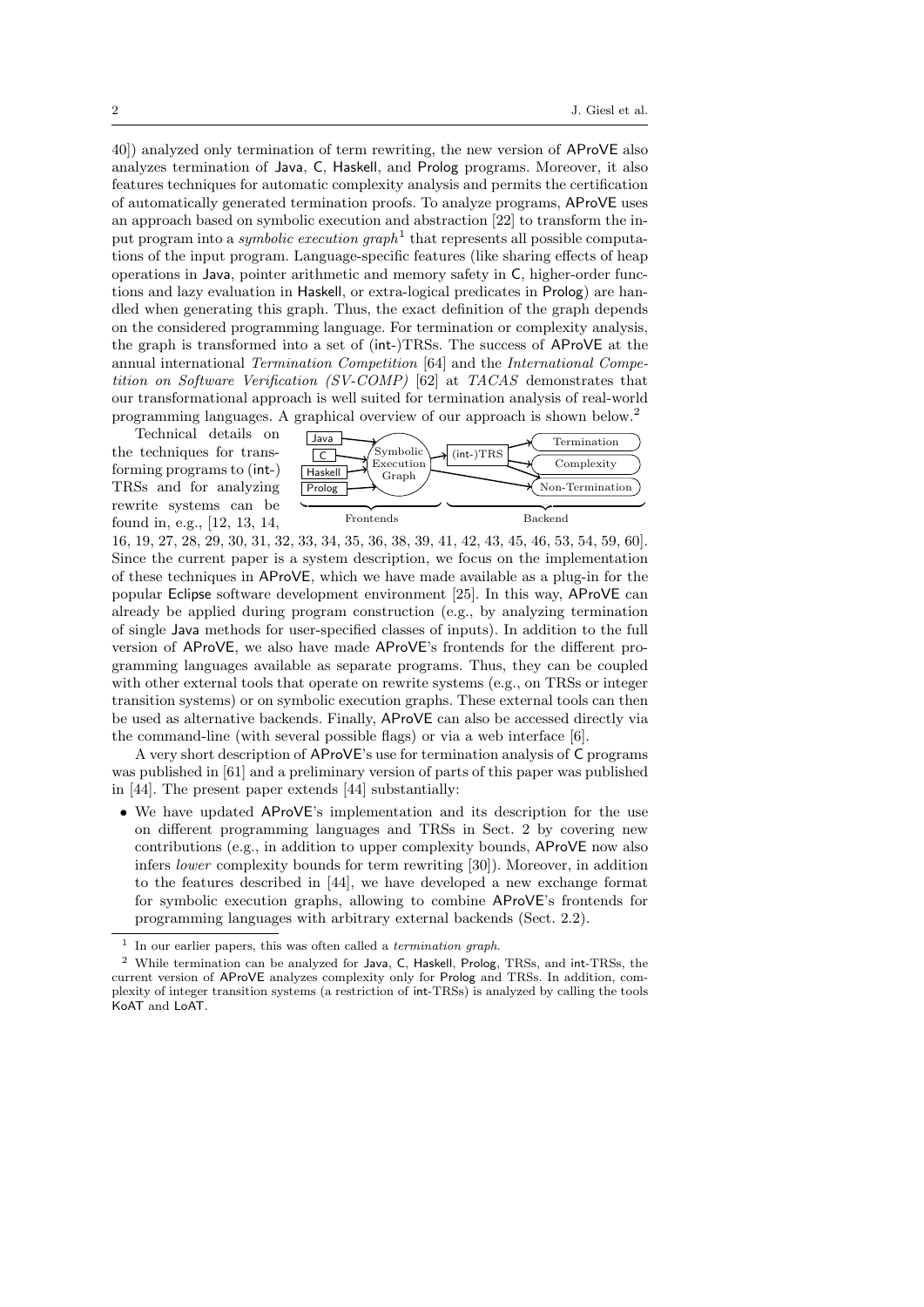- To make AProVE applicable in practice, the techniques in the backend have to deal with large rewrite systems resulting from the original input program. To handle programs from real programming languages successfully, it is important to provide support for integers. Therefore, AProVE handles int-TRSs where integers are built-in. In Sect. 3, we present the techniques that AProVE uses to simplify such int-TRSs and to prove their termination afterwards. These techniques are especially tailored to the int-TRSs resulting from our frontends and we present experiments to evaluate their usefulness. (The proofs and further formal details on these techniques can be found in Appendix A.) This part is completely new compared with [44].
- AProVE solves most search problems occurring during the proofs by calling SAT or SMT solvers. We discuss the use of SAT and SMT solving for the several different techniques in AProVE in Sect. 4 (which is also new compared with [44]). In addition, AProVE can also be used as an SMT solver itself. To this end, we describe AProVE's SMT frontend for quantifier-free formulas over non-linear integer arithmetic QF NIA.
- To increase the reliability of the generated proofs, AProVE supports their certification, cf. Sect. 5. Compared with [44], we now present different modes to control the "amount of certification" for automatically generated proofs. In this way, one can also use certification for proofs where not all proof techniques can be handled by the certifier yet.

### 2 AProVE and its Graphical User Interface in Eclipse

AProVE and its graphical user interface are available as an Eclipse plug-in at [6] under "Download". After the initial installation, "Check for Updates" in the "Help" menu of Eclipse also checks for updates of AProVE. As Eclipse and AProVE are written in Java, they can be used on most operating systems. We describe the integration of AProVE's frontends in Eclipse in Sect. 2.1. In Sect. 2.2 we explain how to use the frontends in a stand-alone way in order to couple them with external tools that operate on symbolic execution graphs or (int-)TRSs. Finally, Sect. 2.3 focuses on the backend of AProVE.

### 2.1 Analyzing Programming Languages

The screenshot on the next page shows the main features of our AProVE plug-in. Here, AProVE is applied on a Java (resp. Java Bytecode (JBC)) program in the file List.jar and tries to prove termination of the main method of the class List, which in turn calls the method contains. (The source code is shown in the editor window (B).) Files in an Eclipse project can be analyzed by right-clicking on the file in Eclipse's Project Explorer  $(A)$  and selecting "Launch AProVE".<sup>3</sup>

When AProVE is launched, the proof (progress) can be inspected in the Proof Tree View (C). Here, problems (e.g., programs, symbolic execution graphs, TRSs, . . . ) alternate with proof steps that modify problems, where "⇐" indicates sound and "⇔" indicates sound and complete steps. This information is used to propagate

 $^3\,$  An initial "ExampleProject" with several examples in different programming languages can be created by clicking on the "AProVE" entry in Eclipse's menu bar.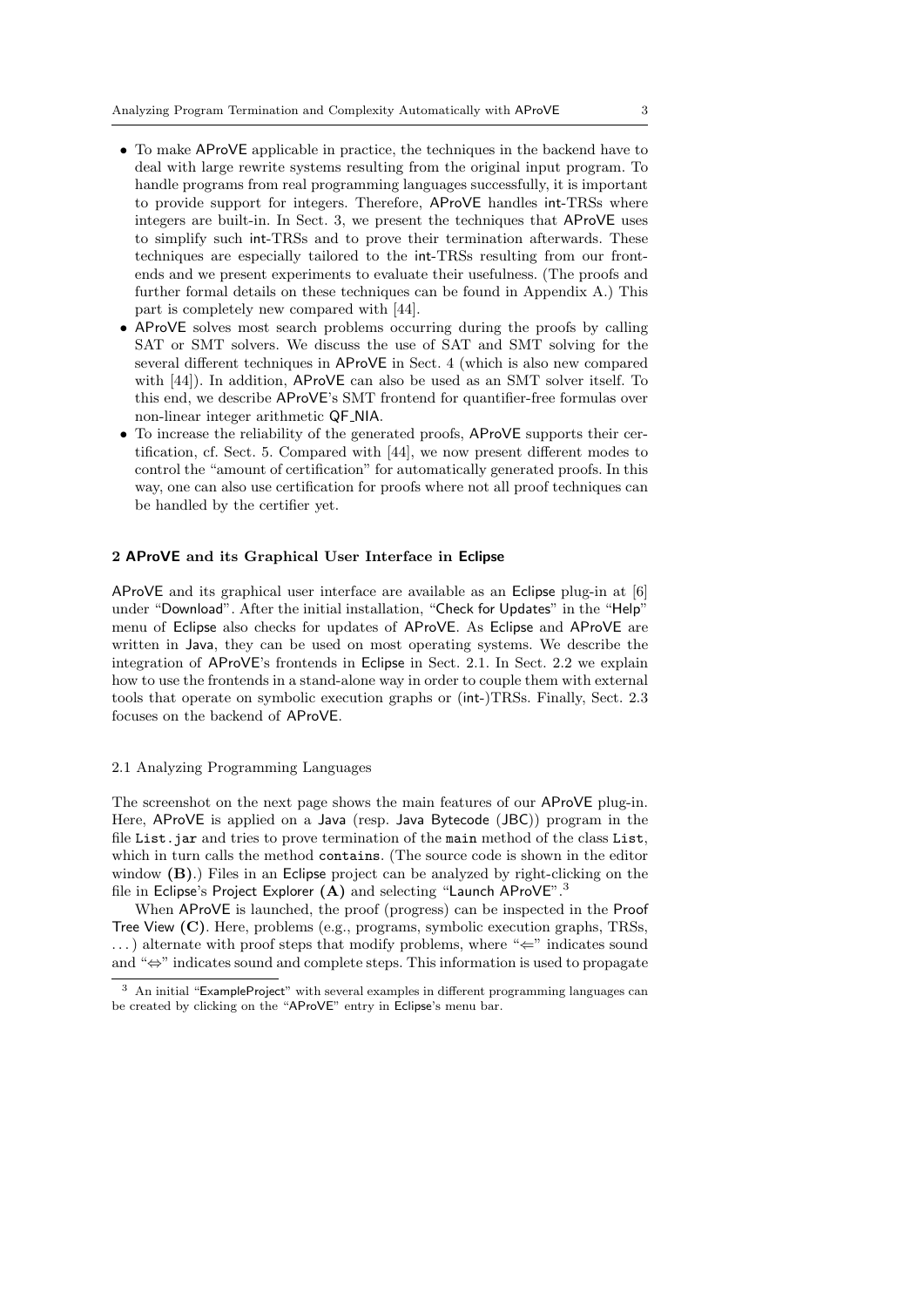

information from child nodes to the parent node. A green (resp. red) bullet in front of a problem means that termination of the problem is proved (resp. disproved) and a yellow bullet denotes an unsuccessful (or unfinished) proof. Since the root of the proof tree is always the input problem, the color of its bullet indicates whether AProVE could show its termination resp. non-termination.

To handle Java-specific features, AProVE constructs a symbolic execution graph (D) from the program [12, 13, 14, 54]. From the cycles of this graph, (int-)TRSs are created whose termination implies termination of the original program.<sup>4</sup> Doubleclicking on a problem or proof step in the proof tree shows detailed information on them. For example, the symbolic execution graph can be inspected by doubleclicking the node JBCTerminationGraph and selecting the Graph tab in the Problem View (D). This graph can be navigated with the mouse, allowing to zoom in on specific nodes or edges. Similarly, one of the generated TRSs is shown in the Problem View (E). For non-termination proofs [13], witness executions are provided in the Problem View. In contrast to termination, non-termination proofs are directly guided by the symbolic execution graph (without using the (int-)TRS backend), from which one extracts a concrete (i.e., non-symbolic) non-terminating execution.

The buttons in the upper right part of the Proof Tree View (C) interact with AProVE (e.g.,  $\Box$  aborts the analysis). When AProVE is launched, the termination proof is attempted with a time-out of 60 seconds. If it is aborted, one can rightclick on a node in the proof tree and by selecting "Run", one can continue the proof at this node (here, one may also specify a new time-out).

For Java programs, there are two options to specify which parts of the program are analyzed. AProVE can be launched on a jar (Java archive) file. Then it tries to prove termination of the main method of the archive's "main class".<sup>5</sup> Al-

<sup>4</sup> In (C), TRSs are listed as "QDP" (dependency pair problems [39]) and int-TRSs are shown as "IRSwT" ("Integer Rewrite Systems with Terms").

 $5$  See http://www.termination-portal.org/wiki/Java\_Bytecode for the conventions of the Termination Competition, which also contain a detailed discussion of the limitations imposed on analyzed Java programs.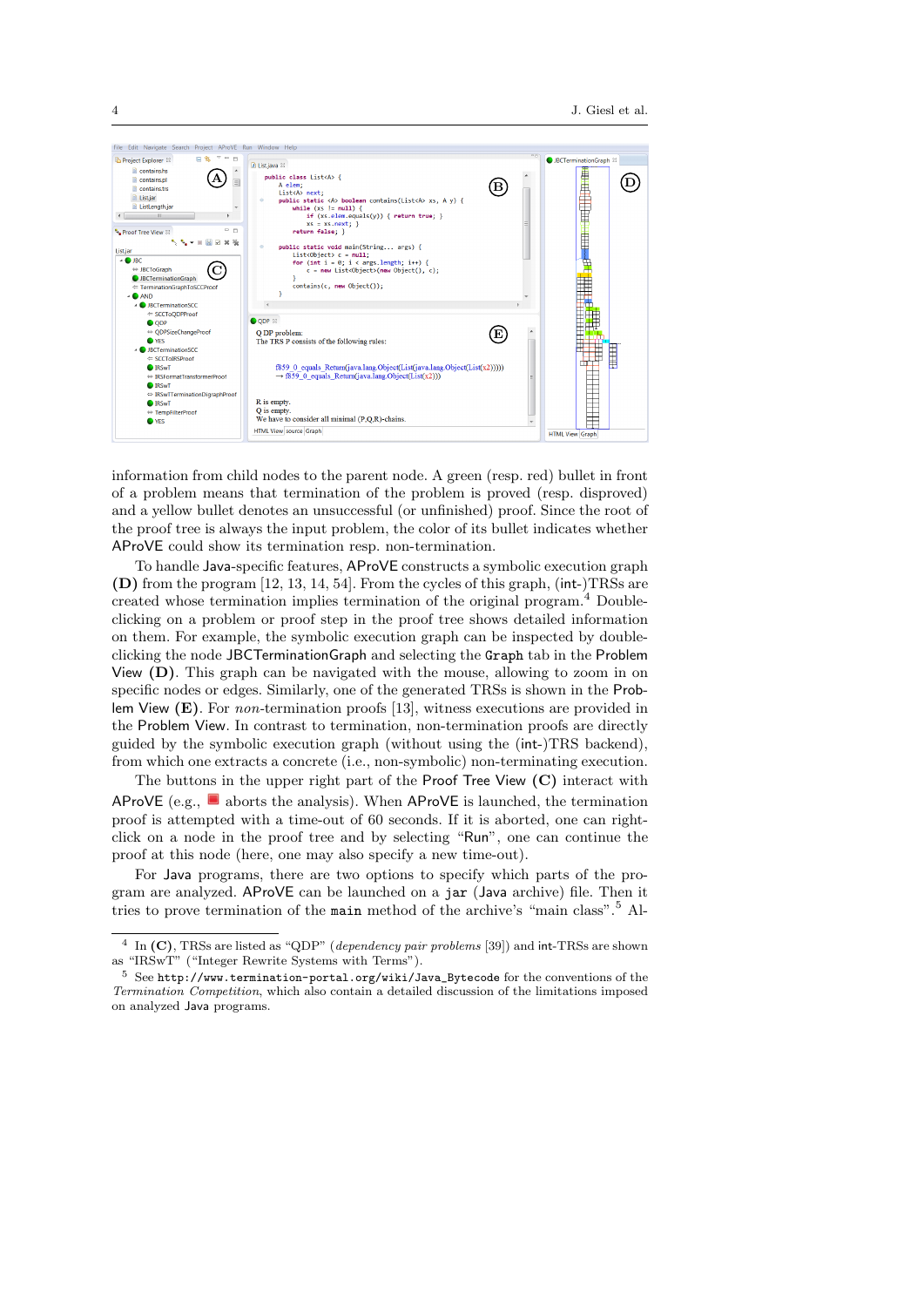ternatively, to use AProVE during software development, single Java methods can be analyzed. Eclipse's Outline View (reachable via "Window" and "Show View") shows the methods of a class opened by a double-click in Eclipse's Project Explorer. An initial "JavaProject" with a class List can be created via the "AProVE" entry in Eclipse's menu bar. Right-clicking on a method in the Outline View and

choosing "Launch AProVE" leads to the configuration dialog on the side. It can be used to specify the sharing and shape of the method's input values. Each argument can be tree-shaped, DAG-shaped, or arbitrary (i.e., possibly cyclic) [14]. Furthermore, one can specify which arguments may be sharing. Similarly, one can provide assumptions about the contents of static fields. There are also two short-cut buttons which lead to the best- and worst-case assumption. Moreover, under "AProVE options", one can adjust the desired time-out for the termination proof and under "Problem selection", one may replace AProVE's default strategy with alternative user-defined strategies (a general change of AProVE's strategy is possible via the "AProVE" entry in Eclipse's main menu).

C [60], Haskell [42], and Prolog [43] are handled similarly. The function, start terms, or queries to be analyzed can be specified in the input

| <b>Edit Configuration</b>                             | х                                              |  |  |  |  |  |  |
|-------------------------------------------------------|------------------------------------------------|--|--|--|--|--|--|
| <b>Edit configuration and launch.</b>                 |                                                |  |  |  |  |  |  |
| Launches AProVE for live viewing of proof results for |                                                |  |  |  |  |  |  |
| <b>JBC</b> programs                                   |                                                |  |  |  |  |  |  |
| Name: Run AProVE on Java method                       |                                                |  |  |  |  |  |  |
| Problem selection AProVE options JBC Options          |                                                |  |  |  |  |  |  |
| <b>Start Method</b>                                   |                                                |  |  |  |  |  |  |
| <b>Start Method:</b>                                  | aprove.List.contains(Laprove/List;Ljava/lang/C |  |  |  |  |  |  |
| Number of arguments (including "this"): 2             |                                                |  |  |  |  |  |  |
| <b>Assumptions for arguments</b>                      |                                                |  |  |  |  |  |  |
| <b>Best Case   Worst Case</b>                         |                                                |  |  |  |  |  |  |
| Which arguments may be DAGs or arbitrary shaped?      |                                                |  |  |  |  |  |  |
| Argument 1: O tree DAG @ arbitrary<br>≔               |                                                |  |  |  |  |  |  |
| Argument 2: O tree DAG @ arbitrary                    |                                                |  |  |  |  |  |  |
| Which arguments may share?                            |                                                |  |  |  |  |  |  |
| 281                                                   |                                                |  |  |  |  |  |  |
| <b>Assumptions for static fields</b>                  |                                                |  |  |  |  |  |  |
| <b>Shape</b>                                          | <b>Sharing</b>                                 |  |  |  |  |  |  |
| (c) tree                                              | o do not share                                 |  |  |  |  |  |  |
| <b>DAG</b>                                            | may share with other static fields             |  |  |  |  |  |  |
| arbitrary<br>may share with other references          |                                                |  |  |  |  |  |  |
| ш                                                     |                                                |  |  |  |  |  |  |
|                                                       | Revert<br>Apply                                |  |  |  |  |  |  |
|                                                       | Run<br>Close                                   |  |  |  |  |  |  |

file (as in the Termination Competition). Otherwise the user is prompted when the analysis starts. For Prolog, AProVE can also infer asymptotic upper bounds on the number of evaluation steps (i.e., unification attempts) and prove determinacy (i.e., that there is at most one solution). Similarly to many other termination provers, AProVE treats built-in data types like  $int$  int in Java as unbounded integers  $\mathbb{Z}$ . Thus, a termination proof is valid only under the assumption that no overflows occur which influence the control flow. However for C programs, we recently extended AProVE by an approach to handle fixed-width bitvector integers as well [45].

All our programming language frontends first construct symbolic execution graphs. From these graphs, AProVE generates rewrite systems which express the information that is relevant for termination. Thus, analyzing implementations of the same algorithm in different languages leads to very similar rewrite systems, as AProVE identifies that the reason for termination is always the same. For example, implementations of a contains algorithm in different languages all terminate for the same reason on (finite acyclic) lists, since the length of the list decreases in each recursive call or iteration.

### 2.2 Using AProVE as a Frontend

We have separated AProVE's programming languages frontends such that other tools can be used in place of the existing AProVE backend. As the symbolic execution graphs computed by AProVE represent over-approximations of the original program's behavior, many analyses can be performed on these graphs. For in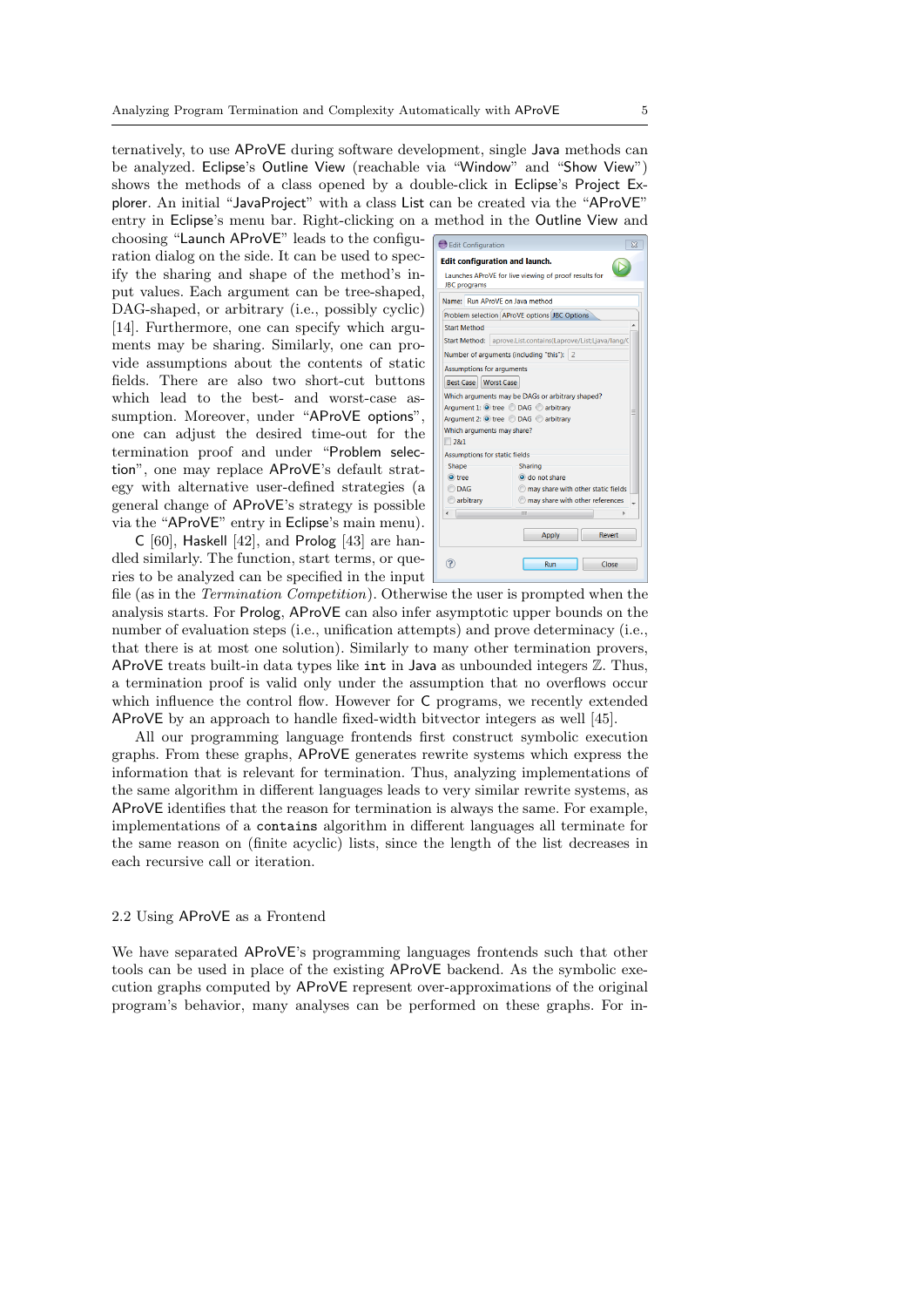stance, the absence of memory-safety violations in C programs, determinacy of queries in Prolog programs, or information-flow properties in all supported languages can be proved by analyzing the corresponding symbolic execution graphs. In general, analyses with the goal of proving universal properties can be executed on such graphs directly (e.g., to prove that all computations are finite). Moreover, together with a reachability analysis, existential properties can be analyzed as well. An example of such an analysis is our non-termination analysis of Java programs (i.e., that there exists an infinite computation). Here, we first detect infinite loops in the symbolic execution graph, and then check their reachability.

AProVE can export its symbolic execution graphs in the JSON format [11], which is both human-readable as well as suitable for automated processing. Such an export is produced by the command-line version of AProVE when running

### java -ea -cp aprove.jar aprove.CommandLineInterface.<X>FrontendMain <E> -j yes -o <D>,

where  $\langle X \rangle$  has to be replaced by JBC, C, LLVM,  $^6$  Haskell, or Prolog,  $\langle E \rangle$  is the input program, and <D> specifies the path to the directory where the output graph is written. This allows other tools to use AProVE for symbolic execution and to implement their own analysis on the graph obtained by AProVE. We refer to [6] for a detailed explanation of the command-line flags available for AProVE.

Instead of symbolic execution graphs, AProVE can also export the resulting rewrite systems in the formats used at the Termination Competition [64]. As these systems are generated with the goal of termination or complexity analysis, they only "over-approximate" the program's termination and complexity. So in contrast to the symbolic execution graphs, these rewrite systems are no general over-approximations for the original program's behavior. Still, other termination and complexity provers can make use of these systems and obtain analyses for programming languages by implementing only their own backend techniques and re-using our frontends. The command to export the resulting rewrite systems is the same as the one to generate the symbolic execution graph but without  $-i$  yes.

### 2.3 Analyzing Term Rewrite Systems

To prove termination of TRSs, AProVE implements a combination of numerous techniques within the dependency pair framework [39]. Non-termination of TRSs is detected by suitable adaptions of narrowing [27, 38]. The frontends for Java and C programs generate int-TRSs, a variation of standard term rewriting that has builtin support for integer values and operations. The advantage of built-in integers is that this simplifies termination proofs for algorithms on integers tremendously [35]. Note that most other tools for termination analysis of imperative programs abstract the program to integer transition systems (ITSs). Compared with ITSs, int-TRSs have the advantage that they allow a more precise representation of complex data structures by terms. We give an overview of the termination techniques used for this formalism in Sect. 3. The frontend for Haskell programs directly produces classical TRSs (as dependency pair problems [39]), while the frontend for Prolog offers techniques to produce definite logic programs, dependency triples (a

 $6$  Here, LLVM stands for the intermediate representation of the LLVM compilation framework [48]. To analyze C programs, they are first compiled to LLVM and analyzed afterwards. This is similar to our approach for Java where we consider Java Bytecode instead of Java source code.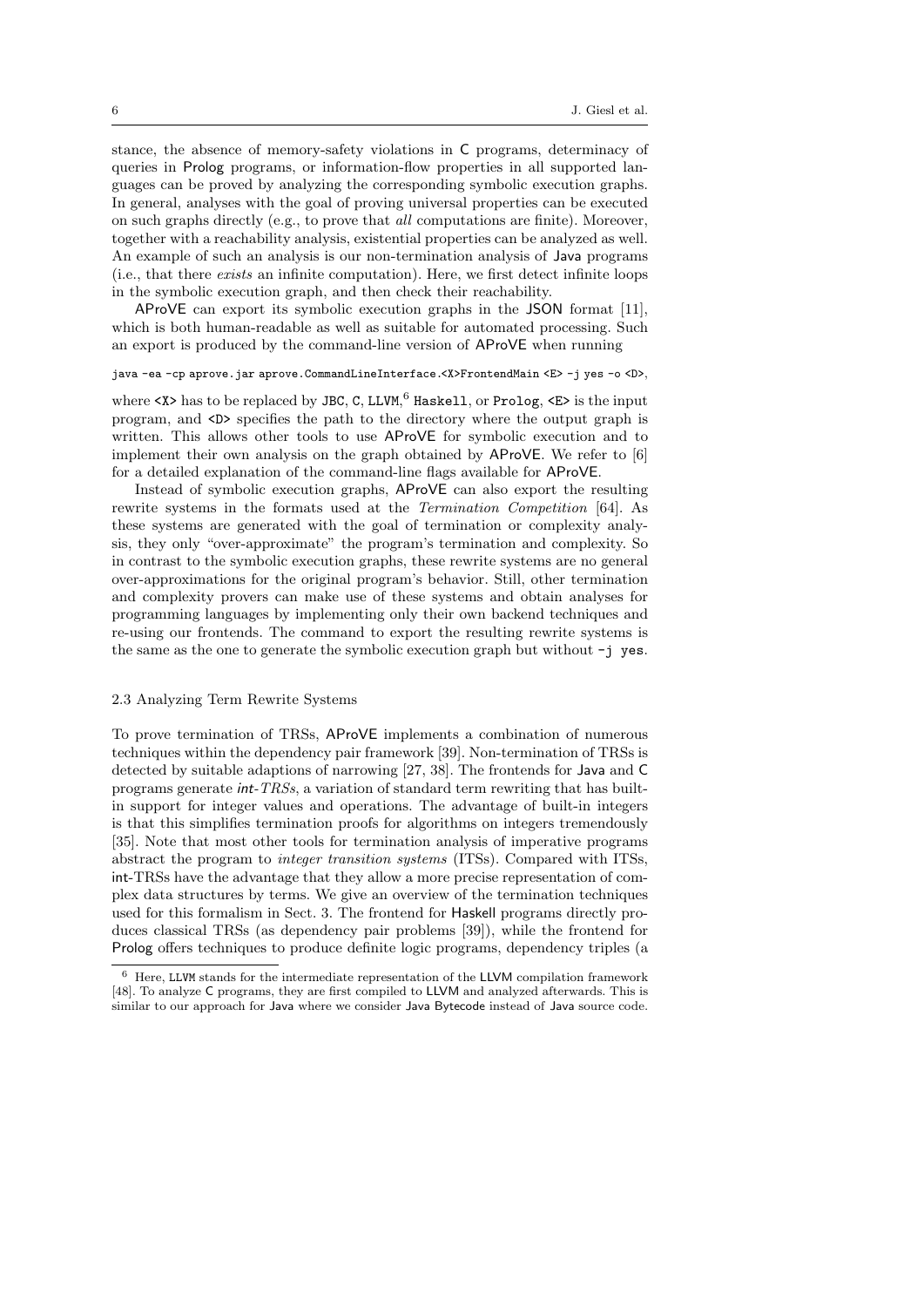variant of dependency pairs for definite logic programs) [59], and TRSs.

For complexity analysis of TRSs, AProVE infers bounds on the runtime complexity. As initial terms, here one only considers basic terms  $f(t_1, \ldots, t_m)$ where  $t_1, \ldots, t_m$  represent data (thus,  $t_1, \ldots, t_m$  are already in normal form). This corresponds to the setting in program analysis where one wants to infer asymptotic symbolic bounds on the number of evaluation steps that the program can perform. While upper bounds are computed for innermost rewriting, lower bounds are inferred for innermost as well as full rewriting. The focus on upper bounds for innermost rewriting is motivated by the fact that the transformations from Sect. 2.1 yield rewrite systems where it suffices to consider innermost rewriting in the backend. (Polynomial) upper bounds on the runtime complexity are inferred by an adaption of dependency pairs for

complexity analysis [53]. To solve the resulting search problems, AProVE re-uses the techniques from termination analysis to generate suitable well-founded orders.

To infer polynomial or exponential lower bounds, infinite families of reductions are speculated by narrowing. Afterwards, their validity is proved via induction and term rewriting. Then this proof gives rise to a lower complexity bound [30]. In addition, AProVE applies a narrowing-based technique to prove that the (innermost) runtime complexity of a TRS is infinite, i.e., that there is an infinite reduction sequence starting with a basic term. Blue icons like  $n^3$  indicate lower bounds, while green icons like  $\mathbf{a}^3$  are used for upper bounds, cf. the screenshot above. Icons like  $n<sup>3</sup>$  represent tight bounds where the inferred lower and upper bound coincide. As the screenshot shows, AProVE easily infers that the above TRS has cubic asymptotic complexity. More precisely, the icon  $n^2$  (resp. the result  $(n^3, n^3)$ ) at the root node of the proof tree means that the longest rewrite sequences from initial terms  $f(t_1,\ldots,t_m)$  of size n are of length  $\Theta(n^3)$ .<sup>7</sup> Moreover, AProVE also analyzes the complexity of integer transition systems with initial states by calling the tools KoAT [16] (for upper bounds) and LoAT [31] (for lower bounds).

<sup>&</sup>lt;sup>7</sup> In the Proof Tree View, we do not only have complexity icons like  $\vec{n}$  or  $\vec{n}$  for problems, but proof steps also result in complexities (e.g.,  $1$  or  $n$ ). More precisely, in each proof step, a problem  $P$  is transformed into a new problem  $P'$  and a complexity c from the rewrite rule(s) whose contribution to P's complexity is accounted for in this step. Then the complexity of  $\tilde{P}$ is bounded by the maximum (asymptotically equivalent to the sum) of  $P'$ 's complexity and c.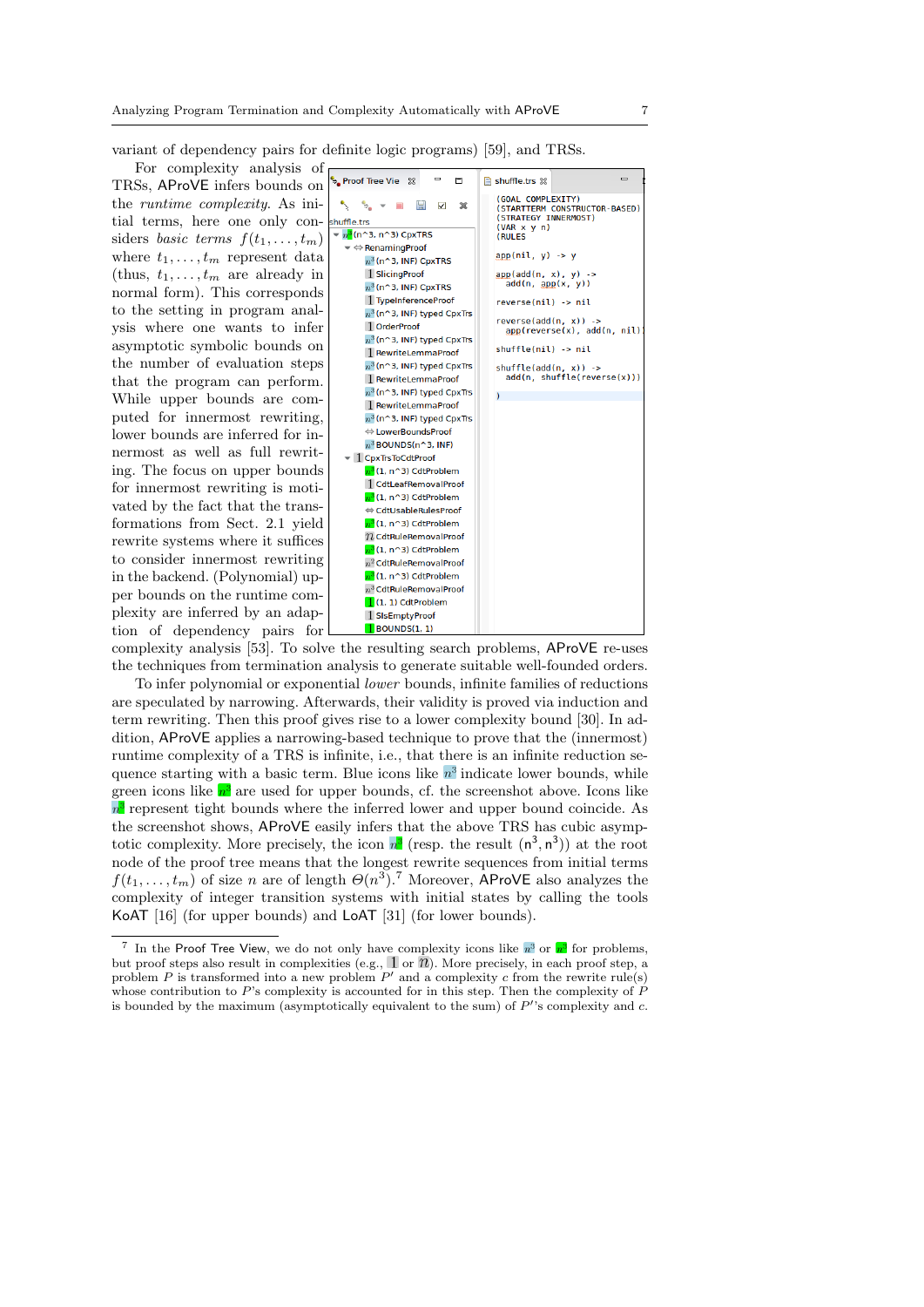### 3 Termination Analysis with Integers

To handle standard arithmetic operations on integers, AProVE supports int-TRSs, i.e., term rewrite systems with built-in integer arithmetic. In Sect. 3.1 we introduce the notion of int-TRSs used by AProVE and present simplifications which substantially reduce the size of int-TRSs and therefore ease the search for termination arguments. These simplifications are needed to handle those int-TRSs efficiently that result from the transformation of programming languages. In Sect. 3.2 we then introduce the techniques that AProVE uses for termination analysis of int-TRSs. Finally, Sect. 3.3 contains an experimental evaluation of the presented techniques. We refer to Appendix A for full formal definitions and proofs.

### 3.1 Definition and Simplification of int-TRSs

To denote integers and standard pre-defined arithmetic operations, we use the signature  $\Sigma_{\text{pre}} = \mathbb{Z} \cup \{+, -, *, /, \% \}.$  The terms in  $\mathcal{T}(\Sigma_{\text{pre}}, \mathcal{V})$  (i.e., terms constructed from  $\Sigma_{\text{pre}}$  and variables V) are called int-terms. Atomic int-constraints have the form s∘t where s and t are int-terms and ∘ ∈ {<, ≤, =, ≠, ≥, >}. An *int-constraint* is a Boolean combination of such atomic constraints.

To represent user-defined data structures, we use a signature  $\Sigma_c$  of data constructors. Moreover, we use a signature  $\Sigma_d$  of defined symbols. For imperative programs, the defined symbols represent program positions, and their arguments correspond to the values of the program variables. We require that  $\Sigma_{pre}$ ,  $\Sigma_c$ , and  $\Sigma_d$  are pairwise disjoint. An *int-TRS* is a set of int-rules which are used to overapproximate the effect of program evaluation, operating on term representations of the data. An *int-rule* has the following form, where  $f \in \Sigma_d$ ,  $g \in \Sigma_d \cup \Sigma_c$ ,  $s_1, \ldots, s_n, t_1, \ldots, t_m \in \mathcal{T}(\mathbb{Z} \cup \Sigma_c, \mathcal{V}),$  and  $\varphi$  is an int-constraint.

$$
f(s_1,\ldots,s_n)\to g(t_1,\ldots,t_m)~[\![\varphi]\!]
$$

The rewrite relation of an int-TRS is simple top-rewriting (i.e., rules may only be applied at the root of a term), $^8$  where we only consider data substitutions  $\sigma: \mathcal{V} \to \mathcal{T}(\mathbb{Z} \cup \Sigma_c, \mathcal{V})$ . As usual, to results from replacing all variables of t according to  $\sigma$ . We call  $\sigma$  applicable to an int-constraint  $\varphi$  if  $\sigma(x) \in \mathbb{Z}$  for all variables x in  $\varphi$ , and  $\varphi\sigma$  is valid if it holds w.r.t. the usual integer arithmetic. Then, s rewrites to t (denoted " $s \leftrightarrow t$ ") if the int-TRS contains a rule  $\ell \rightarrow r \llbracket \varphi \rrbracket$  and a data substitution σ that is applicable to  $\varphi$  such that  $\ell \sigma = s$ ,  $r \sigma = t$ , and  $\varphi \sigma$  is valid. In contrast to standard rewriting, we allow rules  $\ell \to r \llbracket \varphi \rrbracket$  where the right-hand side r or the constraint  $\varphi$  may contain fresh variables that do not occur in the left-hand side  $\ell$ . This does not necessarily imply non-termination, as variables may not be instantiated by terms with defined symbols.

Example 1 A program counting the number of occurrences of the number  $c$  in a list could be represented as follows. Here, we use the constructors N and C to represent lists, where N stands for the empty list and  $C(v, xs)$  results from inserting the number  $v$  in front of the list  $xs$ .

<sup>8</sup> So our int-TRSs extend int-based TRSs from [29] by constructors and restrict integer TRSs (ITRSs) from [35] by not allowing nested defined symbols.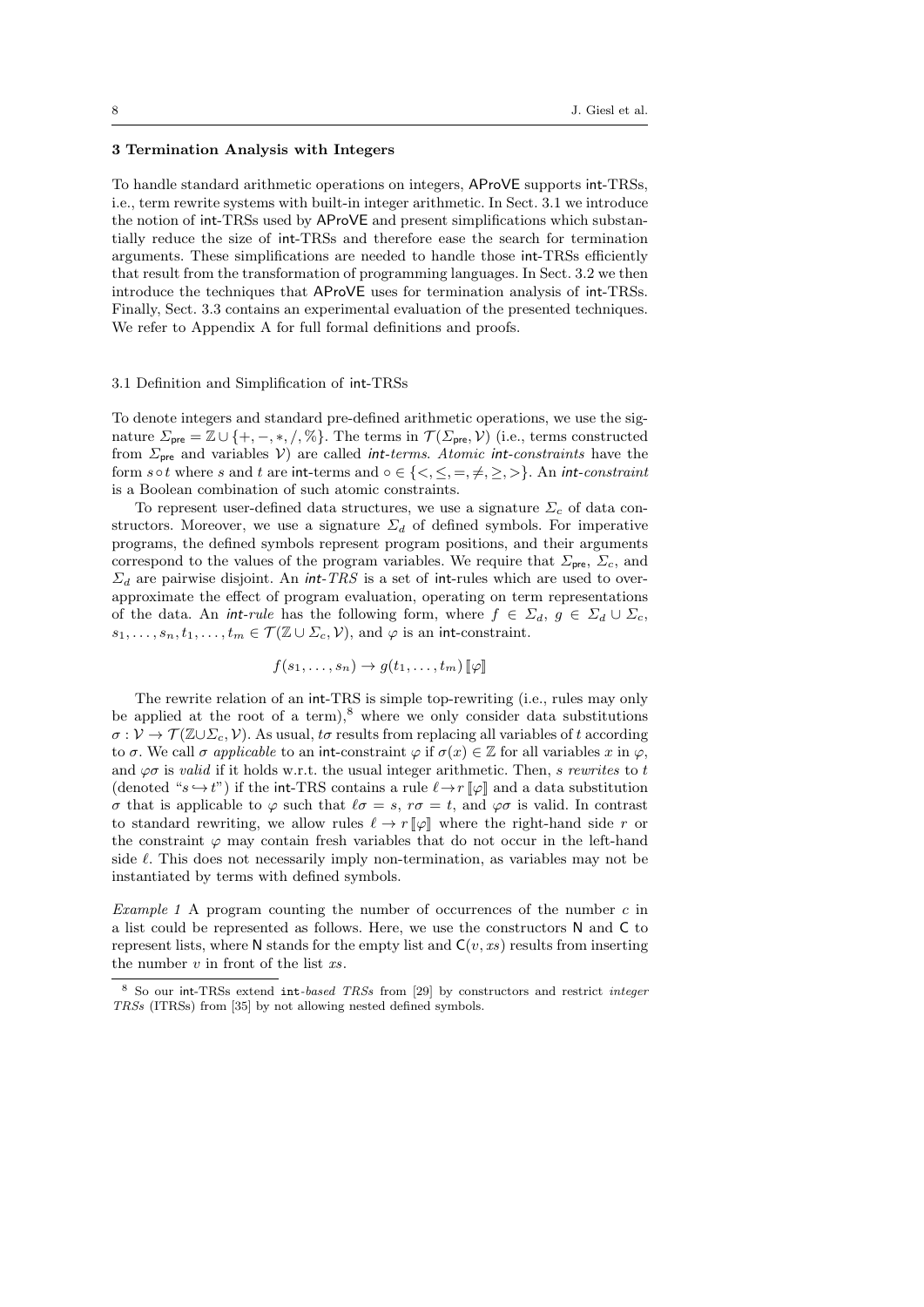$count(C(v, xs), c, res) \rightarrow count(xs, c, res)$   $[v \neq c]$  (2)

Applying this program to count how often the number 4 occurs in the list [1, 4, 7] yields the rewrite steps

> $count(C(1, C(4, C(7, N))), 4, 0)$  $\hookrightarrow_{(2)}$  count(C(4, C(7, N)), 4, 0)  $\hookrightarrow_{(1)}$  count(C(7, N), 4, 1)  $\hookrightarrow_{(2)}$  count $(N, 4, 1)$

In practice, the int-TRSs automatically generated from programming languages by AProVE differ considerably from the manually crafted TRSs that are often discussed in the literature, both in the number of rules (of which there are usually hundreds to thousands) and in the arity of function symbols (which is sometimes exceeding 50). To tackle these int-TRSs, AProVE uses a number of simplifications that are similar to techniques employed in classic program analysis. The most important simplifications are slicing (the removal of needless arguments of function symbols) and *chaining* (the static combination of several rewrite rules into one).

# 3.1.1 Slicing

To reduce the number of arguments of the function symbols in our int-TRSs, we remove all arguments except those that are possibly *needed* for termination, i.e., that may influence the applicability of a rule to a term. While a related concept for the restricted formalism of int-based TRSs was informally mentioned in [29], the following formal criteria identify a substantially larger set of needless positions, and can handle data structures represented as terms, unlike earlier work [3]. A related approach for TRSs without built-in integers was presented in [5]. Here the goal was to find arguments whose elimination does not change the semantics, while our goal is only to keep the termination behavior unchanged.

We identify "needed" arguments by considering how the application of a rule can fail. In int-TRSs, this can either be because there is no data substitution that matches the left-hand side of a rule to a term, or due to an unsatisfied rule condition. Thus, if the left-hand side of a rule has the form  $f(c(\ldots), \ldots)$  and there exist subterms  $f(t, \ldots)$  in right-hand sides where t does not have the form  $c(\ldots)$ , then the first argument of f is needed since it determines whether matching succeeds. Similarly, if a left-hand side is *non-linear* (i.e., if a variable occurs several times in a left-hand side), then the corresponding arguments are also needed, as they influence whether a suitable data substitution exists.

Moreover, if the left-hand side has the form  $f(x, \ldots)$  and the variable x occurs in some term t in the *constraint*  $\varphi$  of the rule, then this variable may determine the rule's applicability and f's argument is needed. Here, it suffices to consider just the *assignment-free* version of  $\varphi$ , in which we disregard simple assignments. In general, for a rule  $\ell \to r \llbracket \varphi \rrbracket$  we call atoms " $y = t$ " of  $\varphi$  assignments if y is a variable that neither occurs in  $\ell$  nor t nor in any other atom of  $\varphi$ . The assignmentfree constraint  $\hat{\varphi}$  is obtained by removing all assignments from  $\varphi$ . For instance, the assignment-free variant of the constraint of Rule (1) is just  $v = c$  (i.e., the assignment  $res' = res + 1$  is disregarded since res' does not occur anywhere else in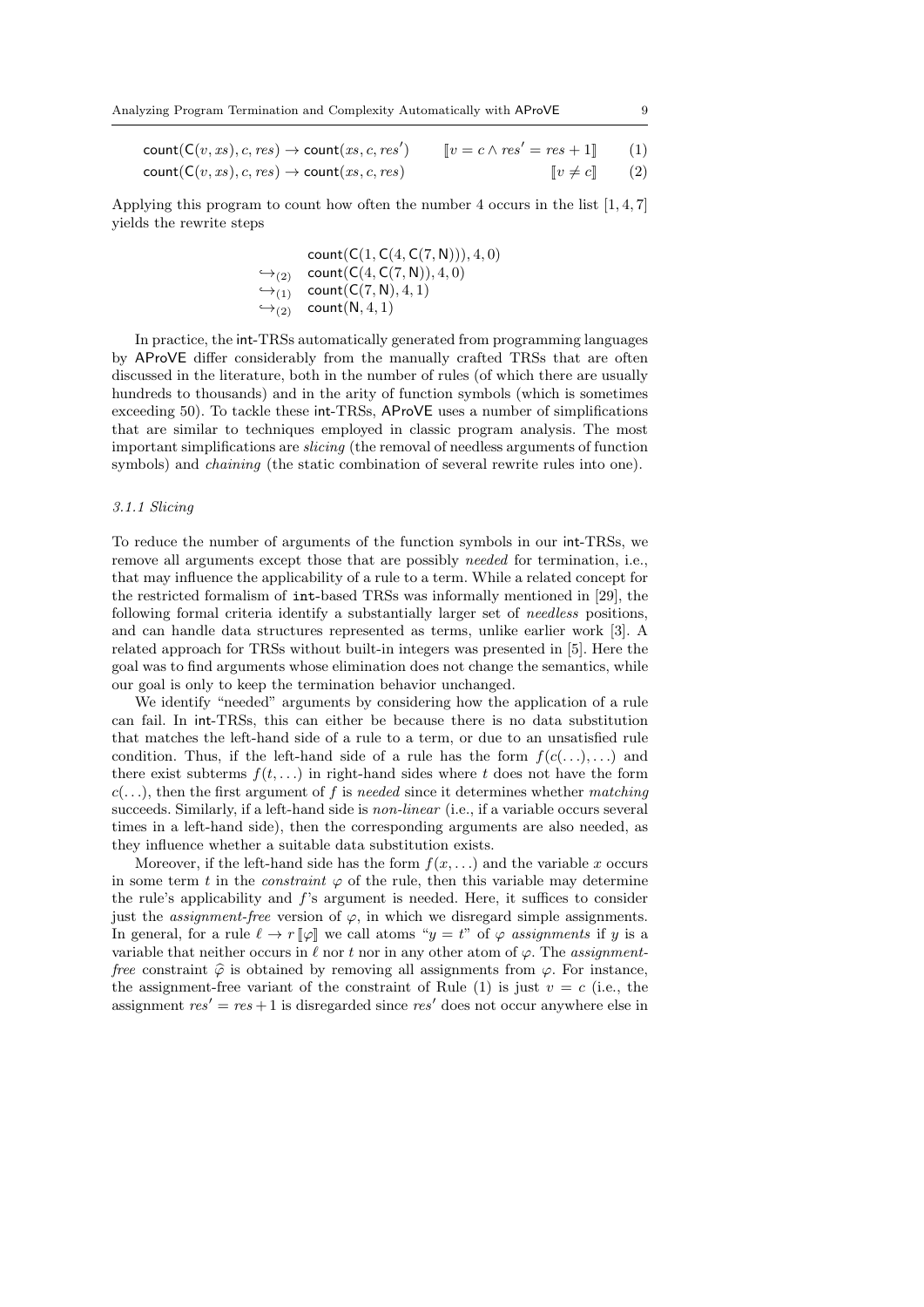the constraint or the left-hand side of the rule). Finally, if a variable  $x$  is needed on the right-hand side r (or if  $\varphi$  contains an assignment  $y = (... x ...)$  where y is needed), then all occurrences of  $x$  in the left-hand side are also needed (i.e., then neededness is propagated). The following definition summarizes these ideas. Here,  $\Sigma$  stands for  $\Sigma_c \cup \Sigma_d$ .

Definition 2 (Needed Argument Positions) The needed argument positions  $N \subset (\Sigma \times \mathbb{N})$  for an int-TRS R are the smallest set with  $(f, i) \in N$  if  $1 \le i \le j$  $arity(f)$  and one of the following holds for some rule  $\ell \to r \llbracket \varphi \rrbracket$  of R:

- Matching:  $\ell$  contains a subterm  $f(t_1, \ldots, t_n)$ , the right-hand side of some rule in R contains  $f(u_1, \ldots, u_n)$ , and there is no matcher  $\sigma$  with  $t_i \sigma = u_i$ .
- Non-linearity:  $\ell$  contains  $f(t_1, \ldots, t_n)$  and a variable  $x \in V(t_i)$  occurs more than once in  $\ell$ .
- Constraint:  $\ell$  contains a subterm  $f(t_1, \ldots, t_n)$  and  $\mathcal{V}(t_i) \cap \mathcal{V}(\hat{\varphi}) \neq \varnothing$  for the assignment-free constraint  $\widehat{\varphi}$ .
- Propagation:  $\ell$  contains a subterm  $f(t_1, \ldots, t_n)$  such that a needed variable x occurs in  $t_i$ . A variable x is needed if one of the following holds:
	- $x$  occurs at a needed position of r. (Here, x occurs at a needed position of a term t iff  $t = x$  or  $t = g(t_1, \ldots, t_m)$ ,  $(g, j) \in N$ , and x occurs at a needed position of  $t_i$ .)
	- $-\varphi$  contains an assignment " $y = t$ " where y is needed and  $x \in V(t)$

Thm. 3 states that the simplification of removing all argument positions that are not needed (by a corresponding argument filter [39]) is not only sound, but also complete. So the needed positions according to Def. 2 are indeed "exhaustive", i.e., they include all argument positions that influence the termination behavior.

Theorem 3 (Soundness of Slicing) Let  $R$  be an int-TRS and let  $R'$  result from filtering away all argument positions that are not needed according to Def. 2. Then  $\mathcal R$  terminates iff  $\mathcal R'$  terminates.

For the int-TRS  $\{(1), (2)\}$ , the third argument of count is not needed since its argument only occurs in an assignment  $res' = res + 1$  of the constraint of Rule (1). Removing this needless argument position simplifies the int-TRS to

 $count(C(v, xs), c) \rightarrow count(xs, c)$   $[v=c]$  count $(C(v, xs), c) \rightarrow count(xs, c)$   $[v \neq c]$ 

Here,  $res' = res + 1$  was removed from the constraint of the first rule since res and  $res'$  do not occur in its left- or right-hand side anymore after filtering.

In examples from real programs, this technique greatly simplifies the proof search. As a typical example, in AProVE's analysis of the addAll method of the java.util.LinkedList data structure in Oracle's Java distribution, the average arity of function symbols in the resulting int-TRS is reduced from 12.4 to 3.4.

### 3.1.2 Chaining

As our frontends are based on the operational small-step semantics of the respective languages, every evaluation step of the program results in a separate rewrite rule. Thus, the generated int-TRSs contain many rules corresponding to intermediate program positions. Since the number of rules directly influences the size of the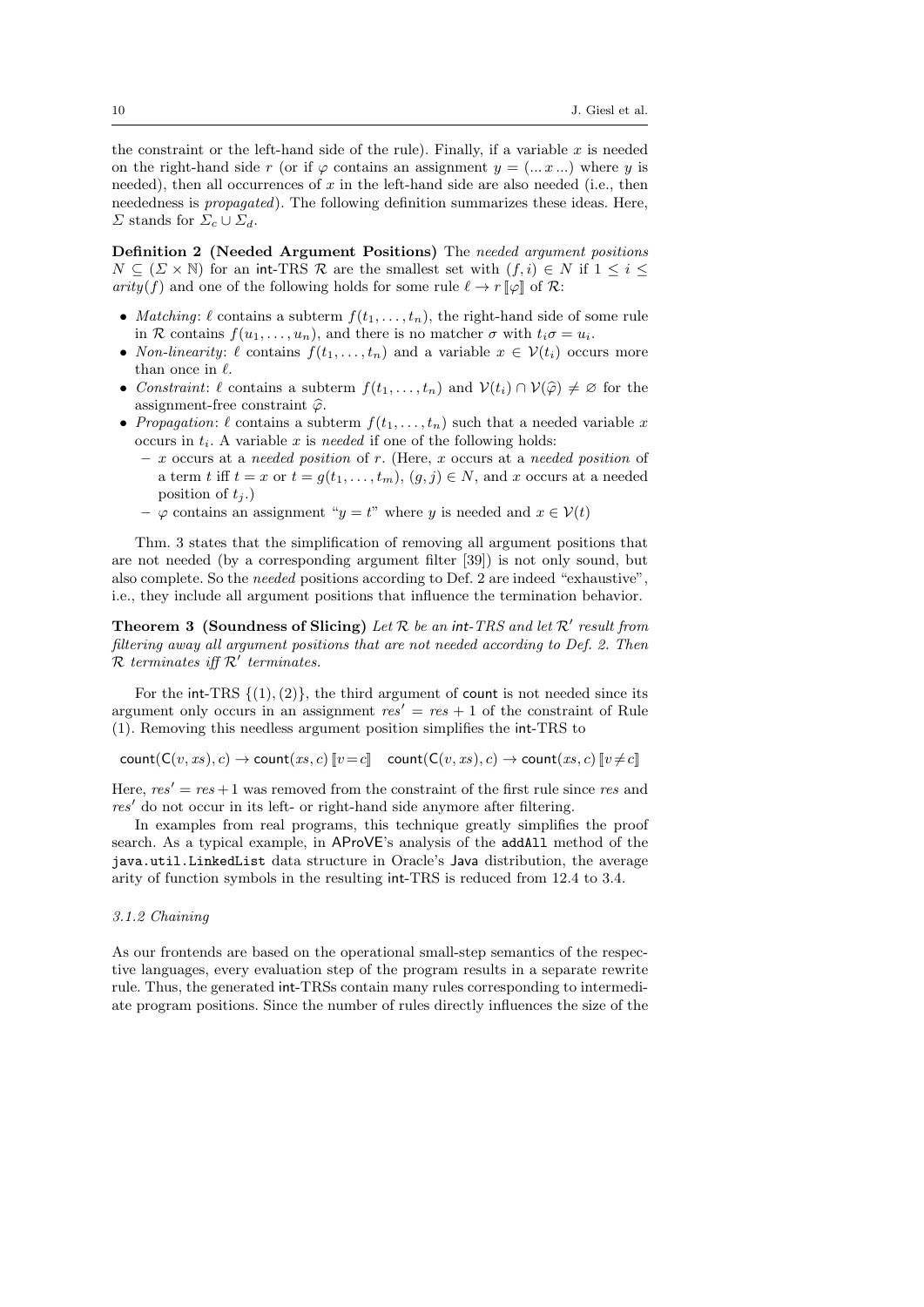resulting search problems when trying to synthesize well-founded orders, we perform chaining to merge rewrite rules that have to be applied after each other [29]. More precisely, we use narrowing of right-hand sides of rules to obtain new rules which simulate the effect of applying two rules directly after each other. In this way, we eliminate superfluous defined symbols (i.e., those generated for states on a long, linear path in a symbolic execution graph) and obtain simpler rewrite systems. In the analysis of JBC programs via constrained logic programming, similar unfolding techniques have been discussed [57].

Example 4 To illustrate the idea, consider the following int-TRS.

$$
f(x_1) \to g(x'_1)
$$
  $[x'_1 = x_1 + 1]$  (3)  $f(x_3) \to h(x'_3)$   $[x'_3 = x_3 - 1]$  (5)

$$
g(x_2) \to f(x_2) \quad [x_2 < 0] \tag{4} \qquad h(x_4) \to f(x_4) \quad [x_4 > 0] \tag{6}
$$

After applying rule (3), rule (4) must be used in the next rewrite step. Therefore, we can combine (3) and (4) using the unifier  $\mu = [x'_1/x_2]$  of (3)'s right-hand side and  $(4)$ 's left-hand side (i.e., we narrow  $(3)$  with the rule  $(4)$ ). The conditions of both rules are combined, too. Similarly, we can combine (5) and (6). Thus, we obtain the following int-TRS where the defined symbols g and h are removed.

$$
f(x_1) \to f(x_2)
$$
  $[x_2 = x_1 + 1 \land x_2 < 0]$  (7)  $f(x_3) \to f(x_4)$   $[x_4 = x_3 - 1 \land x_4 > 0]$  (8)

To perform the desired simplification, we define two helpful sets. For an int-TRS R and a defined symbol  $f \in \Sigma_d$ , let  $\mathcal{R}_{\to f}$  consist of all rules where f is the root symbol of the right-hand side and  $\mathcal{R}_{f\rightarrow}$  contains all rules where f is the root of the left-hand side. If R has no directly recursive f-rules (i.e., if  $\mathcal{R}_{\to f} \cap \mathcal{R}_{f \to f} = \emptyset$ ), then we can eliminate f by applying the rules from  $\mathcal{R}_{f\rightarrow}$  to the right-hand sides of the rules in  $\mathcal{R}_{\rightarrow f}$ . More precisely, let  $\mathcal{R}^{-f}$  denote the int-TRS which results from narrowing each rule from  $\mathcal{R}_{\to f}$  with all rules from  $\mathcal{R}_{f \to \cdot}$  Then  $\mathcal{R}^{-f}$  does not contain the symbol f anymore. So for the TRS R from Ex. 4, we have  $\mathcal{R}^{-g}$  =  $\{(5), (6), (7)\}\$  and  $(\mathcal{R}^{-g})^{-h} = \{(7), (8)\}.$ 

**Theorem 5 (Soundness of Chaining)** Let  $R$  be an int-TRS such that there are no directly recursive rules for  $f \in \Sigma_d$ . Then R terminates iff  $\mathcal{R}^{-f}$  terminates.

For example, in the analysis of the java.utils.LinkedList.addAll example discussed above, this technique reduces the number of rules in the resulting int-TRS from 206 to 6, using just one defined symbol instead of 204 symbols.

### 3.2 Proving Termination of int-TRSs

Originally, we used AProVE's support for integer term rewrite systems [35] as backend for our programming language frontends. However, experiments showed that the time spent in this backend dominated the time spent on the overall proof, even though in most cases, only simple termination arguments were required. This performance bottleneck was introduced by proof techniques that combined the handling of termination arguments based on term structure and arithmetic termination arguments. Therefore, AProVE now uses (specialized) existing techniques for termination of integer transition systems (ITSs, which do not contain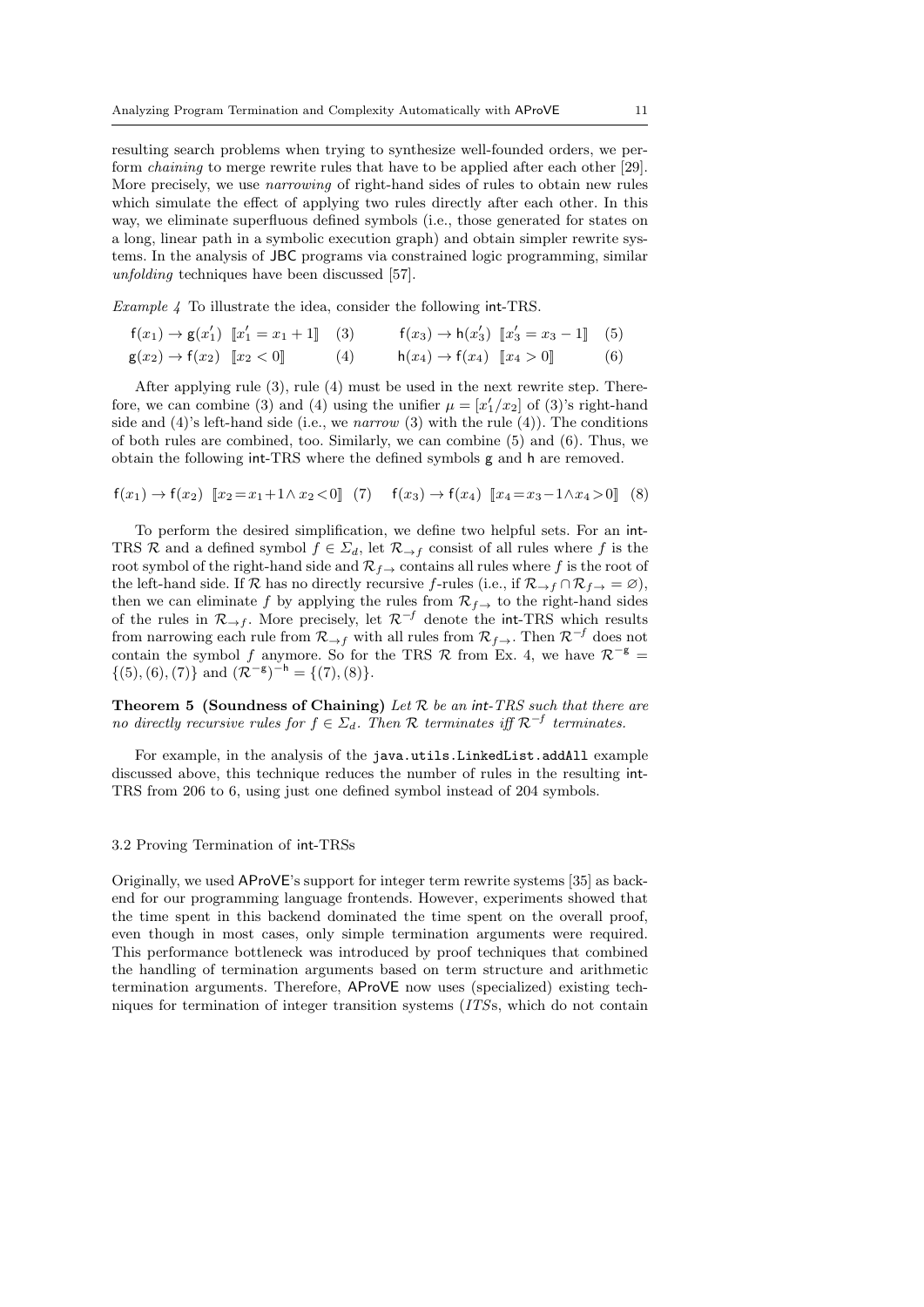data constructors) and for termination of ordinary TRSs (which do not contain integers). More precisely, if the int-TRS does not contain symbols from  $\Sigma_{\text{pre}}$ , then we use the standard dependency pair framework for termination of TRSs [39]. To analyze the termination behavior of int-TRSs without data constructors from  $\Sigma_c$ , we repeatedly synthesize integer ranking functions. For this, we use a variation of the constraint-based procedure of [10, 55] that uses the technique of [4] to find separate (and possibly different) linear ranking functions for every defined symbol. Additionally, we use the calculus presented in [29] to synthesize non-linear ranking functions for such int-TRSs.

To handle int-TRSs that contain both integers and terms, AProVE uses two methods. In one approach (Sect. 3.2.1), we consider projections of the analyzed int-TRS  $R$  either to ordinary term rewriting (by removing all integers) or to ordinary integer transition systems (by removing all constructor terms) and use specialized standard techniques. These projections affect only a single step in the termination proof (i.e., the information that was removed by the projection is again available in the next step of the termination proof). Thus, for the next step a possibly different projection can be used.

In the second approach (Sect. 3.2.2), we use a fixed term abstraction to integers to obtain an integer transition system. The used abstraction is similar to the "pathlength" abstraction of [58], but it is employed at a later point of the analysis. Hence, it allows us to make use of more precise information during the symbolic execution in our frontends. In our implementation, we use both techniques in parallel instead of applying heuristics to choose the right technique.

# 3.2.1 Termination Proving by Projection

We show how to filter away all "integer arguments" resp. all "term arguments" of an int-TRS and how to lift termination proofs on a filtered rewrite system back to the original system. To distinguish between integer and term arguments, we first define a rudimentary type system on int-TRSs. To identify all integer arguments of function symbols, we mark every argument containing an integer constant or a variable that occurs in the constraint of the rule. Then, we propagate this information through the rewrite system. Similarly, we mark arguments that contain a constructor symbol from  $\Sigma_c$  as term arguments and propagate this information.

Definition 6 (Integer and Term Arguments) The set of integer arguments  $\mathcal{I}A \subseteq (\Sigma \times \mathbb{N})$  of an int-TRS R is the smallest set with  $(f, i) \in \mathcal{I}A$  if  $1 \leq i \leq arity(f)$ and one of the following holds for some rule  $\ell \to r \llbracket \varphi \rrbracket$  of  $\mathcal{R}$ .

- $\ell$  or r contain a subterm  $f(t_1, \ldots, t_n)$  and  $t_i \in \mathbb{Z} \cup \mathcal{V}(\varphi)$ .
- $\ell$  or r contain a subterm  $f(t_1, \ldots, t_n), t_i \in \mathcal{V}$ , a subterm  $g(s_1, \ldots, s_m)$  occurs in the left- or right-hand side of some rule of  $\mathcal{R}$ ,  $t_i = s_j$ , and  $(g, j) \in \mathcal{I}A$ .

The set of term arguments  $\mathcal{TA} \subseteq (\Sigma \times \mathbb{N})$  of an int-TRS  $\mathcal{R}$  is the smallest set with  $(f, i) \in \mathcal{T} \mathcal{A}$  if  $1 \leq i \leq \text{arity}(f)$  and one of the following holds for some rule  $\ell \to r \llbracket \varphi \rrbracket$  of  $\mathcal{R}$ .

- $\ell$  or r contain a subterm  $f(t_1, \ldots, t_n)$  and  $t_i = g(\ldots)$  for some  $g \in \Sigma_c$ .
- $\ell$  or r contain a subterm  $f(t_1, \ldots, t_n)$ ,  $t_i \in \mathcal{V}$ , a subterm  $g(s_1, \ldots, s_m)$  occurs in the left- or right-hand side of some rule of  $\mathcal{R}$ ,  $t_i = s_j$ , and  $(g, j) \in \mathcal{TA}$ .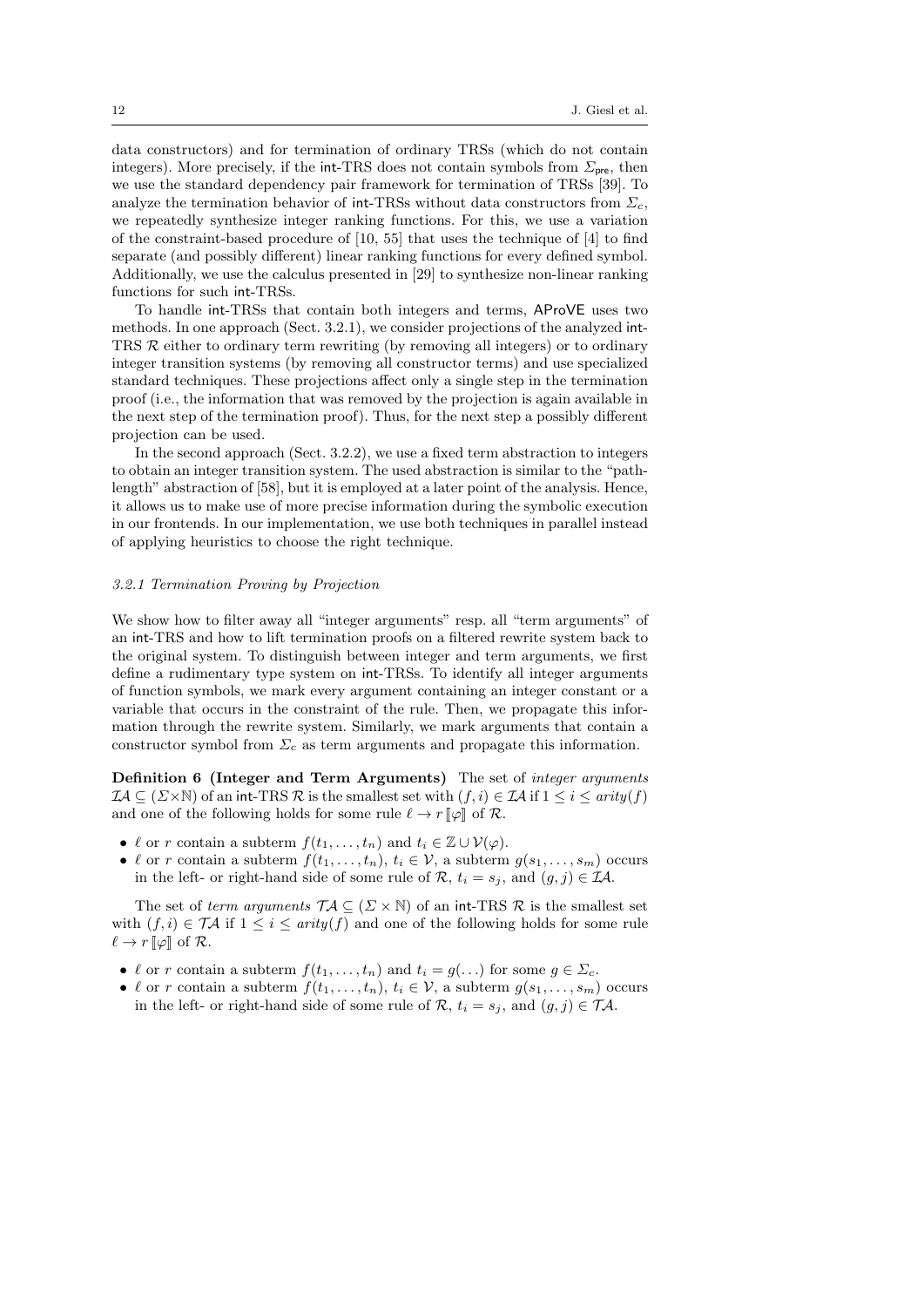Example 7 Consider the following int-TRS  $\mathcal{R}$ .

$$
f(C(v, xs), v) \to f(C(v', xs), v')
$$
  $[v > 0 \land v' = v - 1]$  (9)

$$
f(C(v, xs), v) \to f(xs, v') \qquad [v \le 0]
$$
\n
$$
(10)
$$

Here, we have  $\mathcal{I}A = \{(f, 2), (C, 1)\}\$  and  $\mathcal{T}A = \{(f, 1), (C, 2)\}.$ 

There exist int-TRSs that are not well typed, i.e., where  $\mathcal{I}A \cap \mathcal{T}A \neq \emptyset$ . However, we never automatically generate such int-TRSs in our programming language frontends, and thus will ignore such int-TRSs from now on.

For any term t, let  $IA(t)$  result from t by removing all term arguments, i.e., the ith argument of f is removed iff  $(f, i) \notin \mathcal{I}A$ . We define  $\mathcal{I}A(t)$  analogously. Then for any int-TRS  $\mathcal{R}$ , we can define its integer and term projections.

$$
\mathcal{IA}(\mathcal{R}) = \{ \mathcal{IA}(\ell) \to \mathcal{IA}(r) \, [\![\varphi]\!] \mid \ell \to r \, [\![\varphi]\!] \in \mathcal{R} \} \quad \text{and}
$$
\n
$$
\mathcal{TA}(\mathcal{R}) = \{ \mathcal{TA}(\ell) \to \mathcal{TA}(r) \qquad \mid \ell \to r \, [\![\varphi]\!] \in \mathcal{R} \}
$$

By construction,  $\mathcal{I}(\mathcal{A}(\mathcal{R}))$  is an int-TRS without user-defined data structures (i.e., an integer transition system) and  $\mathcal{TA}(\mathcal{R})$  is an ordinary TRS without builtin integers. Now we can use standard techniques to obtain *reduction pairs*  $(\succsim, \succ)$ for the respective filtered systems [39]. A reduction pair for  $\mathcal R$  partitions  $\mathcal R$  into a set of rules  $\mathcal{R}_{\succ}$  that decreases w.r.t. some well-founded order  $\succ$  with every use, and a set  $\mathcal{R}_{\succeq} \setminus \mathcal{R}_{\succ}$  that does not increase w.r.t. this order. Consequently, existence of a reduction pair  $(\succsim, \succ)$  for R proves that the rules  $\mathcal{R}_{\succ}$  cannot be used infinitely often. The crucial observation is that if we find a reduction pair for a projection of our int-TRS, then we can lift it to a reduction pair on the original system.

Theorem 8 (Reduction Pairs From Projections) Let  $R$  be an int-TRS. If  $(\Sigma_{\mathcal{I}A}, \Sigma_{\mathcal{I}A})$  is a reduction pair for  $\mathcal{I}A(\mathcal{R})$ , then  $(\Sigma, \Sigma)$  is a reduction pair for R where  $t_1 \succ t_2$  holds iff  $IA(t_1) \succ_{\mathcal{I}A} IA(t_2)$  and  $t_1 \succsim t_2$  holds iff  $IA(t_1) \succsim_{\mathcal{I}A} IA(t_2)$ . The same holds for the restriction TA.

To illustrate the approach, let us prove termination of the int-TRS in Ex. 7. In the first step, we project R to its term arguments and obtain  $\mathcal{TA}(\mathcal{R})$ .

$$
f(C(xs)) \to f(C(xs)) \qquad (11) \qquad f(C(xs)) \to f(xs) \qquad (12)
$$

Here,  $(9)$  and  $(11)$  correspond to each other, as do  $(10)$  and  $(12)$ . Using standard techniques for term rewriting, we obtain a reduction pair  $(\succsim_{\mathcal{TA}}, \succ_{\mathcal{TA}})$  with  $(\mathcal{T}\mathcal{A}(\mathcal{R}))_{\succ_{\mathcal{T}\mathcal{A}}}$  = {(12)} and  $(\mathcal{T}\mathcal{A}(\mathcal{R}))_{\succsim_{\mathcal{T}\mathcal{A}}}$  = {(11)} (e.g., by using the embedding order). We can lift this to a reduction pair on  $\mathcal{R}$ , and obtain  $(\succsim, \succ)$  with  $\mathcal{R}_{\succ} = \{(10)\}\$  and  $\mathcal{R}_{\succ} = \{(9)\}\$ . Hence, we have proved termination of (10) and only need to prove termination of  $\mathcal{R}' = \mathcal{R} \setminus \mathcal{R}_{\succ} = \{(9)\}\.$  In the second step, we consider its projection to integer arguments  $IA(R')$ .

$$
f(v) \rightarrow f(v') \qquad \qquad [v > 0 \land v' = v - 1] \tag{13}
$$

Now we can easily obtain a reduction pair  $(\Sigma_{\mathcal{IA}}, \Sigma_{\mathcal{IA}})$  with  $(\mathcal{IA}(\mathcal{R}'))_{\Sigma_{\mathcal{IA}}} = \{(13)\}\$  $= \mathcal{I}A(\mathcal{R}')$ . Again, we can lift this to  $\mathcal{R}'$  and thus prove its termination. Note how this termination proof projects away integer information in the first step, but due to our lifting technique, we can make use of it again in the second proof step.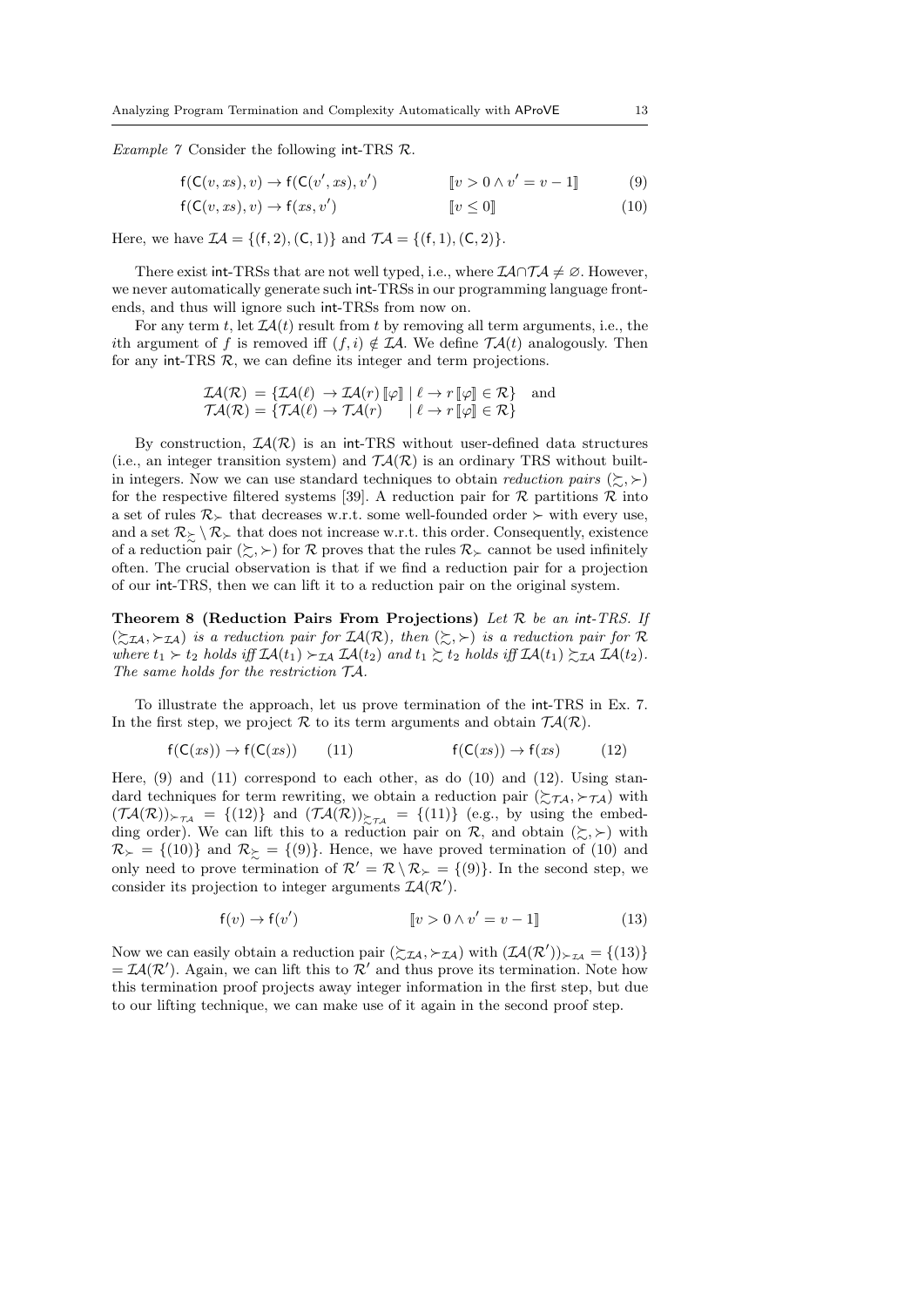# 3.2.2 Termination Proving with Term Height Abstraction

As an alternative to the projection technique in Sect. 3.2.1, we use an integer abstraction for terms that is similar to the path-length abstraction for heap structures [58]. This allows us to handle examples that require reasoning about term structure and integers at the same time. For this, we replace terms by their "term height", i.e., by the number of nested constructors. For example, lists are represented by their length, and trees are represented by their height. Then we adapt the rewrite rules such that they constrain heights instead of matching and replacing terms. However, as the abstraction of terms to integers is fixed and somewhat coarse, it fails for algorithms whose termination relies on an intricate manipulation of data structures. For example, in-place tree-to-list flattening algorithms (which require treating "left" and "right" subtrees differently) cannot be handled. For a term  $t$ , we define its  $term height$  as follows.

$$
\mathsf{th}(t) = \begin{cases} 0 & \text{if } t \in \mathcal{V} \cup \mathbb{Z} \\ 1 + \max\{\mathsf{th}(t_i) \mid 1 \le i \le n\} & \text{if } t = f(t_1, \dots, t_n) \end{cases}
$$

Based on this, we want to transform terms  $t = f(t_1, \ldots, t_n)$  with  $f \in \Sigma_d$ and  $t_1, \ldots, t_n \in \mathcal{T}(\mathbb{Z} \cup \Sigma_c, \mathcal{V})$  into terms  $\pi_{\text{th}}(t) = f(h_1, \ldots, h_n)$ , where the  $h_i$ approximate the term height  $\text{th}(t_i)$ , and adapt the rewrite rules accordingly. Subterms  $t_i$  with  $t_i \in \mathbb{Z}$  are not changed by the abstraction  $\pi_{\text{th}}$ . So from a rule  $f(C(v, xs)) \rightarrow f(xs)$ , we want to derive automatically that the height h of the argument on the left-hand side is at least 1, and that the height  $h'$  of the argument on the right-hand side is at least  $1$  smaller than  $h$ . This yields the rule  $f(h) \to f(h') \llbracket h \geq 1 \land h' \leq h - 1 \rrbracket$ , for which we can easily prove termination.

*Example 9* Consider the rewrite sequence obtained for  $C(1, C(4, C(7, xs)))$  with the  $\text{int-TRS }\mathcal{R} = \{f(C(v, xs)) \to f(xs)\}.$  Below each term t we denote the term  $\pi_{\text{th}}(t),$ i.e., the result of replacing non-integer subterms by their height.

$$
\underbrace{f(C(1, C(4, C(7, xs))))}_{f(3)} \hookrightarrow \underbrace{f(C(4, C(7, xs)))}_{f(2)} \hookrightarrow \underbrace{f(C(7, xs))}_{f(1)} \hookrightarrow \underbrace{f(xs)}_{f(0)}
$$

We now define a rule translation  $\Pi_{\text{th}}$  that is "compatible" with  $\pi_{\text{th}}$ , i.e., where a rewrite step  $s \hookrightarrow_{\rho} t$  with a rule  $\rho$  implies  $\pi_{\text{th}}(s) \hookrightarrow_{\Pi_{\text{th}}(\rho)} \pi_{\text{th}}(t)$ . Then, evaluations can be reproduced in the translated rewrite system, and hence, the translation preserves non-termination. In other words, a termination proof of the translated rewrite system also implies termination of the original rewrite system.

To this end, consider a rule  $f(\ell_1, \ldots, \ell_n) \to g(r_1, \ldots, r_m)$   $[\varphi]$ . As mentioned above, we do not need to change those arguments of  $f$  and  $g$  that are not term arguments. When replacing a term argument  $\ell_i$  by a variable  $h_i$  representing its height, we use that the height of any instantiation of  $\ell_i$  in a rule application will be at least  $\text{th}(\ell_i)$  since  $\text{th}(\ell_i\sigma) \geq \text{th}(\ell_i)$  for any data substitution  $\sigma$ . Thus, we add a constraint  $h_i \geq \text{th}(\ell_i)$ .

For a term t, let  $V_{\mathcal{TA}}(t)$  be the variables occurring at term positions in t, i.e.,  $\mathcal{V}_{\mathcal{TA}}(t) = \{x \in \mathcal{V} \mid t \text{ has a subterm } f(t_1, \ldots, t_n) \text{ with } (f, i) \in \mathcal{TA} \text{ and } t_i = x\}.$  For all variables  $x \in \mathcal{V}_{\mathcal{TA}}(\ell_i)$ , we know that whenever we instantiate  $\ell_i$  with  $\sigma$  in the application of a rule, the height of  $\sigma(x)$  will be at most the height of  $\sigma(\ell_i)$ , and hence  $x \leq h_i$ . This can be made more precise by taking into account how deeply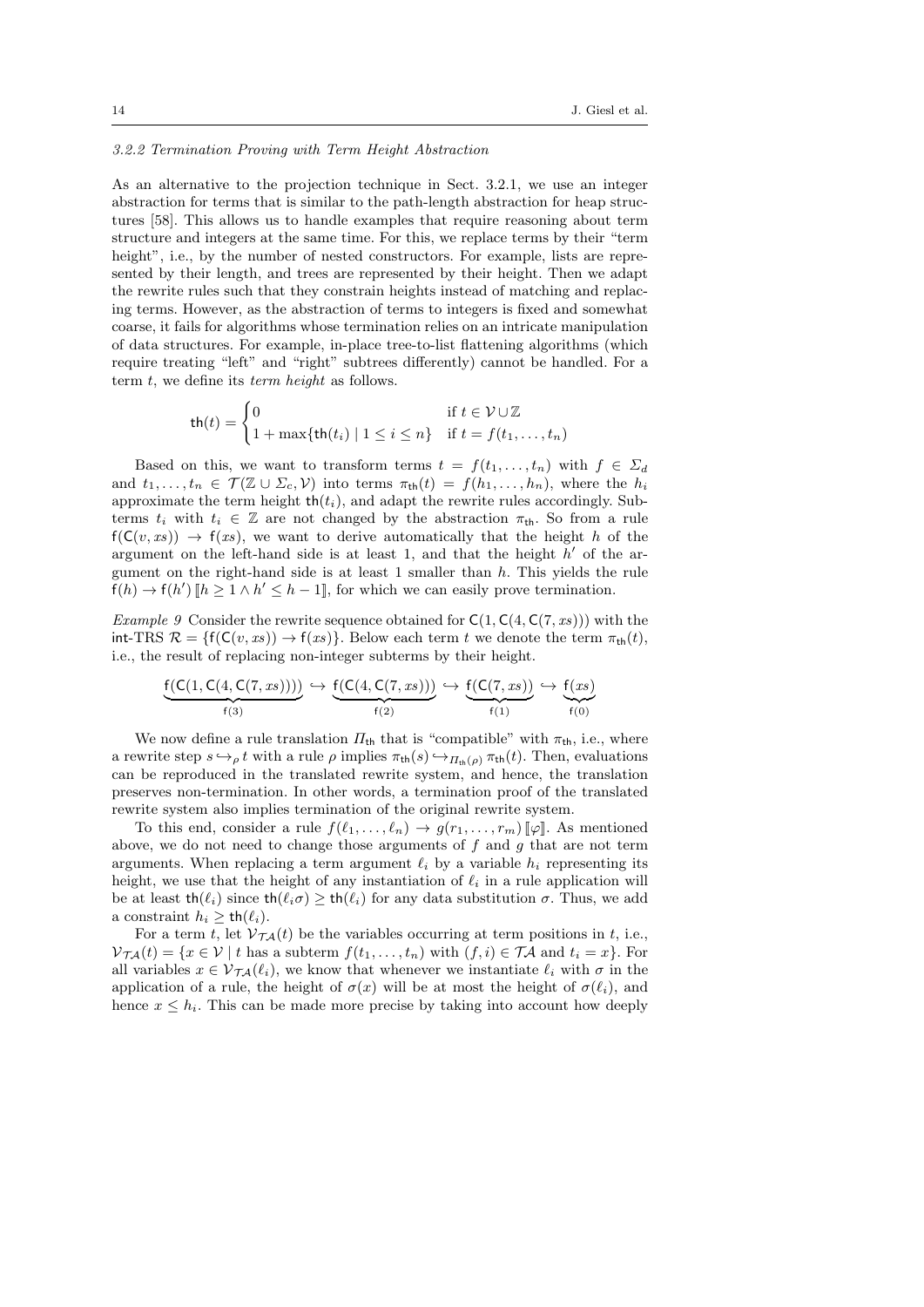"nested" x appears in  $\ell_i$ . For instance, in  $\ell_i = C(2, C(1, x))$ , the height of  $\ell_i$  is 2 plus the height of x because x is nested two levels deep in  $\ell_i$ . Thus, the nesting level<sup>9</sup> of x in  $\ell_i$  is  $\mathsf{n}(\ell_i, x) = 2$ . So in general, if  $h_i$  is the height of  $\ell_i$ , then the difference between  $h_i$  and the height of x will be at least as large as the nesting level  $\mathsf{nl}(\ell_i, x)$  of x in  $\ell_i$ . Hence, we add the constraint  $x + \mathsf{nl}(\ell_i, x) \leq h_i$ .

Finally, note that the height  $h'_i$  of any argument  $r_i$  on the right-hand side is no larger than the maximum of  $\text{th}(r_i)$  and of the heights of the variables occurring at term arguments in  $r_i$  plus their respective nesting levels. Thus, we add the constraint  $h'_i \leq \max\{\text{th}(r_i), \max\{x + \text{nl}(r_i, x) \mid x \in \mathcal{V}_{\mathcal{TA}}(r_i)\}\}\.$  In practice, representing the maximum is not feasible due to its inherent blowup, as our int-TRSs support no pre-defined max operator. Thus, each max constraint would have to be represented by a disjunction of all possible cases. Therefore, in AProVE, we replace each max term by the sum of its arguments if we cannot statically determine the maximum element.

Definition 10 (Term Height Projection for Rules) Let  $TA$  be as in Def. 6 and  $\rho = f(\ell_1, \ldots, \ell_n) \to g(r_1, \ldots, r_m)$  [ $\varphi$ ] be a rewrite rule. Then we define the term height projection for  $\rho$  as  $\Pi_{\text{th}}(\rho) = f(\ell'_1, \ldots, \ell'_n) \to g(r'_1, \ldots, r'_m)$   $[\![\varphi \wedge \psi]\!]$ where  $\ell'_i$  is a fresh variable  $h_i$  if  $(f, i) \in \mathcal{TA}$ , and otherwise we have  $\ell'_i = \ell_i$ . Similarly,  $r'_i$  is a fresh variable  $h'_i$  if  $(g, i) \in \mathcal{TA}$  and otherwise  $r'_i = r_i$ . The constraint  $\psi$  is defined as follows.

$$
\psi = \bigwedge_{\substack{1 \le i \le n \\ (f,i) \in \mathcal{T} \mathcal{A}}} \left( h_i \ge \text{th}(\ell_i) \land \bigwedge_{x \in \mathcal{V}_{\mathcal{T}\mathcal{A}}(\ell_i)} (x + \text{nl}(\ell_i, x) \le h_i \land x \ge 0) \right)
$$
  

$$
\land \bigwedge_{\substack{1 \le i \le m \\ (g,i) \in \mathcal{T}\mathcal{A}}} \left( h'_i \ge \text{th}(r_i) \land \bigwedge_{x \in \mathcal{V}_{\mathcal{T}\mathcal{A}}(r_i)} (x + \text{nl}(r_i, x) \le h'_i \land x \ge 0) \right)
$$
  

$$
\land h'_i \le \max \{ \text{th}(r_i), \max \{ x + \text{nl}(r_i, x) \mid x \in \mathcal{V}_{\mathcal{T}\mathcal{A}}(r_i) \} \} \right)
$$

We extend  $\Pi_{\text{th}}$  to int-TRSs  $\mathcal R$  by defining  $\Pi_{\text{th}}(\mathcal R) = \{\Pi_{\text{th}}(\rho) \mid \rho \in \mathcal R\}.$ 

Theorem 11 (Soundness of Term Height Projection) Let  $R$  be an int-TRS. If  $\Pi_{\text{th}}(\mathcal{R})$  terminates, then  $\mathcal R$  also terminates.

The following examples demonstrate how well suited the term height projection is to prove termination of standard iterations on user-defined data structures.

Example 12 For  $\mathcal{R} = \{f(C(v, xs)) \to f(xs)\}\$  from Ex. 9,  $\Pi_{th}(\mathcal{R})$  consists of the rule

$$
f(h_1) \to f(h'_1) \quad [h_1 \ge 1 \land xs + 1 \le h_1 \land xs \ge 0 \land h'_1 \ge 0 \land xs \le h'_1 \land h'_1 \le xs]
$$

Note that the constraint of the rule can be simplified to  $h_1 \geq 1 \wedge h'_1 \leq h_1 1 \wedge h'_1 \geq 0$ . Now indeed, we have  $f(3) \hookrightarrow_{\Pi_{\text{th}}(\mathcal{R})} f(2) \hookrightarrow_{\Pi_{\text{th}}(\mathcal{R})} f(1) \hookrightarrow_{\Pi_{\text{th}}(\mathcal{R})} f(0)$  and termination can easily be proved.

<sup>&</sup>lt;sup>9</sup> The nesting level of a variable x in a term  $t = f(t_1, \ldots, t_n)$  is  $\mathsf{n} \mathsf{l}(t, x) = 1 + \max\{\mathsf{n} \mathsf{l}(t_i, x) \mid$  $1 \leq i \leq n, x \in \mathcal{V}_{\mathcal{TA}}(t_i)$  if  $x \in \mathcal{V}_{\mathcal{TA}}(t)$ , where  $\mathsf{n} \mathsf{l}(x,x) = 0$ , and  $\mathsf{n} \mathsf{l}(t,x) = \infty$  if  $x \notin \mathcal{V}_{\mathcal{TA}}(t)$ .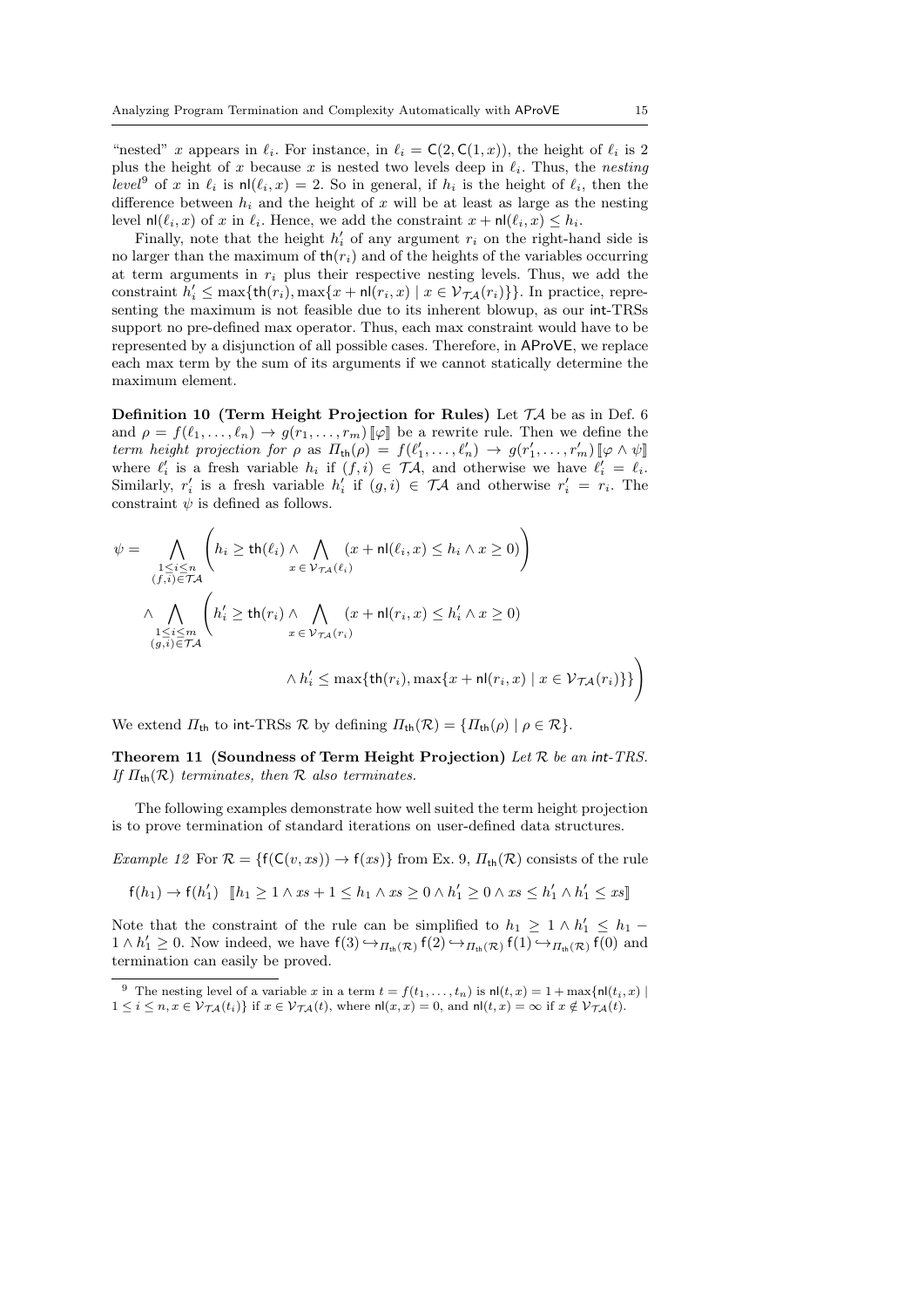| Configuration            | Term. | Failure | Timeout | avg. Res. $(s)$ | avg. Run. $(s)$ |
|--------------------------|-------|---------|---------|-----------------|-----------------|
| AProVE-ITRS              | 239   | 12      | 60      | 11.50           | 67.42           |
| AProVE-TermHeight        | 251   | 10      | 50      | 5.67            | 52.98           |
| AProVE-Project           | 266   | 30      | 15      | 6.44            | 20.94           |
| AProVE-IntTerm           | 285   | 7       | 19      | 6.36            | 24.51           |
| AProVE-IntTerm-noSimp    | 146   | 4       | 161     | 18.84           | 164.21          |
| AProVE-IntTerm-onlySlice | 159   | 5       | 147     | 18.78           | 151.50          |
| AProVE-IntTerm-onlyChain | 277   | 9       | 25      | 6.17            | 30.85           |

Fig. 1 Experimental Results for Termination of int-TRSs

Similarly, for the TRS  $\mathcal{R}' = \{f(C(v_1, C(v_2, xs))) \to f(C(v_2, xs))\}, H_{th}(\mathcal{R}')$  consists of the rule

$$
f(h_1) \to f(h'_1) [h_1 \ge 2 \land xs + 2 \le h_1 \land xs \ge 0 \land h'_1 \ge 1 \land xs + 1 \le h'_1 \land h'_1 \le xs + 1]
$$

Here, we generated the condition  $h'_1 \le \max\{1, xs+1\}$ , which we simplified to  $h'_1 \le$  $xs + 1$ . The constraint can be further simplified to  $h_1 \geq 2 \wedge h'_1 \leq h_1 - 1 \wedge h'_1 \geq 1$ . Again, termination is easily proved.

### 3.3 Evaluation

To show the usefulness of our techniques from Sect. 3, we evaluated different versions of AProVE on the standard benchmarks from version 8 of the Termination Problem Data Base (TPDB) for Java programs.<sup>10</sup> The TPDB is the collection of problems used in the Termination Competition [64]. However, here we excluded benchmarks that are known to be non-terminating, resulting in a collection of 311 examples. The results of these experiments are displayed in Fig. 1.

We performed our experiments on a computer with 6 GB of RAM and an Intel i7 CPU clocked at 3.07 GHz using a timeout of 300 seconds for each example (running with a higher timeout of 6000 s did not yield additional results). The column "Term." shows the number of examples where termination could be proved. "Failure" are those examples where AProVE failed within 300 s and "Timeout" are the examples where AProVE was stopped after 300 s. The last two columns document the average runtime (in seconds), where "avg. Res." is the average restricted to successful proof attempts and "avg. Run." is the average for all examples.

All evaluated versions of AProVE used our frontend for Java. In the first four experiments, we enabled all simplification techniques and used different variants of the termination backend described in Sect. 3.2. In AProVE-ITRS, we used integer term rewrite systems [35] instead of int-TRSs. While this formalism is more expressive than int-TRSs, it has the drawback of being less efficient, resulting in a lower of number of examples whose termination can be proved. Therefore, the remaining versions of AProVE in Fig. 1 used int-TRSs in the backend.

In AProVE-TermHeight, we enabled only the term height projection from Thm. 11, and then applied standard techniques for ITSs. In AProVE-Project, we used

 $^{10}\,$  The results for the C benchmarks are similar.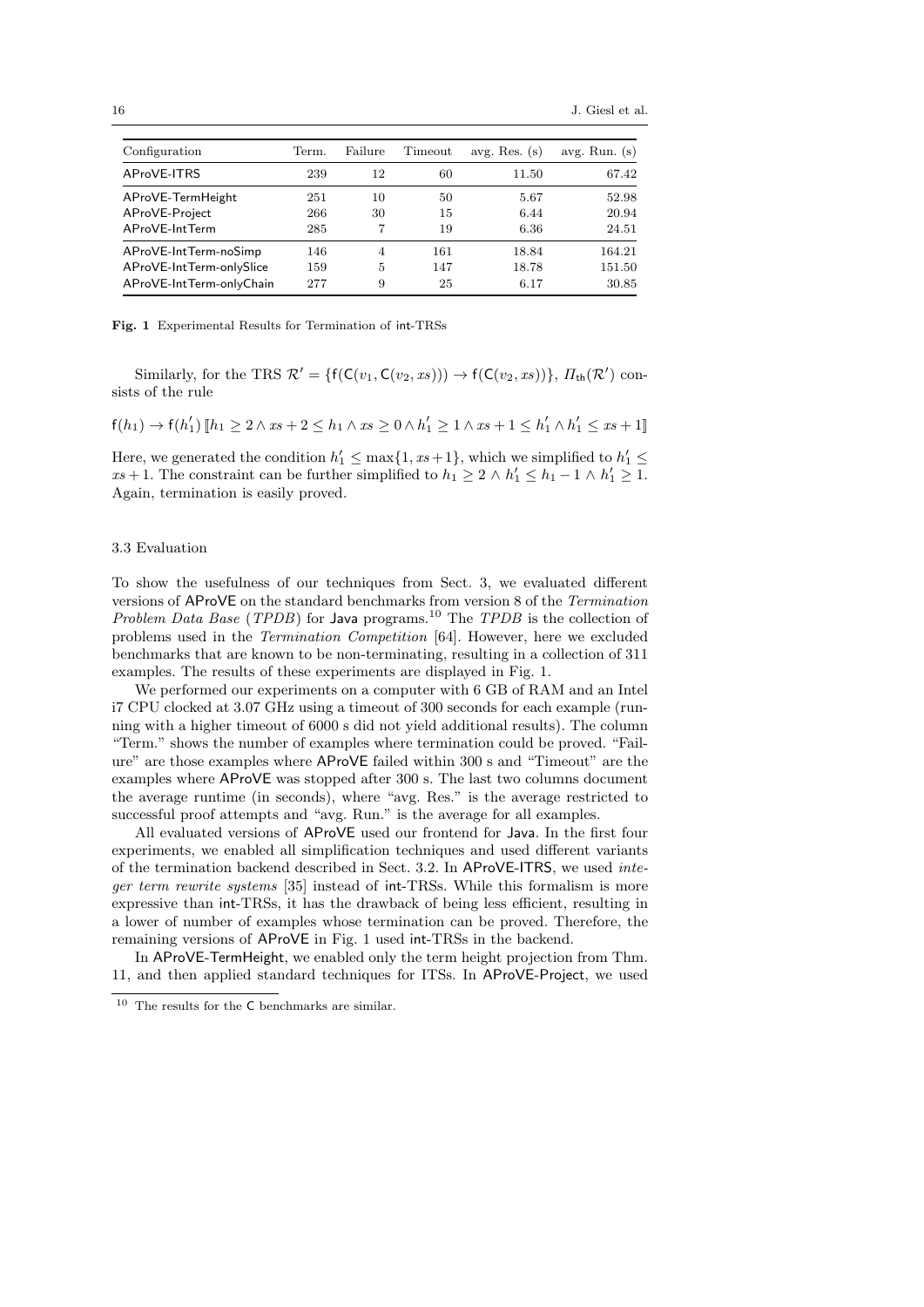only the lifting of reduction pairs from Thm. 8, and applied standard TRS and ITS techniques. Finally, AProVE-IntTerm combines both techniques and is the most powerful configuration in Fig. 1.

In a second group of experiments, we used AProVE-IntTerm as basis, and varied the applied simplification techniques (Sect. 3.1). In AProVE-IntTerm-noSimp, we disabled all such techniques, in AProVE-Term-onlySlice, we used only the slicing technique from Thm. 3, and in AProVE-IntTerm-onlyChain, we used only the chaining technique from Thm. 5. The experiments clearly show that both of the simplifications are useful and that their combination (in AProVE-IntTerm) leads to the most powerful configuration. So the contributions of Sect. 3 are indeed crucial for applying AProVE to real programs.

# 4 Automation via SAT and SMT Solving

To solve the arising search problems in (non-)termination or complexity proofs, AProVE uses encodings to satisfiability problems of logics. Satisfiability of propositional formulas can be checked by SAT solvers, whereas more complex logics require a SAT modulo theory (SMT) solver for an appropriate theory. Depending on the kinds of numbers and the possible nesting depth of function symbols from  $\Sigma_c \cup \Sigma_d$  in rewrite rules we use the logics Quantifier-Free Linear Integer Arithmetic (QF LIA), Quantifier-Free Non-Linear Integer Arithmetic (QF NIA), Quantifier-Free Linear Real Arithmetic (QF LRA), and Quantifier-Free Non-Linear Real Arithmetic (QF\_NRA). Any improvements to the SAT and SMT solvers applicable to these logics would thus also benefit program verification in AProVE.

In the following, we review the search problems tackled by SAT or SMT solving in AProVE and explain which underlying SMT logic we use for their encoding. For SAT solving, AProVE uses the tools MiniSat [26] and SAT4J [49]. Like AProVE, SAT4J is implemented in Java and hence, AProVE calls it for small SAT instances, where it is very efficient. MiniSat is used on larger SAT instances, but as it is invoked as an external process, it leads to a small overhead. For SMT solving, AProVE uses Z3 [23], Yices [24], and SMTInterpol [17]. Similarly to SAT4J, SMTInterpol is written in Java and thus, avoids the overhead for calling a non-Java tool. In Sect. 4.1 we discuss the use of SMT solving in AProVE's frontends, whereas Sect. 4.2 focuses on the application of SAT and SMT solvers in AProVE's backend. AProVE's techniques for SMT solving over non-linear integer arithmetic can also be accessed directly, allowing to use AProVE as an SMT solver for QF NIA, cf. Sect. 4.3. Finally, in Sect. 4.4 we describe the low-level optimizations that AProVE uses for its SAT encodings.

# 4.1 Techniques in the Programming Languages Frontends

There are two main applications for SMT solving in our frontends. During the construction of the symbolic execution graph, some executions are infeasible and thus do not need to be considered. For the integer fragment of the analyzed programs, AProVE uses (incomplete) heuristics to detect typical unsatisfiable conditions quickly, and external SMT solvers for more complex cases.

The other main application for SMT solving in AProVE's frontends is prov-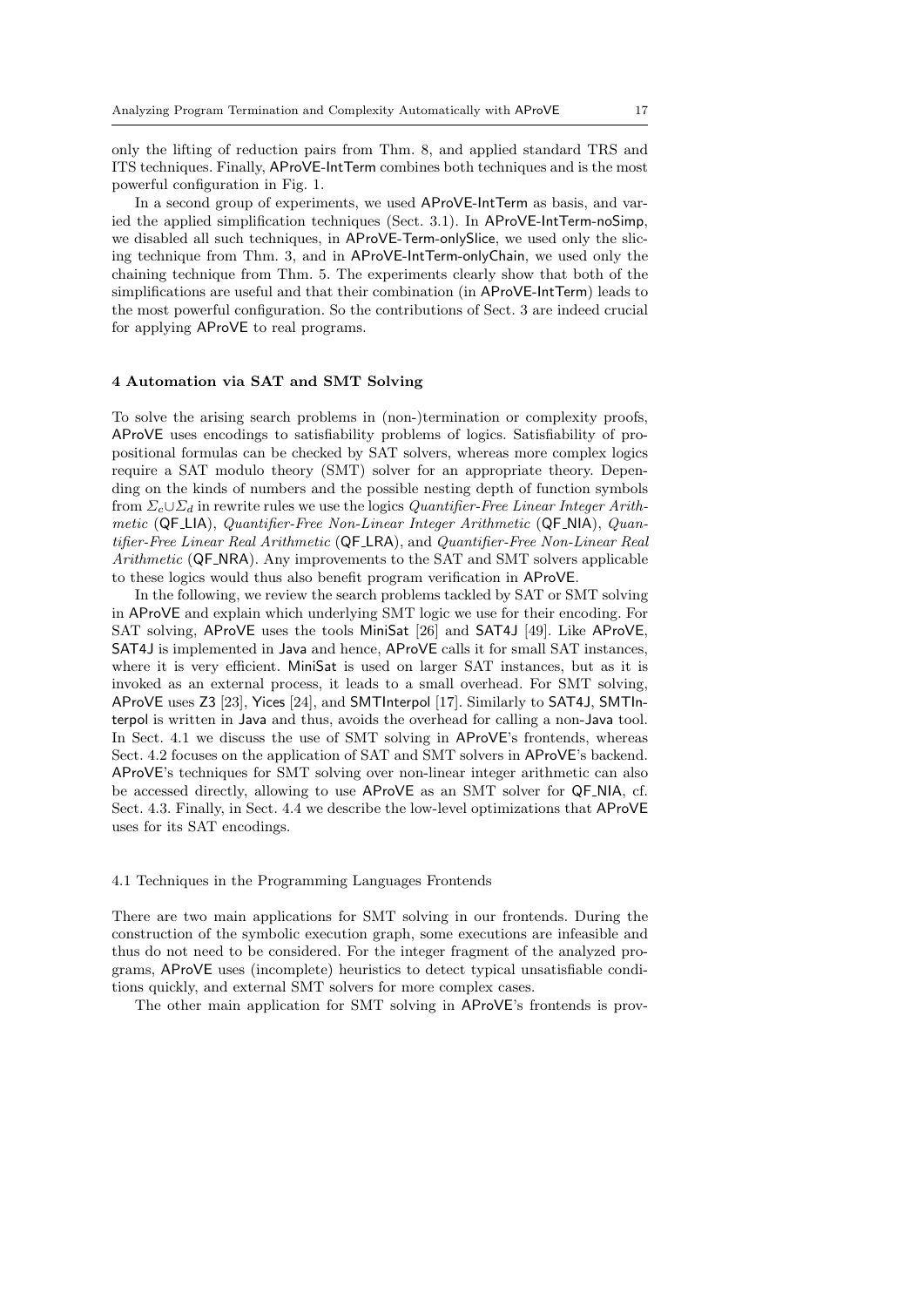ing non-termination of Java programs. The transformation from a programming language to (int-)TRSs corresponds to an over-approximation of the original program, and hence, non-termination proofs operate on the symbolic execution graph instead of the resulting (int-)TRSs. In [13], we presented two such techniques for Java, where both strongly rely on SMT solving. The target logics are QF LIA and QF NIA (the latter is used if the program has non-linear operations).

### 4.2 Techniques in the Backend

In AProVE's backend, SAT and SMT solving is used to automatically find termination proofs. As mentioned in Sect. 3.2, for integer transition systems, AProVE uses the approaches from [4, 10, 29, 55] to search for linear ranking functions. To make use of information about the start of computations, AProVE also provides an implementation of the safety prover-based T2 algorithm [15, 21], using a variant of the Impact safety proving method [50]. For these, AProVE uses SMT solving for the logics QF LIA and QF LRA.

To prove termination of term rewrite systems, AProVE can find termination arguments from several classes of well-founded orders by encoding the search into SAT or SMT problems. We now describe the use of SAT and SMT solving for these orders in AProVE. Here, we put most emphasis on orders based on polynomial interpretations [47], because these are the orders that are used most often for those TRSs that result from the transformations of programs.

Polynomial Interpretations. Essentially, a polynomial interpretation maps function symbols f to polynomials  $f_{Pol}$  over N. This mapping extends homomorphically to terms, i.e.,  $[x]_{\mathcal{P}ol} = x$  for variables x and  $[f(t_1, \ldots, t_n)]_{\mathcal{P}ol} = f_{\mathcal{P}ol}([t_1]_{\mathcal{P}ol}$ ,  $\ldots, [t_n]_{Pol}$  for terms  $f(t_1, \ldots, t_n)$ . Then to compare two terms  $s \succ t$ , one has to perform a comparison  $[s]_{\mathcal{P}ol} > [t]_{\mathcal{P}ol}$  of polynomials over the natural numbers.<sup>11</sup>

A termination prover has to automatically  $find$  suitable interpretations  $Pol.$ For this, AProVE generates SMT formulas w.r.t. the logic QF NIA with template unknowns for the coefficients. These formulas are solved via a bitblasting approach [32]. Here, bitblasting refers to representing the template unknowns as fixed-width bitvectors and to encoding integer operations as Boolean circuits. Using bitblasting is successful for this application as coefficients from  $\{0, \ldots, k\}$  for small values of k are usually sufficient in practice (e.g.,  $k = 3$ ; see also the discussion in the experiments section of [32]). Since not finding a solution for the constraints does not imply non-termination, being incomplete is not problematic for our application.

We also implemented variants of polynomial interpretations over  $\mathbb{Q}^+$  or  $\mathbb{R}^+$ [34]. For efficiency, AProVE again reduces the resulting search problems to QF NIA instead of using dedicated QF NRA solvers. While QF NIA is undecidable and QF NRA is decidable, decision procedures for QF NRA are extremely inefficient.

AProVE applies its bitblasting approach to solve QF NIA also for other extensions of classic polynomial interpretations, such as polynomial interpretations with negative coefficients to prove bounded increase [41], polynomial interpretations with max and min operators [32, 33], matrix interpretations [28], and partly

 $11$  So this concept of polynomial interpretations encompasses both polynomial ranking functions for defined function symbols and size measures / norms / abstractions for constructors of data structures.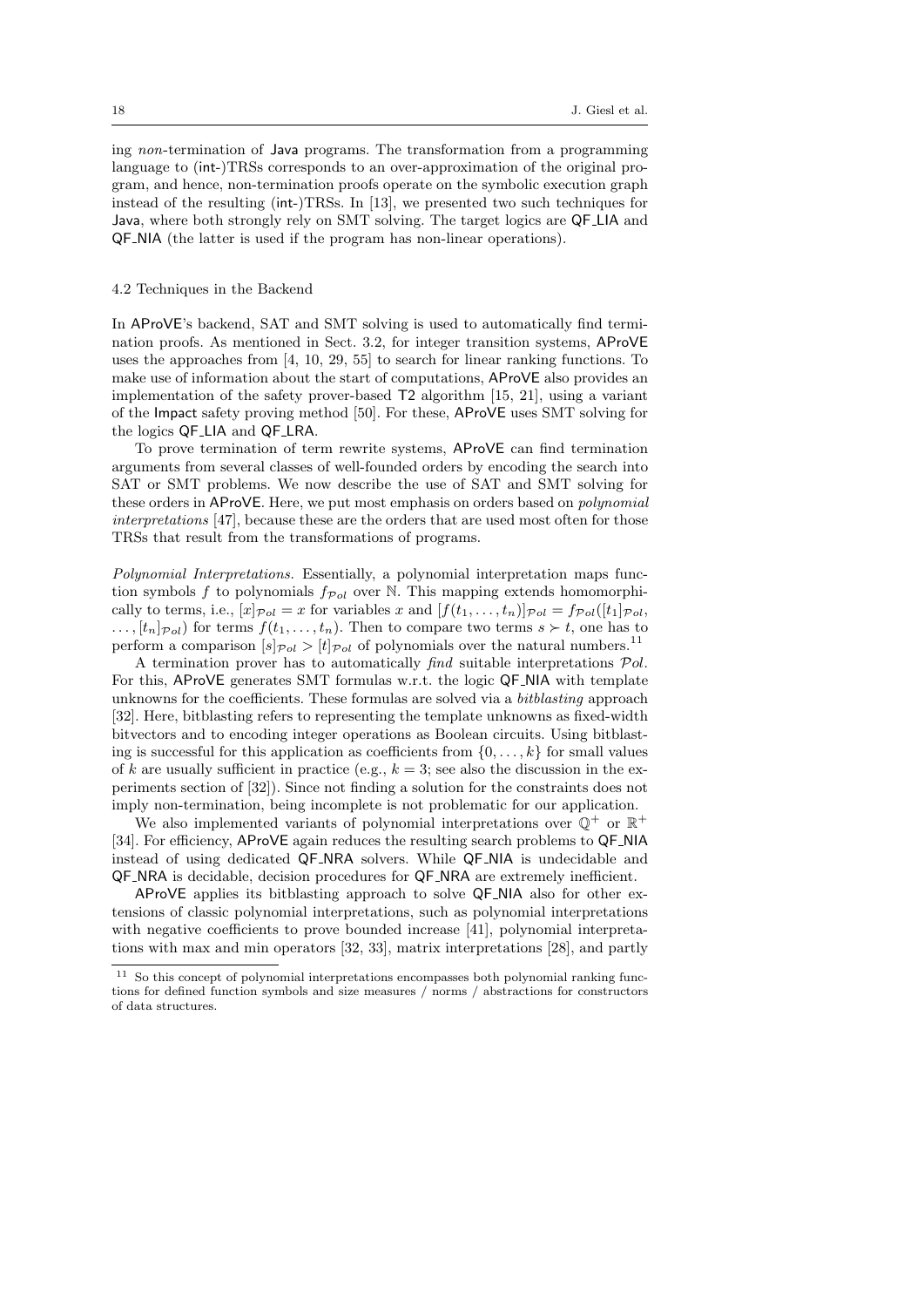strongly monotonic polynomial interpretations suitable for a combination with inductive theorem proving [36]. Moreover, AProVE uses polynomial interpretations not only for termination proving, but also for inferring bounds for the runtime complexity of TRSs [53] and Prolog programs [43].

Arctic Matrix Interpretations. Matrix interpretations [28] are an extension of polynomial interpretations where terms are mapped to tuples instead of single numbers. In arctic matrix interpretations [46], one uses the max-plus semi-ring instead of the conventional plus-times semi-ring. The constraints to solve when searching for such interpretations can be represented as QF LIA constraints. However, for such interpretations AProVE applies a SAT encoding to bitvectors with unary arithmetic (a variant of *order encoding* [63]). To represent  $k$  different numbers, this encoding uses bitvectors of length  $k - 1$ , whereas the "usual" encoding to binary arithmetic only requires bitvectors of length  $\lceil \log_2(k) \rceil$ . In our experiments, our SAT-based iterative deepening approach for the search space outperforms dedicated SMT solvers for QF LIA since on our instances, solutions can often be found within a small search space. Moreover, our encodings to unary arithmetic outperform more compact SAT encodings to binary arithmetic for the constraints of arctic matrix interpretations because of the improved propagation of such encodings [18].

KBO and RPO. AProVE also uses an SMT encoding for Knuth-Bendix orders  $(KBO)$  [66]. Here the target logics are QF\_LIA or QF\_LRA. For the *recursive path* order (RPO) and its variants, AProVE applies dedicated SAT encodings [19].

# 4.3 AProVE as an SMT Solver for QF NIA

AProVE also provides an SMT-LIB 2 [7] frontend to access its bitblasting technique [32] for the QF NIA logic. In fact, AProVE participated successfully in the SMT-COMP [56] competitions of 2010, 2011, 2014, and 2015 for QF NIA. Since the examples in the underlying SMT-LIB library stem from various application domains with different requirements, an iterative deepening approach was used to determine the search space to be encoded to SAT. With this approach, AProVE reached the first place in this category of SMT-COMP in 2011, 2014, and 2015.

The performance on some QF NIA instances could be improved further if AProVE were extended to detect when the search space is bounded. Then for a formula  $\varphi$  like  $x \geq 10 \wedge y = x \wedge y \leq 20 \wedge \cdots$  we would detect that  $\varphi$  is satisfiable over Z iff  $\varphi$  is satisfiable over  $\{10, 11, \ldots, 20\}$  for the unknowns x, y. This would not only improve efficiency, but it would also allow AProVE to return UNSAT, as UNSAT over [10, 20] for x, y would also imply UNSAT over  $\mathbb{Z}$ . We have not implemented this optimization, though, as the instances obtained from termination and complexity analysis typically do not exhibit such patterns and UNSAT results are usually not interesting for termination and complexity analysis.

To access the SMT-LIB 2 frontend of AProVE, the following command line can be used, where foo.smt2 contains the satisfiability problem.

java -ea -jar aprove.jar -d diologic -m smtlib foo.smt2

Here, diologic denotes Diophantine logic (Diophantine (i.e., integer polynomial) inequations connected by arbitrary Boolean connectives), which in SMT-LIB ter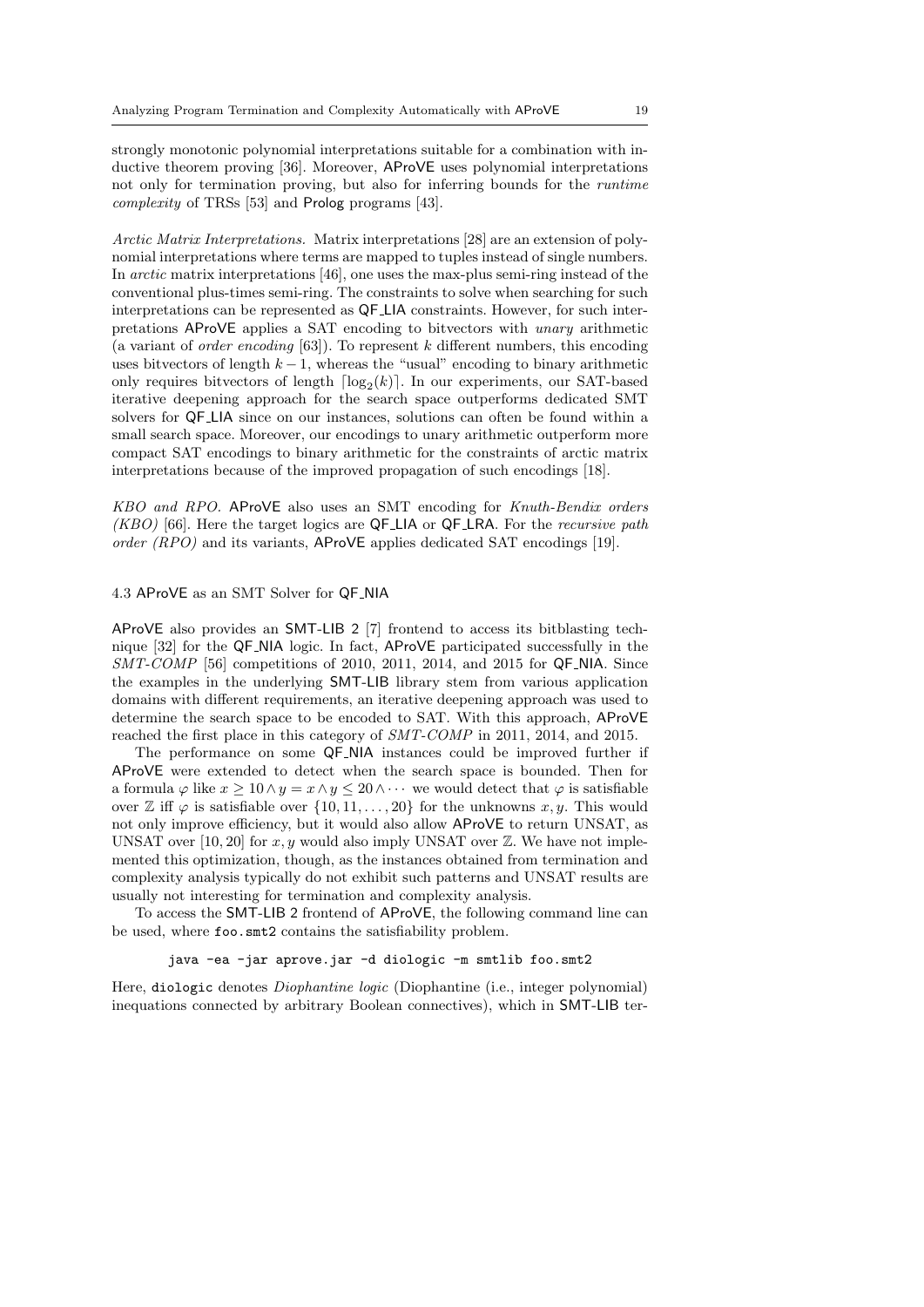minology is the logic QF\_NIA. The flag  $-m$  specifies the output format. If smtlib is used, AProVE prints sat or unknown as a very first answer. Note that this way of using AProVE as an SMT solver for QF NIA incurs the overhead of starting the Java virtual machine, loading the Java Bytecode for AProVE and relevant libraries, and just-in-time-compiling this bytecode. While such an overhead is acceptable in many applications, it is prohibitively expensive when AProVE is used to solve a large number of dynamically generated small instances (e.g., this is common in termination analysis). For such applications, AProVE offers a "server" mode, where it is started once and then receives a stream of problems, outputting results in the same order. For example, this approach was chosen to integrate AProVE as an SMT solving backend for the logic programming termination analyzer Polytool [51].

### 4.4 Low-Level Optimizations for SAT Solving in AProVE

AProVE uses some low-level optimizations on the generated SAT formulas which are crucial for the efficiency of the subsequent SAT solving. Virtually all SAT solvers take as input only propositional formulas in conjunctive normal form (CNF). Thus, the formulas resulting from the encoding of the search problems in AProVE are transformed to equisatisfiable CNFs before calling external SAT solvers. For this transformation, AProVE uses the Tseitin conversion built into SAT4J.

Tseitin's transformation incurs a linear overhead in the size of the formula converted by replacing each non-atomic subformula  $x \circ y$  by a fresh Boolean variable z and by adding clauses to enforce that z and  $x \circ y$  must be equivalent.

To minimize this overhead, AProVE uses optimizations based on identities over Boolean formulas, e.g., cancellation for exclusive-or  $(x \oplus x \equiv 0)$  or trivially valid implications  $(0 \rightarrow x \equiv 1)$ . In addition to such local use of identities, AProVE globally identifies cases of equivalent subformulas by treating equality for ∧ and  $\lor$  modulo associativity, commutativity, and multiplicity, e.g., identifying both  $x \lor$  $(y\vee x)$  and  $(x\vee y)\vee x$  with  $(x\vee y)$ . Thus, only one additional variable is introduced by Tseitin's transformation for all occurrences of such equivalent subformulas.

In principle, we could first construct the formulas from our encodings and then post-process them using these optimizations. This process would be efficient enough for the local identities, but vastly inefficient for global ones. Thus, in AProVE we widely make use of structural hashing, i.e., we represent formulas as a directed acyclic graph where all syntactically equal subformulas (modulo associativity, commutativity, and multiplicity for  $\land$  and  $\lor$ ) share the same node.

# 5 Certification of Generated Proofs

Like any large software product, AProVE had (and very likely still has) bugs. To allow a verification of its results, it can export generated termination, nontermination, or complexity proofs as machine-readable CPF (Certification Problem Format)<sup>12</sup> files by clicking on the button  $\Box$  of the Proof Tree View. Independent certifiers can then check the validity of all proof steps. Examples for such certifiers are CeTA [65], CiME/Coccinelle [20], and CoLoR/Rainbow [9]. Their correctness has

<sup>12</sup> See http://cl-informatik.uibk.ac.at/software/cpf/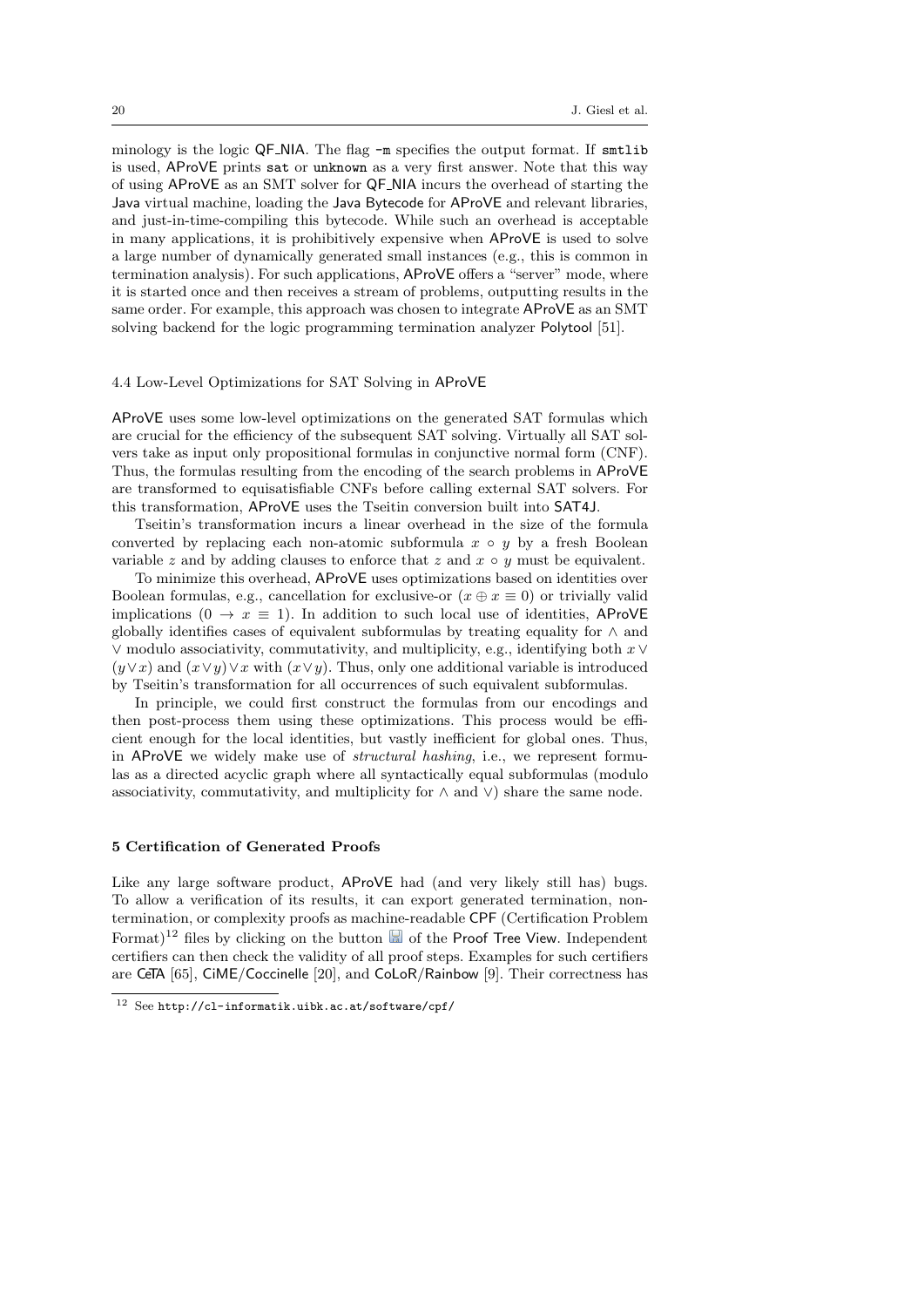been formally proved using Isabelle/HOL [52] or Coq [8]. To certify a proof in AProVE's GUI, one can also call CeTA directly using the button  $\boxtimes$  of the Proof Tree View. At the moment, certification is available for most proof techniques operating on term rewrite systems, but we cannot yet certify proof techniques directly operating on Java, C, Haskell, or Prolog.

The "AProVE" entry in Eclipse's main menu allows to modify the configuration of AProVE. Most notably, AProVE can run in either full or certified mode. Moreover, online certification can be enabled or disabled. Finally, AProVE can use its default proof strategy or a user-defined *custom* proof strategy, where the choice of the strategy is independent of certification. In the following we explain the difference between the full and the certified mode as well as the difference between offline and online certification.

Full Mode with Partial Certificates. In the full mode of AProVE, arbitrary proof techniques may be used. However, not all of these techniques can be exported to CPF to be certified afterwards. In order to still provide certifiable proofs in the full mode of AProVE, we generate partial certificates. Those steps which are covered by CPF are exported for certification, and all remaining ones are ignored. More precisely, we extended CPF by an additional element unknownProof for proof steps which are not supported by CPF. During certification, unknownProof is treated as an axiom of the form  $P_0 \leftarrow P_1 \wedge \cdots \wedge P_n$ . This allows to prove  $P_1, \ldots, P_n$ instead of the desired property  $P_0$ . Each  $P_i$  can be an arbitrary property such as (non-)termination of some TRS, and  $P_i$ 's subproof can be checked by the certifier again. In this way, it is possible to certify large parts of every termination proof generated by AProVE. For example, now 90% of AProVE's proof steps for termination analysis of the 4367 TRSs in the TPDB can be certified by CeTA.

Moreover, we added a new CPF element unknownInput for properties that cannot be expressed in CPF, like termination of a Java program. The only applicable proof step to such a property is unknownProof (i.e., the proof step from the Java program to an (int-)TRS is not supported by CPF either). Using unknownInput, CPF files for every proof can be generated. Now the program transformations in AProVE's frontends correspond to unknown proof steps on unknown inputs, but the reasoning in AProVE's backend can still be checked by a certifier (i.e., proof steps can transform unknownInput into objects that are expressible in CPF). To implement partial certification, AProVE analyzes the generated proof tree and for each proof step, it is checked whether it can be exported to CPF or not.

Certified Mode. In the certified mode, AProVE is restricted to proof techniques that can be exported to CPF and subsequently be verified. In principle, this could be restricted further to the techniques supported by a particular chosen certifier. These restrictions mean that certain proof techniques have to be disabled completely and that for other proof techniques, some optimizations must be turned off. Often, these restrictions have to be combined, e.g., some optimizations in the process of generating ordering constraints may not be used while also restricting the search to a certain class of well-founded orders. So the certified mode performs a priori restrictions on proof techniques, whereas in the full mode, certification is done a posteriori on the generated proof without looking at the configuration of the proof techniques.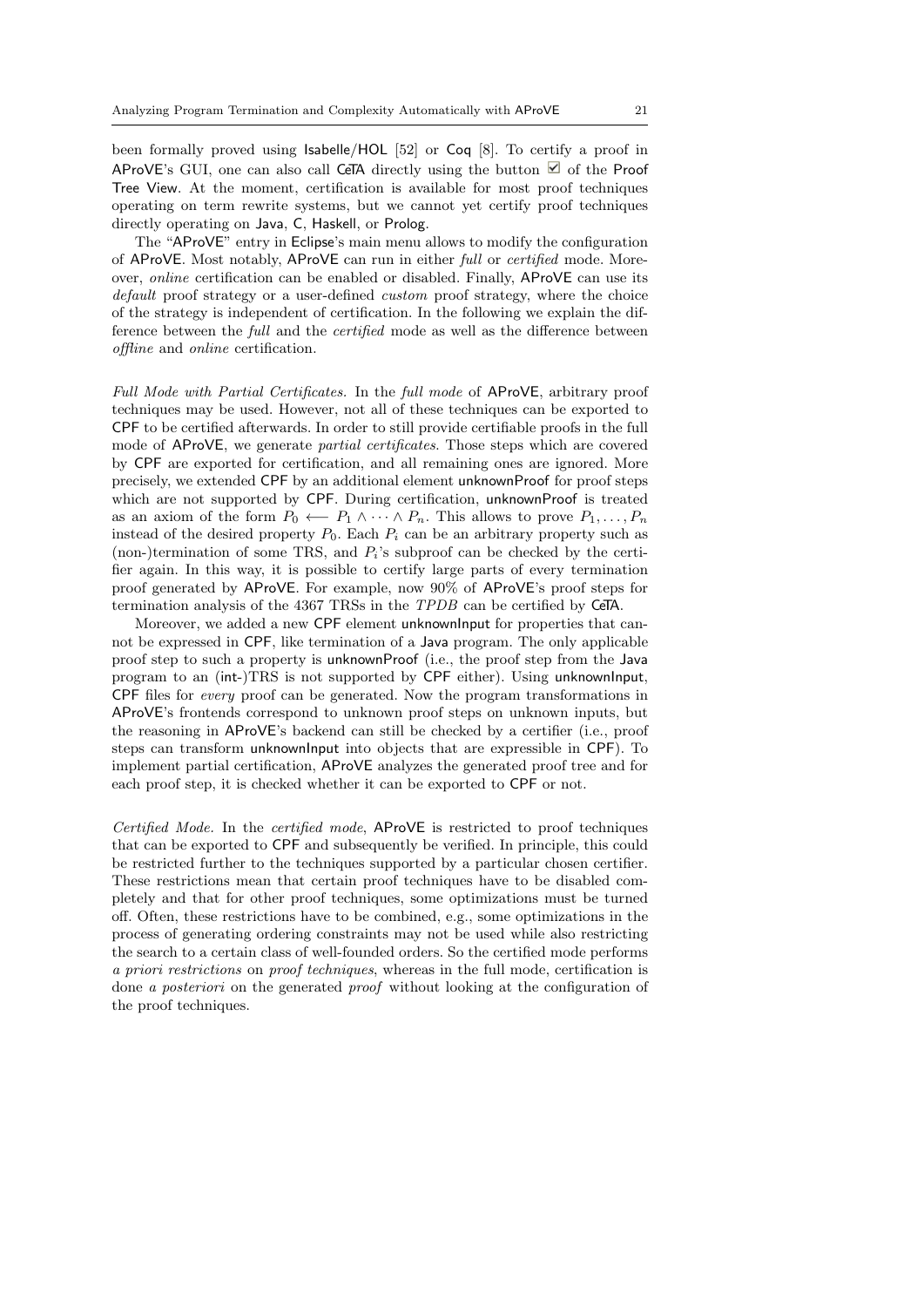However, on input problems which correspond to unknownInput (i.e., where there is no CPF export at all), even in certified mode all techniques may be used in the proof search. For example, this holds for the transformations in AProVE's frontends, since currently, CPF is defined only for problems resulting from term rewriting. Once an intermediate problem is reached which corresponds to a welldefined problem type of CPF, only certifiable techniques are used. For such problems, the proofs in the certified mode are fully certifiable, but at the cost of having to restrict the proof techniques and thereby the power of AProVE. Thus, for some examples, no proof can be found in the certified mode, whereas the proof succeeds in the full mode.

Previous versions of AProVE did not have such a certified mode. Therefore, specialized proof strategies had to be maintained and used to make sure that only certifiable techniques were used. This maintenance of two strategies – the default one and the one for certifiable proofs – resulted in quite some overhead. Moreover, non-expert users could not easily determine which techniques were allowed to ensure certifiable proof output. In contrast, in the current AProVE version, the choice between certified and full mode is independent of the strategy. Thus, the same default strategy can be used for both the certified and the full mode. Here, the essential idea is that the restrictions on the proof techniques are not encoded in the strategy as before, but instead they are enforced at runtime. These runtime checks are hardcoded in AProVE via a mixture of whitelists and blacklists with a minimal amount of effort: by default, no new technique is admitted, and by overwriting the implementation of the CPF-export method, a proof technique becomes amenable for certification. Afterwards one can (partially) deactivate the technique for specific certifiers which do not support the technique, or turn off specific optimizations. As a result, the previous stand-alone certified strategy of AProVE for CeTA (a 27k text-file) was replaced by a few lines of code. We expect that such a certified mode can also be useful for other termination analysis tools to ease their development and make their techniques more accessible for certification.

To summarize, in both the full and the certified mode, AProVE may now generate partial certificates which may contain unknown proofs and unknown inputs. However, in the certified mode only certifiable techniques are applied whenever possible, i.e., unknownProofs are only possible for unknownInputs.

Online Certification. Note that regardless of whether one uses the full or the certified mode, the generated certificate will contain only proof steps that contribute to the final proof. In particular, if AProVE was aborted during proof search, then nothing is certified at all; and if AProVE finds a proof of non-termination, then those proofs steps which claim termination of other parts of the input are not checked. This is perfectly fine if only the validity of generated proofs should be established. However, the idea of online certification is to use certification as a debugging utility for AProVE itself, where the aim is to increase the coverage of the performed resp. attempted proof steps.

In online certification, every CPF-exportable proof step is immediately checked by the certifier, no matter whether this step contributes to the final proof, and no matter whether a full proof can be found at all. Since the final result is unknown at this point (e.g., it is unknown whether the input is terminating or nonterminating), AProVE often has to export two proofs for each proof step, namely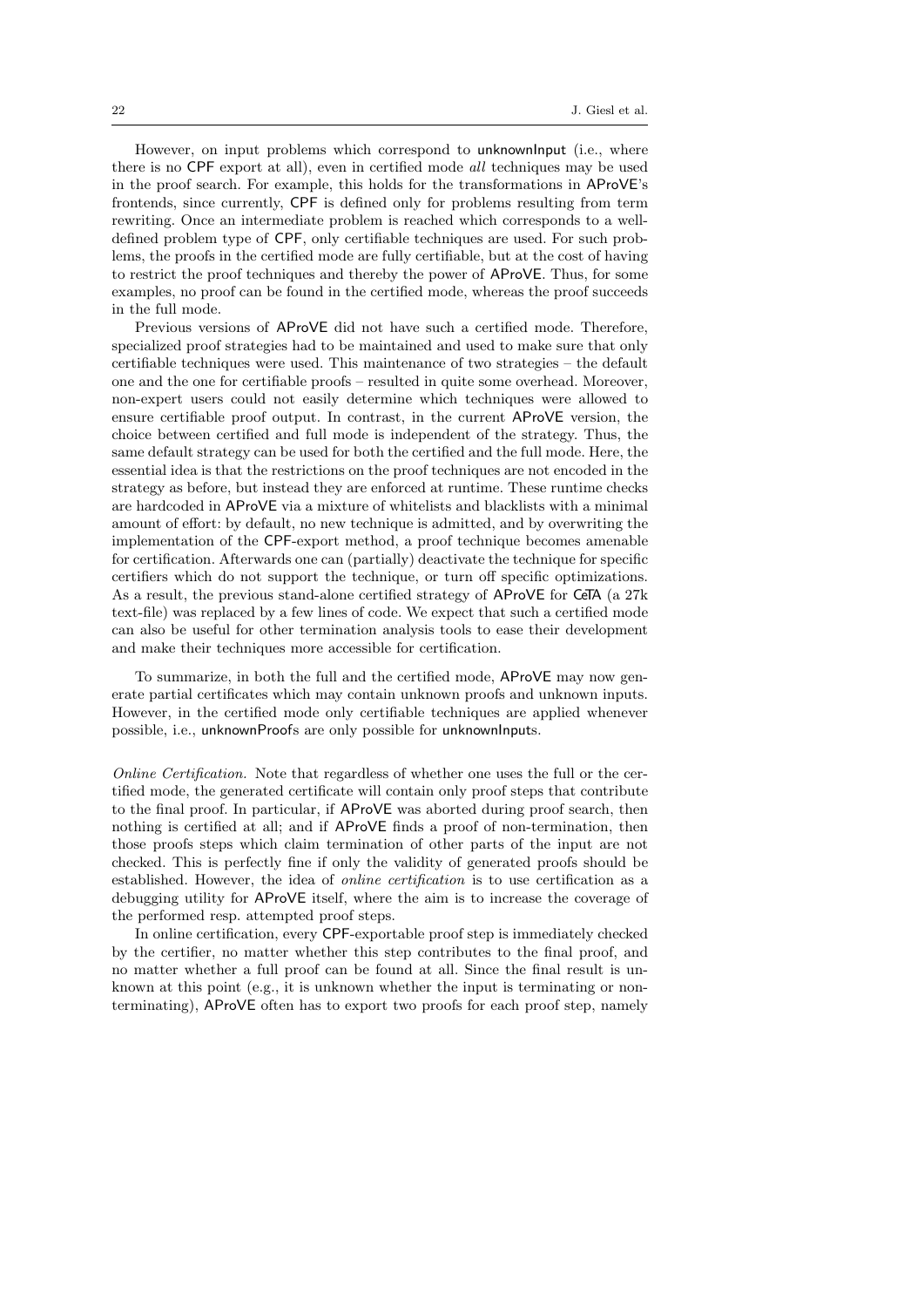a partial termination proof and a partial non-termination proof. Here, partiality refers to the fact that we assume termination (resp. non-termination) of the resulting problem, which is the way how implications can be expressed in CPF. So one has to check whether a proof step was sound when attempting to prove termination and whether it was sound when attempting to prove non-termination.

Clearly, online certification imposes some runtime overhead, but it also has the highest coverage w.r.t. error detection. At the moment, online certification is only available for the certifier CeTA.

Thanks to the new concepts of partial certificates and online certification, three bugs of AProVE have been revealed (and fixed) which could be exploited to prove termination of a non-terminating TRS. These bugs had not been discovered before by certification, as the errors occurred when analyzing TRSs resulting from logic programs.

### 6 Conclusion

In this system description, we presented a new version of AProVE to analyze termination of TRSs and programs for four languages from prevailing programming paradigms (Java, C, Haskell, and Prolog). Moreover, AProVE analyzes the runtime complexity of Prolog programs and TRSs. We are currently working on extending AProVE's complexity analysis to Java as well [16, 31].

AProVE's power is demonstrated by its regular performance in the annual Termination Competition [64] and the SV-COMP competition [62], where it won most categories related to termination of Java, C, Haskell, Prolog, and to termination or innermost runtime complexity of TRSs. AProVE's automatically generated termination proofs can be exported to (partially) check them by automatic certifiers. Our tool is available as a plug-in of the Eclipse software development environment. Moreover, the frontends of AProVE for the different programming languages can also be used separately to couple them with alternative backends. AProVE is available for download and can be accessed via a web interface [6].

# References

- 1. RTA '11, 2011.
- 2. 2014.
- 3. Elvira Albert, Puri Arenas, Samir Genaim, Germ´an Puebla, and Damiano Zanardini. Removing useless variables in cost analysis of Java Bytecode. In SAC '08, pages 368–375, 2008.
- 4. Christophe Alias, Alain Darte, Paul Feautrier, and Laure Gonnord. Multi-dimensional rankings, program termination, and complexity bounds of flowchart programs. In SAS '10, pages 117–133, 2010.
- 5. María Alpuente, Santiago Escobar, and Salvador Lucas. Removing redundant arguments automatically. TPLP, 7(1-2):3–35, 2007.
- 6. AProVE. http://aprove.informatik.rwth-aachen.de/.
- 7. Clark Barrett, Pascal Fontaine, and Cesare Tinelli. The SMT-LIB standard: Version 2.5. Technical report, The University of Iowa, 2015. Available at http://smt-lib.org/.
- 8. Yves Bertot and Pierre Castéran. Coq'Art. Springer, 2004.
- 9. Frédéric Blanqui and Adam Koprowski. CoLoR: A Coq library on well-founded rewrite relations and its application to the automated verification of termination certificates. Mathematical Structures in Computer Science, 4:827–859, 2011.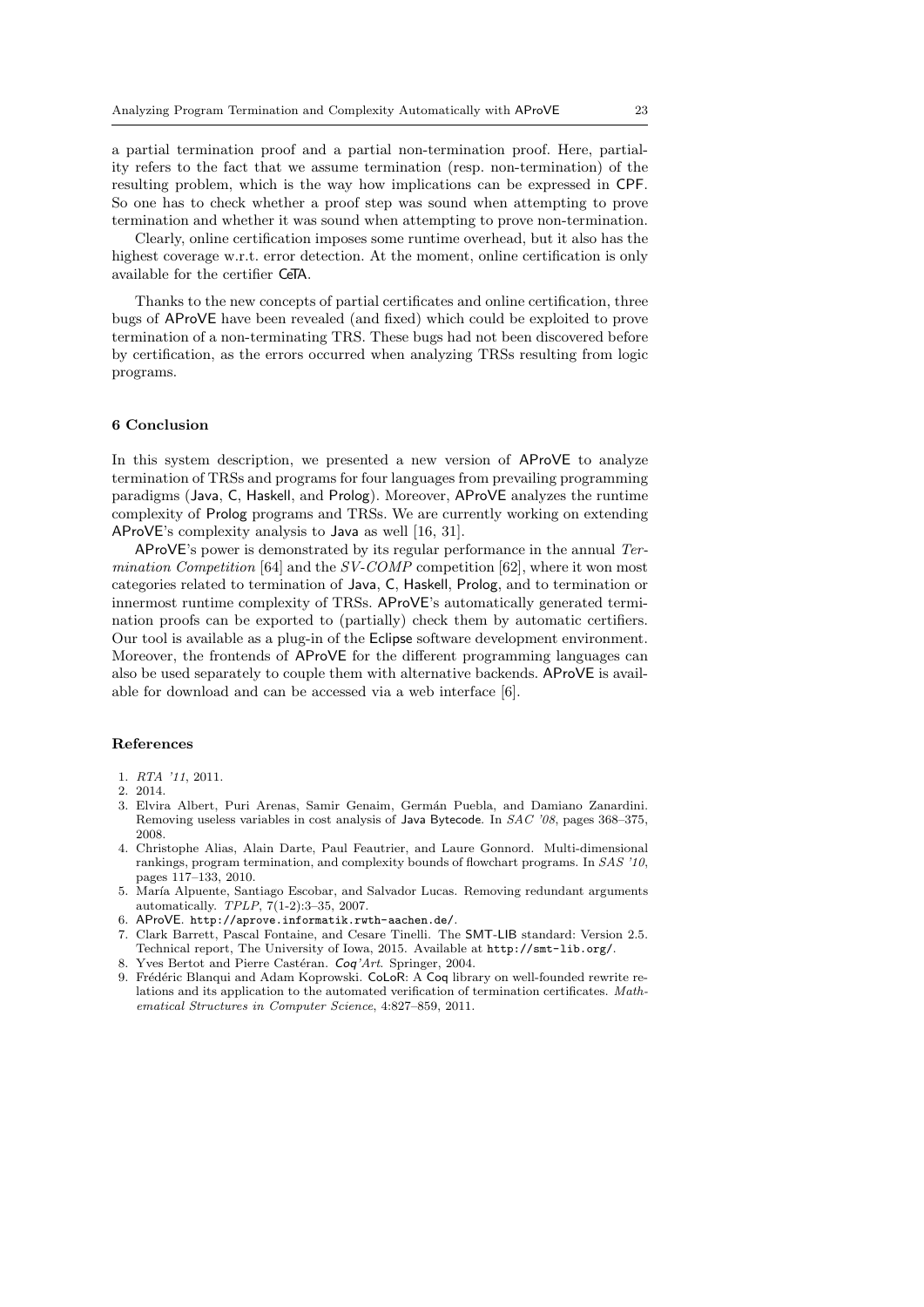- 10. Aaron R. Bradley, Zohar Manna, and Henny B. Sipma. Linear ranking with reachability. In CAV '05, pages 491–504, 2005.
- 11. Tim Bray. The JavaScript object notation (JSON) data interchange format. 2014. RFC 7159.
- 12. Marc Brockschmidt, Carsten Otto, and Jürgen Giesl. Modular termination proofs of recursive Java Bytecode programs by term rewriting. In RTA '11 [1], pages 155–170.
- 13. Marc Brockschmidt, Thomas Ströder, Carsten Otto, and Jürgen Giesl. Automated detection of non-termination and NullPointerExceptions for Java Bytecode. In FoVeOOS '11, pages 123–141, 2012.
- 14. Marc Brockschmidt, Richard Musiol, Carsten Otto, and Jürgen Giesl. Automated termination proofs for Java programs with cyclic data. In CAV '12, pages 105–122, 2012.
- 15. Marc Brockschmidt, Byron Cook, and Carsten Fuhs. Better termination proving through cooperation. In CAV '13, pages 413–429, 2013.
- 16. Marc Brockschmidt, Fabian Emmes, Stephan Falke, Carsten Fuhs, and Jürgen Giesl. Analyzing runtime and size complexity of integer programs. ACM TOPLAS, 38(4):13:1–13:50, 2016.
- 17. Jürgen Christ, Jochen Hoenicke, and Alexander Nutz. SMTInterpol: An interpolating SMT solver. In SPIN '12, pages 248–254, 2012.
- 18. Michael Codish, Yoav Fekete, Carsten Fuhs, Jürgen Giesl, and Johannes Waldmann. Exotic semiring constraints (extended abstract). In SMT '12, pages 87–96, 2012.
- 19. Michael Codish, Jürgen Giesl, Peter Schneider-Kamp, and René Thiemann. SAT solving for termination proofs with recursive path orders and dependency pairs.  $JAR$ ,  $49(1):53-93$ , 2012.
- 20. Evelyne Contejean, Pierre Courtieu, Julien Forest, Olivier Pons, and Xavier Urbain. Automated certified proofs with CiME3. In RTA '11 [1], pages 21–30.
- 21. Byron Cook, Abigail See, and Florian Zuleger. Ramsey vs. lexicographic termination proving. In TACAS '13, pages 47–61, 2013.
- 22. Patrick Cousot and Radhia Cousot. Abstract interpretation: A unified lattice model for static analysis of programs by construction or approximation of fixpoints. In POPL '77, pages 238–252, 1977.
- 23. Leonardo Mendonça de Moura and Nikolaj Bjørner. Z3: An efficient SMT solver. In TACAS '08, pages 337–340, 2008.
- 24. Bruno Dutertre and Leonardo Mendonça de Moura. The Yices SMT solver, 2006. Tool paper at http://yices.csl.sri.com/tool-paper.pdf.
- 25. Eclipse. http://www.eclipse.org/.
- 26. Niklas Eén and Niklas Sörensson. An extensible SAT-solver. In SAT '03, pages 502–518, 2004.
- 27. Fabian Emmes, Tim Enger, and Jürgen Giesl. Proving non-looping non-termination automatically. In IJCAR '12, pages 225–240, 2012.
- 28. Jörg Endrullis, Johannes Waldmann, and Hans Zantema. Matrix interpretations for proving termination of term rewriting.  $JAR$ ,  $40(2-3):195-220$ , 2008.
- 29. Stephan Falke, Deepak Kapur, and Carsten Sinz. Termination analysis of C programs using compiler intermediate languages. In  $RTA$  '11 [1], pages 41–50.
- 30. Florian Frohn, Jürgen Giesl, Jera Hensel, Cornelius Aschermann, and Thomas Ströder. Inferring lower bounds for runtime complexity. In RTA '15, pages 334–349, 2015.
- 31. Florian Frohn, Matthias Naaf, Jera Hensel, Marc Brockschmidt, and Jürgen Giesl. Lower runtime bounds for integer programs. In IJCAR '16, pages 550–567, 2016.
- 32. Carsten Fuhs, Jürgen Giesl, Aart Middeldorp, Peter Schneider-Kamp, René Thiemann, and Harald Zankl. SAT solving for termination analysis with polynomial interpretations. In SAT '07, pages 340–354, 2007.
- 33. Carsten Fuhs, Jürgen Giesl, Aart Middeldorp, Peter Schneider-Kamp, René Thiemann, and Harald Zankl. Maximal termination. In RTA '08, pages 110–125, 2008.
- 34. Carsten Fuhs, Rafael Navarro-Marset, Carsten Otto, Jürgen Giesl, Salvador Lucas, and Peter Schneider-Kamp. Search techniques for rational polynomial orders. In AISC '08, pages 109–124, 2008.
- 35. Carsten Fuhs, Jürgen Giesl, Martin Plücker, Peter Schneider-Kamp, and Stephan Falke. Proving termination of integer term rewriting. In RTA '09, pages 32–47, 2009.
- 36. Carsten Fuhs, Jürgen Giesl, Michael Parting, Peter Schneider-Kamp, and Stephan Swiderski. Proving termination by dependency pairs and inductive theorem proving. JAR, 47(2):133–160, 2011.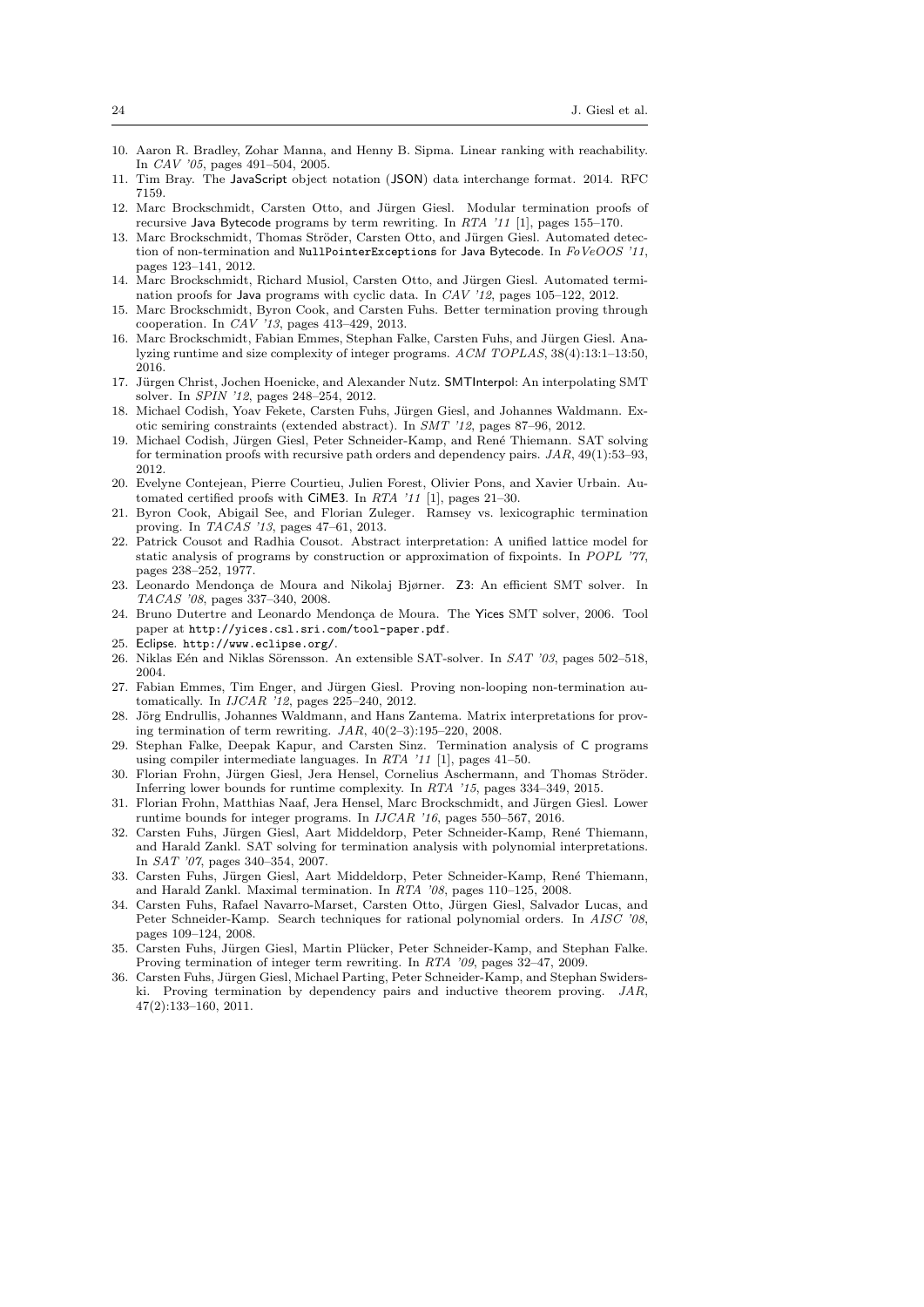- 37. Jürgen Giesl, René Thiemann, Peter Schneider-Kamp, and Stephan Falke. Automated termination proofs with AProVE. In RTA  $\mathcal{U}_4$ , pages 210–220, 2004.
- 38. Jürgen Giesl, René Thiemann, and Peter Schneider-Kamp. Proving and disproving termination of higher-order functions. In FroCoS '05, pages 216–231, 2005.
- 39. Jürgen Giesl, René Thiemann, Peter Schneider-Kamp, and Stephan Falke. Mechanizing and improving dependency pairs. JAR, 37(3):155–203, 2006.
- 40. Jürgen Giesl, Peter Schneider-Kamp, and René Thiemann. AProVE 1.2: Automatic termination proofs in the dependency pair framework. In IJCAR '06, pages 281–286, 2006.
- 41. Jürgen Giesl, René Thiemann, Stephan Swiderski, and Peter Schneider-Kamp. Proving termination by bounded increase. In CADE '07, pages 443–459, 2007.
- 42. Jürgen Giesl, Matthias Raffelsieper, Peter Schneider-Kamp, Stephan Swiderski, and René Thiemann. Automated termination proofs for Haskell by term rewriting. ACM TOPLAS, 33(2):7:1–7:39, 2011.
- 43. Jürgen Giesl, Thomas Ströder, Peter Schneider-Kamp, Fabian Emmes, and Carsten Fuhs. Symbolic evaluation graphs and term rewriting – A general methodology for analyzing logic programs. In  $PPDP$  '12, pages 1–12, 2012.
- 44. Jürgen Giesl, Marc Brockschmidt, Fabian Emmes, Florian Frohn, Carsten Fuhs, Carsten Otto, Martin Plücker, Peter Schneider-Kamp, Thomas Ströder, Stephanie Swiderski, and Ren´e Thiemann. Proving termination of programs automatically with AProVE. In IJCAR '14 [2], pages 184–191.
- 45. Jera Hensel, Jürgen Giesl, Florian Frohn, and Thomas Ströder. Proving termination of programs with bitvector arithmetic by symbolic execution. In SEFM '16, pages 234–252, 2016.
- 46. Adam Koprowski and Johannes Waldmann. Max/plus tree automata for termination of term rewriting. Acta Cybernetica, 19(2):357–392, 2009.
- 47. Dallas Lankford. On proving term rewriting systems are Noetherian. Technical Report Memo MTP-3, Louisiana Technical University, 1979.
- 48. Chris Lattner and Vikram Adve. LLVM: A compilation framework for lifelong program analysis & transformation. In CGO '04, pages 75–88, 2004.
- 49. Daniel Le Berre and Anne Parrain. The SAT4J library, release 2.2. JSAT, 7:59–64, 2010.
- 50. Ken McMillan. Lazy abstraction with interpolants. In CAV '06, pages 123–136, 2006.
- 51. Manh Thang Nguyen, Danny De Schreye, Jürgen Giesl, and Peter Schneider-Kamp. Polytool: Polynomial interpretations as a basis for termination analysis of logic programs. TPLP, 11(1):33–63, 2011.
- 52. Tobias Nipkow, Lawrence C. Paulson, and Markus Wenzel. **Isabelle/HOL** A Proof Assistant for Higher-Order Logic. Springer, 2002.
- 53. Lars Noschinski, Fabian Emmes, and Jürgen Giesl. Analyzing innermost runtime complexity of term rewriting by dependency pairs. JAR, 51(1):27–56, 2013.
- 54. Carsten Otto, Marc Brockschmidt, Christian von Essen, and Jürgen Giesl. Automated termination analysis of Java Bytecode by term rewriting. In RTA '10, pages 259–276, 2010.
- 55. Andreas Podelski and Andrey Rybalchenko. A complete method for the synthesis of linear ranking functions. In *VMCAI* ' $04$ , pages 239–251, 2004.
- 56. SMT-COMP. http://www.smt-comp.org/.
- 57. Fausto Spoto, Lunjin Lu, and Fred Mesnard. Using CLP simplifications to improve Java Bytecode termination analysis. ENTCS, 253(5):129–144, 2009.
- 58. Fausto Spoto, Fred Mesnard, and Étienne Payet. A termination analyser for Java Bytecode based on path-length. ACM TOPLAS, 32(3):8:1–8:70, 2010.
- 59. Thomas Ströder, Peter Schneider-Kamp, and Jürgen Giesl. Dependency triples for improving termination analysis of logic programs with cut. In LOPSTR '10, pages 184–199, 2011.
- 60. Thomas Ströder, Jürgen Giesl, Marc Brockschmidt, Florian Frohn, Carsten Fuhs, Jera Hensel, and Peter Schneider-Kamp. Proving termination and memory safety for programs with pointer arithmetic. In  $IJCAR$  '14 [2], pages 208-223.
- 61. Thomas Ströder, Cornelius Aschermann, Florian Frohn, Jera Hensel, and Jürgen Giesl. AProVE: Termination and memory safety of C programs (competition contribution). In TACAS '15, pages 417–419, 2015.
- 62. SV-COMP. http://sv-comp.sosy-lab.org/.
- 63. Naoyuki Tamura, Akiko Taga, Satoshi Kitagawa, and Mutsunori Banbara. Compiling finite linear CSP into SAT. Constraints, 14(2):254–272, 2009.
- 64. Termination Comp. http://termination-portal.org/wiki/Termination\_Competition.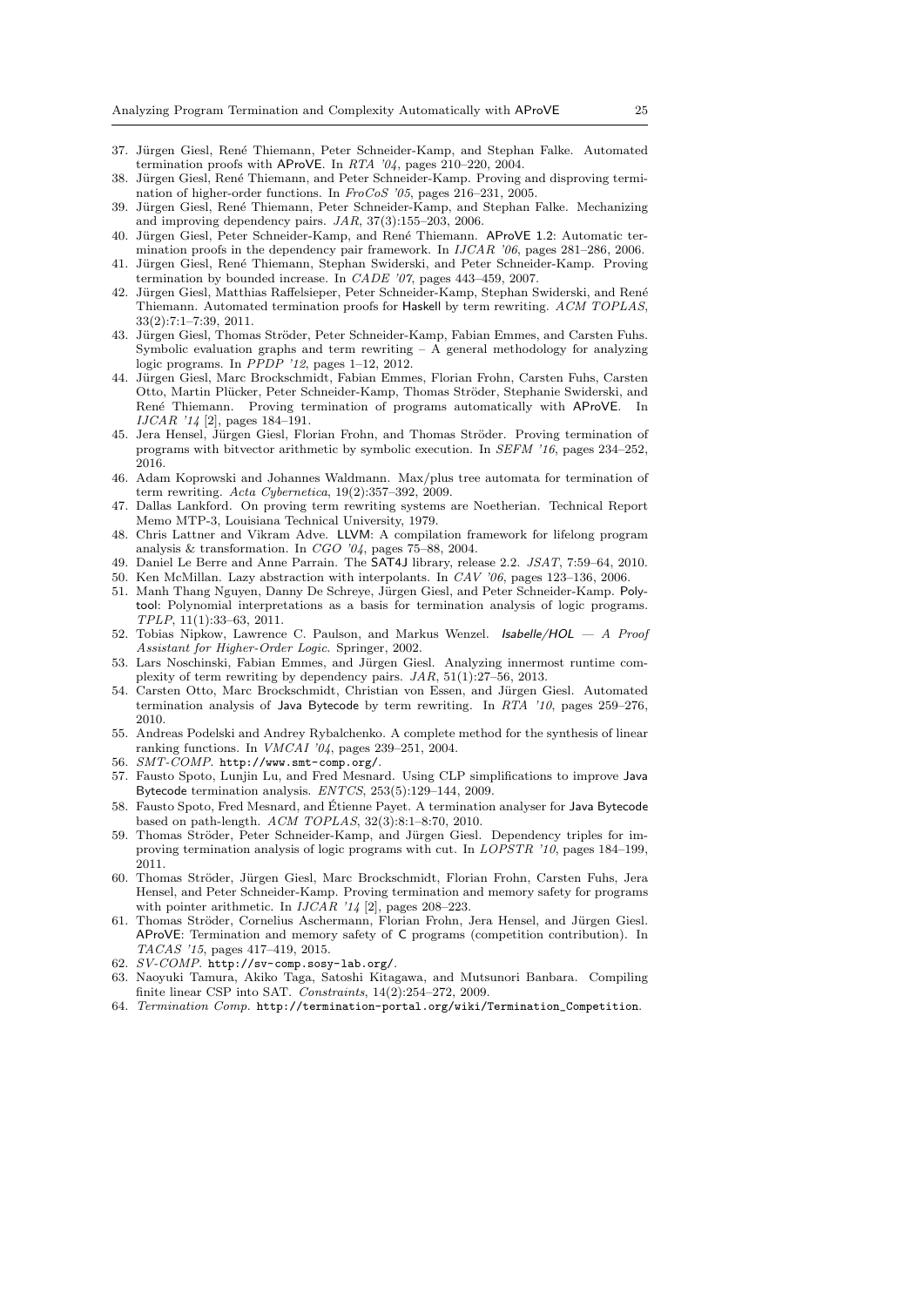- 65. René Thiemann and Christian Sternagel. Certification of termination proofs using CeTA. In TPHOLs '09, pages 452–468, 2009.
- 66. Harald Zankl, Nao Hirokawa, and Aart Middeldorp. KBO orientability. JAR, 43(2):173– 201, 2009.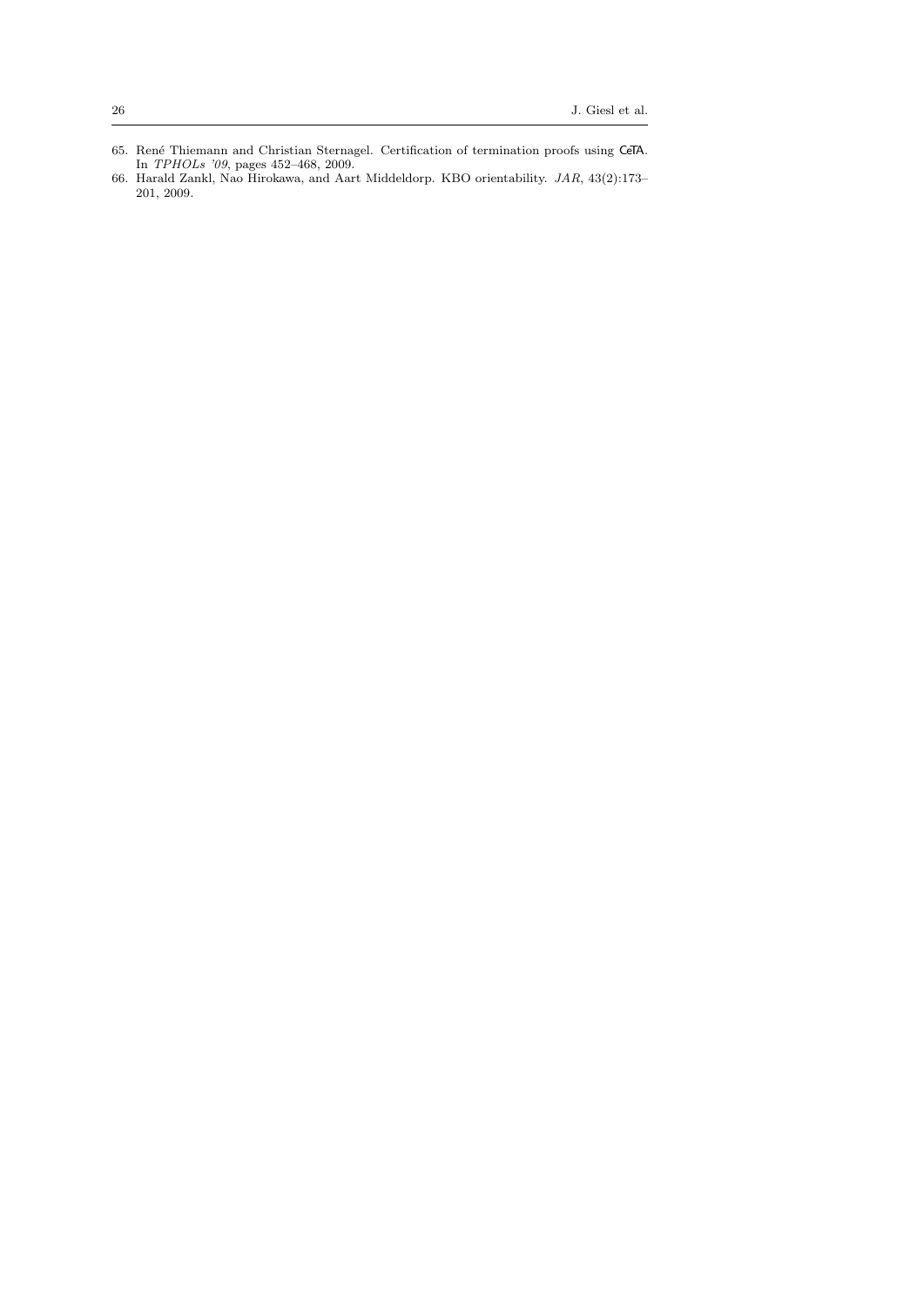### A Proofs

To define the removal of arguments formally, we use a suitable argument filter.

Definition 13 (Argument Filter [39]) An argument filter  $\pi$  for a signature  $\Sigma$  maps every *n*-ary function symbol to a (possibly empty) list  $[i_1, \ldots, i_k]$  with  $1 \leq i_1 < \ldots < i_k \leq n$ . The signature  $\Sigma_{\pi}$  consists of all function symbols  $f \in \Sigma$ , but for  $\pi(f) = [i_1, \ldots, i_k]$ , the arity of f in  $\Sigma_{\pi}$  is k. Every argument filter  $\pi$  induces a mapping from  $\mathcal{T}(\Sigma, \mathcal{V})$  to  $\mathcal{T}(\Sigma_{\pi}, \mathcal{V})$  as follows.

$$
\pi(t) = \begin{cases} t & \text{if } t \text{ is a variable} \\ f(\pi(t_{i_1}), \dots, \pi(t_{i_k})) & \text{if } t = f(t_1, \dots, t_n) \text{ and } \pi(f) = [i_1, \dots, i_k]. \end{cases}
$$

For every int-TRS R, we define  $\pi(\mathcal{R}) = {\pi(\ell) \rightarrow \pi(r) \|\varphi\| \mid \ell \rightarrow r \|\varphi\| \in \mathcal{R}}.$ 

Let  $N$  be the set of needed argument positions of Def. 2. Then we define the needless argument filter  $\pi_N$  as  $\pi_N(f) = [\ ]$  for  $f \in \mathbb{Z}$  and  $\pi_N(f) = [i_1, \ldots, i_k]$  for any  $f \in \Sigma_c \cup \Sigma_d$ , where  $\{i_1, \ldots, i_k\} = \{i \mid (f, i) \in N\}$  and  $i_j < i_{j+1}$  for all j.

**Theorem 3 (Soundness of Slicing)** Let  $\mathcal{R}$  be an int-TRS and let  $\mathcal{R}'$  result from filtering away all argument positions that are not needed according to Def. 2, i.e.,  $\mathcal{R}' = \pi_N(\mathcal{R})$ . Then R terminates iff  $\mathcal{R}'$  terminates.

*Proof* In the following, we often write  $s \hookrightarrow_{\rho}^{\sigma} t$  to denote the rule  $\rho$  and the substitution  $\sigma$  used in the rewrite step.

Soundness: For any argument filter  $\pi$ , non-termination of  $\mathcal R$  implies non-termination of  $\pi(\mathcal{R})$ , since every (root) rewrite step  $s \hookrightarrow_{\ell \to r} \llbracket \varphi \rrbracket t$  implies that we have  $\pi(s) \hookrightarrow_{\pi(\ell) \to \pi(r)} \pi(t).$ 

Completeness: For readability, in the following we write " $\pi$ " instead of " $\pi_N$ ".

Let  $\overline{s}_1 \hookrightarrow_{\pi(\ell_1) \to \pi(r_1)}^{\overline{\sigma}_1} \overline{s}_2 \hookrightarrow_{\pi(\ell_2) \to \pi(r_2)}^{\overline{\sigma}_2} \overline{s}_2$  ... be an infinite reduction w.r.t.  $\pi(\mathcal{R})$ . Our goal is to construct an infinite reduction w.r.t.  $\mathcal{R}$ .

W.l.o.g., we can assume that the left-hand sides  $\ell_i$  of the rules in R only contain function symbols that also occur on right-hand sides of  $R$ . The reason is that all other rules can be used only a finite number of times at the beginning of a reduction and thus, any infinite reduction has a suffix that satisfies our assumption.

Note that if there are subterms  $f(t_1, \ldots, t_n)$  and  $f(t'_1, \ldots, t'_n)$  on left-hand sides where  $(f, i) \notin N$ , then there exists a term  $u_i$  such that both  $t_i$  and  $t'_i$  match  $u_i$ . The reason is that some right-hand side must contain a subterm  $f(u_1, \ldots, u_i, \ldots, u_n)$ and by the "matching" condition in Def. 2,  $u_i$  has the desired property. In other words, one can always find a term  $u$  which is matched by all *i*th arguments of  $f$ on left-hand sides. We say that such a term u is  $(f, i)$ -compatible. A term s has the lhs matching property iff the following holds: if  $(f, i) \notin N$ , then any f-subterm of s has some  $(f, i)$ -compatible term on its *i*th argument. Here, an "f-subterm" is a term with f on its root position.

We now construct a term  $s_1$  with  $\pi(s_1) = \overline{s}_1$  that starts an infinite reduction w.r.t. R. To this end, we define a function unfilter :  $\mathcal{T}(\Sigma_\pi,\mathcal{V}) \to \mathcal{T}(\Sigma,\mathcal{V})$  with unfilter(x) = x for  $x \in V$  and unfilter( $f(t_{i_1},...,t_{i_k}) = f(t'_1,...,t'_n)$  if the arity of f in  $\Sigma$  is n. Here, we have  $t_i' = \text{unfilter}(t_i)$  if  $i \in \pi(f)$  and  $t_i'$  is some  $(f, i)$ compatible term if  $i \notin \pi(f)$ . Then we choose  $s_1 = \text{unfilter}(\overline{s}_1)$ . By construction, we then have  $\pi(s_1) = \overline{s}_1$  and  $s_1$  has the lhs matching property.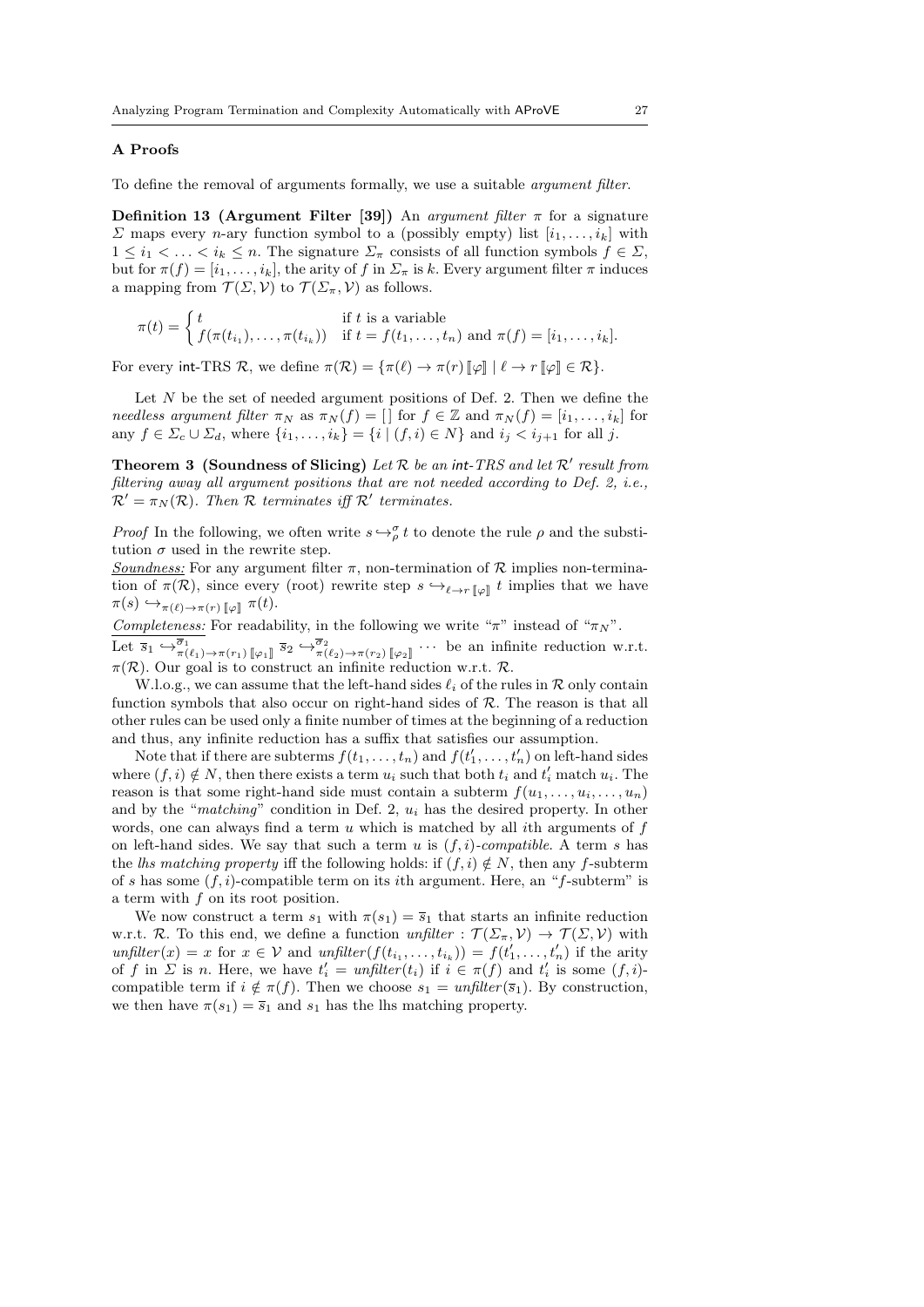Any matcher  $\overline{\sigma}_1$  for the filtered reduction can now be extended to a matcher for the non-filtered case. So from  $\pi(\ell_1)\overline{\sigma}_1 = \overline{s}_1$ , our construction of  $s_1$ , and the "non-linearity" condition in Def. 2, we can conclude that there is a substitution  $\sigma_1$  with  $\ell_1\sigma_1 = s_1$  such that  $\pi(\ell_1\sigma_1) = \bar{s}_1 = \pi(\ell_1)\bar{\sigma}_1$ . By the condition "constraint" in Def. 2, we can define  $\sigma_1$  to coincide with  $\overline{\sigma}_1$  on all variables from  $\hat{\varphi}_1$ . By the condition "*propagation*",  $\sigma_1$  can be extended to  $\varphi_1$ 's remaining variables such that  $\varphi_1 \sigma_1 = \varphi_1 \overline{\sigma}_1$  is valid, and hence,  $s_1 \hookrightarrow_{\ell_1 - r_1}^{\sigma_1} [\varphi_1]$  s<sub>2</sub>, where  $s_2 = r_1 \sigma_1$ . Due to the condition "*propagation*" in Def. 2, the root symbols of needed subterms in  $s_2 = r_1 \sigma_1$  coincide with the corresponding ones in  $\overline{s}_2 = \pi(r_1)\overline{\sigma}_1$ . Thus, we obtain  $\pi(s_2) = \overline{s}_2$ . By construction,  $s_2$  also has the lhs matching property. Hence, by repeating the above construction, one finally obtains an infinite reduction  $s_1 \hookrightarrow_{\ell_1 \to r_1}^{\sigma_1} [\![\varphi_1]\!]$   $s_2 \hookrightarrow_{\ell_2 \to r_2}^{\sigma_2} [\![\varphi_2]\!]$  $\cdots$  . In the contract of the contract of the contract of  $\Box$ 

The idea of the chaining simplification is to combine rules by narrowing. Narrowing of a term (or rule) is similar to performing a standard rewrite step. However, whereas in rewriting we apply a rule  $\ell \to r$  to a term t by finding a matcher  $\sigma$ such that  $\ell \sigma = t$ , in narrowing, we search for a unifier  $\mu$  such that  $\ell \mu = t\mu$  holds.

**Definition 14 (Narrowing)** A term  $t'$  is a narrowing of the term  $t$  with the intrule  $\ell \to r \llbracket \varphi \rrbracket$  using the unifier  $\mu$  (written  $t \leadsto_{\ell \to r}^{\mu} \llbracket \varphi \rrbracket$   $t'$ ) if  $\mu$  is the most general unifier of  $\ell$  and  $t$  and  $t' = r\mu$ . Here we always assume that  $\ell$  and  $t$  are variable disjoint (otherwise the variables in the rule are renamed).

Note that our form of narrowing differs from the narrowing of dependency pairs in [39], where narrowing steps take place only below the root position, whereas here we narrow only at the root position.

As mentioned,  $\mathcal{R}_{\to f} = \{ \ell \to r [\![ \varphi ]\!] \in \mathcal{R} \mid \text{root}(r) = f \}$  consists of all rules where f is the root symbol of the right-hand side and  $\mathcal{R}_{f \to \in \{ \ell \to r \} }$   $[\varphi] \in \mathcal{R}$  $root(\ell) = f$  are all rules where f is the root of the left-hand side.

Definition 15 (f-chained System  $\mathcal{R}^{-f}$ ) Let R be an int-TRS and let  $f \in \Sigma_d$ such that  $\mathcal{R}_{\rightarrow f} \cap \mathcal{R}_{f \rightarrow} = \emptyset$ . Then we define the f-chained system as  $\mathcal{R}^{-f}$  =  $(\mathcal{R} \setminus (\mathcal{R}_{\to f} \cup \mathcal{R}_{f \to f})) \cup \mathcal{R}'$ , where  $\mathcal{R}' = \{\ell \mu \to r' \; [\![ (\varphi \wedge \overline{\varphi}) \mu ]\!] \mid \ell \to r [\![ \varphi ]\!] \in \mathcal{R}_{\to f}, \; \overline{\ell} \to \overline{\ell}_{\overline{\ell}}$  $\overline{r}$   $\overline{[\varphi]} \in \mathcal{R}_{f \to}, \ r \leadsto^{\mu}_{\overline{\ell} \to \overline{r}}$   $\overline{[\varphi]}$   $r'$ .

**Theorem 5 (Soundness of Chaining)** Let  $\mathcal{R}$  be an int-TRS and f be as in Def. 15. Then  $\mathcal R$  terminates iff  $\mathcal R^{-f}$  terminates.

# Proof

 $\frac{Soundness}{\ell_1}$ . Let  $t_1 \hookrightarrow_{\ell_1 \to r_1}^{\sigma_1} [\![\varphi_1]\!]$   $t_2 \hookrightarrow_{\ell_2 \to r_2}^{\sigma_2} [\![\varphi_2]\!]$   $\cdots$  be an infinite R-reduction where we assume that  $\ell_i \to r_i \llbracket \varphi_i \rrbracket$  and  $\ell_j \to r_j \llbracket \varphi_j \rrbracket$  are variable disjoint whenever  $i \neq j$ .<br>We see that  $\ell_j \to \infty$  for success in where  $\ell_j \to \infty$  for  $\ell_j \to \infty$ W.l.o.g. let  $\ell_1 \to r_1 \llbracket \varphi_1 \rrbracket \notin \mathcal{R}_{f \to \cdot}$ . For every i where  $\ell_i \to r_i \llbracket \varphi_i \rrbracket \in \mathcal{R}_{\to f}$  we have  $\ell_{i+1} \to r_{i+1} [\![\varphi_{i+1}]\!] \in \mathcal{R}_{f \to \tau}$ , since root $(r_i) = f$ .

Moreover,  $t_i = \ell_i \sigma_i$ ,  $t_{i+1} = r_i \sigma_i = \ell_{i+1} \sigma_{i+1}$ , and both  $\varphi_i \sigma_i$  and  $\varphi_{i+1} \sigma_{i+1}$  are valid. So there is a  $\mu = \text{mgu}(r_i, \ell_{i+1})$  such that  $r_i \sim_{\ell_{i+1} \to r_{i+1}}^{\mu} [\varphi_{i+1}]$   $r_{i+1}\mu$  and  $\ell_i\mu \to r_{i+1}\mu \llbracket (\varphi_i \wedge \varphi_{i+1})\mu \rrbracket \in \mathcal{R}' \subseteq \mathcal{R}^{-f}$ , with  $\mathcal{R}'$  as in Def. 15.

As  $\ell_i \to r_i \llbracket \varphi_i \rrbracket$  and  $\ell_{i+1} \to r_{i+1} \llbracket \varphi_{i+1} \rrbracket$  are variable disjoint, there exists a substitution  $\gamma$  such that  $\mu\gamma$  is like  $\sigma_i$  for all variables in  $\ell_i \to r_i \llbracket \varphi_i \rrbracket$  and like  $\sigma_{i+1}$  for all variables in  $\ell_{i+1} \to r_{i+1} [\varphi_{i+1}]$ . Hence,  $\ell_i \mu \gamma = \ell_i \sigma_i = t_i$ ,  $r_{i+1} \mu \gamma =$  $r_{i+1}\sigma_{i+1} = t_{i+2}$ , and both  $\varphi_i\mu\gamma = \varphi_i\sigma_i$  and  $\varphi_{i+1}\mu\gamma = \varphi_{i+1}\sigma_{i+1}$  are valid. Thus,  $t_i \hookrightarrow_{\ell_i\mu \to r_{i+1}\mu \llbracket (\varphi_i \wedge \varphi_{i+1}) \mu \rrbracket}^{\gamma} t_{i+2}.$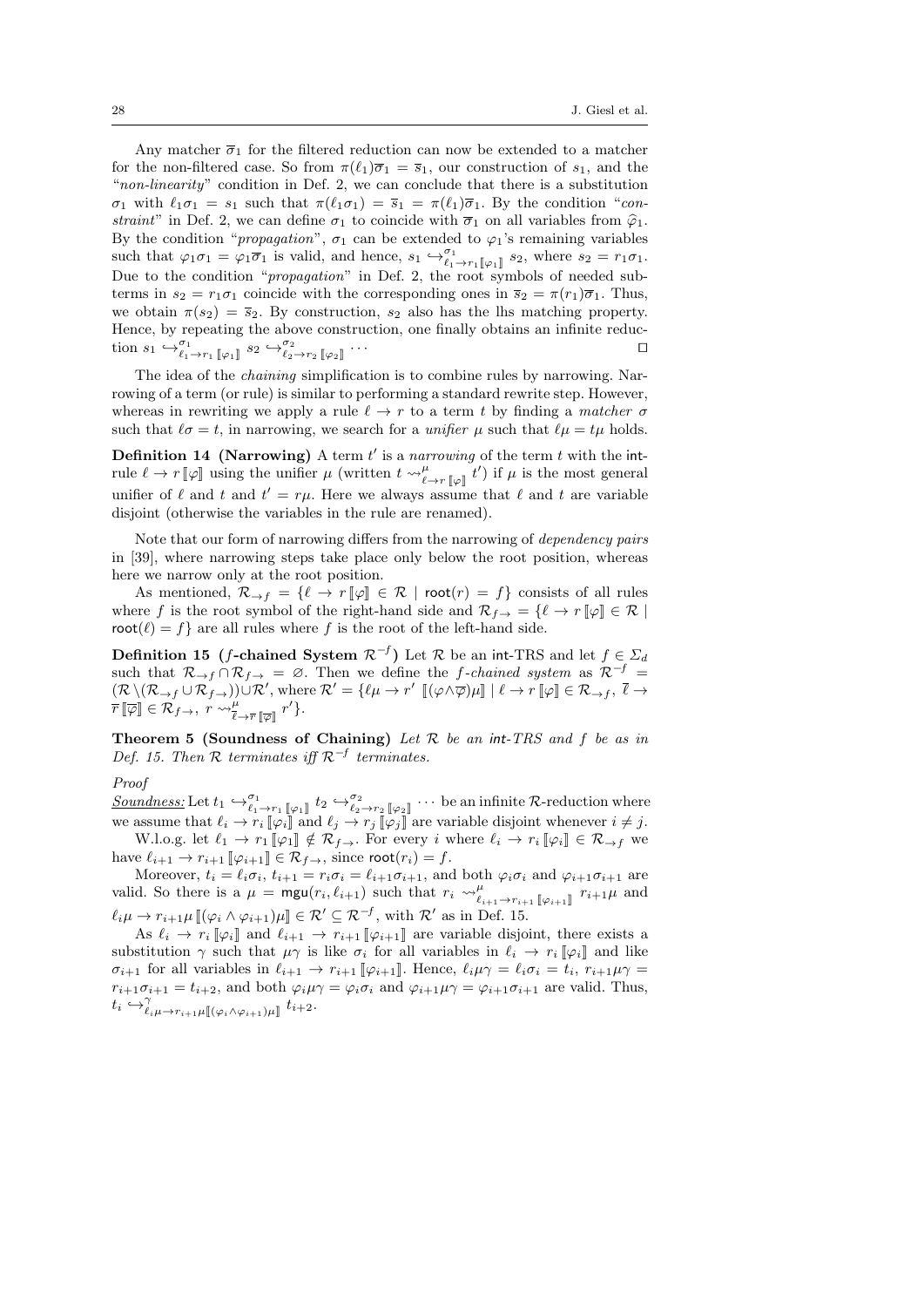By iterating this replacement of rule applications from  $\mathcal{R}_{\rightarrow f}$ , we also eliminate all applications of rules from  $\mathcal{R}_{f\rightarrow}$ , since they are always preceded by a rule from  $\mathcal{R}_{\rightarrow f}$ . In this way, we obtain an infinite reduction w.r.t.  $\mathcal{R}^{-f}$ .

Completeness: Every infinite reduction w.r.t.  $\mathcal{R}^{-f}$  can be transformed into an infinite reduction w.r.t. R. The reason is that whenever t rewrites to  $t'$  with a rule from  $\mathcal{R}' \subseteq \mathcal{R}^{-f}$ , then t also rewrites to t' in 2 steps with  $\mathcal{R}$ . To see this, let  $t \hookrightarrow_{\ell\mu \to r'\llbracket (\varphi \wedge \overline{\varphi})\mu \rrbracket}^{\sigma} t'.$  Hence,  $\varphi \mu \sigma$  and  $\overline{\varphi} \mu \sigma$  are valid. Here, both  $\ell \to r\llbracket \varphi \rrbracket$ and  $\overline{\ell} \to \overline{r}$   $\overline{[\varphi]}$  are from  $\mathcal{R}$  and  $r \to \overline{\ell}$  and  $r' = \overline{\ell}\mu$  and  $r' = \overline{r}\mu$ ). Thus,  $t = \ell \mu \sigma \hookrightarrow^{\mu \sigma}_{\ell \to r \; [\![\varphi]\!]} r \mu \sigma = \bar{\ell} \mu \sigma \hookrightarrow^{\mu \sigma}_{\bar{\ell} \to \bar{\ell}}$  $\frac{\mu\sigma}{\bar{\ell}\to\bar{r}}$   $\left[\overline{\varphi}\right]$   $\bar{r}\mu\sigma = r'\sigma = t'$ .

For any term t, we can define  $IA(t)$  and  $TA(t)$  formally using argument filters. We define the *integer argument projection* that removes all term arguments as  $\pi_{\mathcal{I}\mathcal{A}}(f) = []$  for  $f \in \mathbb{Z}$  and  $\pi_{\mathcal{I}\mathcal{A}}(f) = [i_1, \ldots, i_k]$  for any  $f \in \Sigma_c \cup \Sigma_d$ , where  ${i_1, \ldots, i_k} = {i | (f, i) \in \mathcal{I}A}$  and  $i_j < i_{j+1}$  for all j. The term argument projection  $\pi_{\mathcal{T}A}$  is defined analogously, retaining only term arguments. Then we have  $\mathcal{I}A(t) = \pi_{\mathcal{I}A}(t)$  and  $\mathcal{T}A(t) = \pi_{\mathcal{T}A}(t)$ .

Before proving Thm. 8, we recapitulate the definition of reduction pairs.

**Definition 16 (Reduction Pairs [39])** We call  $(\succsim, \succ)$  a reduction pair iff  $\succsim$  is reflexive, transitive, and closed under substitutions (i.e.,  $s \gtrsim t$  implies  $s\sigma \gtrsim t\sigma$ for all  $\sigma$ ),  $\succ$  is closed under substitutions and well founded, and  $\succ$  and  $\succ$  are compatible (i.e.,  $\succ \circ \succsim \subseteq \succ$  or  $\succsim \circ \succ \subseteq \succ$ ). For a reduction pair and an int-TRS R, we define the sets  $\mathcal{R}_{\succ} = \{\ell \to r [\![\varphi]\!] \mid \varphi \implies \ell \succ r\}$  and  $\mathcal{R}_{\succ} = \{\ell \to r [\![\varphi]\!] \mid \varphi \implies \ell \succ r\}$  $\varphi \implies \ell \succsim r$ .

Note that in contrast to the standard definition of reduction pairs [39], here  $\succsim$ does not have to be closed under contexts since we only regard rewrite steps at the root position.

Theorem 8 (Reduction Pairs From Projections) Let  $R$  be an int-TRS. If  $(\Sigma \mathcal{I}A, \Sigma \mathcal{I}A)$  is a reduction pair for  $\mathcal{I}A(\mathcal{R})$ , then  $(\Sigma, \Sigma)$  is a reduction pair for  $\mathcal{R}$ where  $t_1 > t_2$  holds iff  $IA(t_1) >_{IA} IA(t_2)$  and  $t_1 \gtrsim t_2$  holds iff  $IA(t_1) \gtrsim_{IA} IA(t_2)$ . The same holds for the restriction TA.

*Proof* We show that transitivity of  $\sum_{i=1}^{\infty} I_i$  implies transitivity of  $\sum_{i=1}^{\infty} I_i$ . Note that  $t_1 \sum_{i=1}^{\infty} t_2$ and  $t_2 \gtrsim t_3$  implies  $\mathcal{IA}(t_1) \gtrsim_{\mathcal{IA}} \mathcal{IA}(t_2)$  and  $\mathcal{IA}(t_2) \gtrsim_{\mathcal{IA}} \mathcal{IA}(t_3)$  by definition. By transitivity of  $\sum_{I} A$ , we have  $I A(t_1) \sum_{I} A I A(t_3)$  which implies  $t_1 \sum_{I} t_3$ . For all other properties, the proof is completely analogous.  $\Box$ 

To prove Thm. 11, we need a few intermediate lemmas. First, we show that th is "monotonic" w.r.t. data substitutions, i.e., for any term  $t$ , its term height  $\text{th}(t)$ is not greater than the term height of any instantiation  $t\sigma$ .

Lemma 17 (Term Height is Monotonic w.r.t. Substitutions) Let  $t \in$  $\mathcal{T}(\mathbb{Z} \cup \Sigma_c, \mathcal{V})$  and  $\sigma : \mathcal{V} \to \mathcal{T}(\mathbb{Z} \cup \Sigma_c, \mathcal{V})$ . Then th $(t) \leq \text{th}(t\sigma)$ .

Proof The proof is by induction on the term structure. In the base case, we either have  $t \in \mathbb{Z}$  and then  $t = t\sigma$  and thus  $\text{th}(t) = \text{th}(t\sigma)$ , or  $t \in \mathcal{V}$  and then  $\text{th}(t) = 0 \leq$ th( $t\sigma$ ). In the induction step, let  $t = f(t_1, \ldots, t_n)$ . Then we have

$$
th(s) = 1 + \max\{th(t_i) \mid 1 \le i \le n\}
$$
  
\n
$$
\le 1 + \max\{th(t_i\sigma) \mid 1 \le i \le n\}
$$
 by the induction hypothesis  
\n
$$
= th(t\sigma)
$$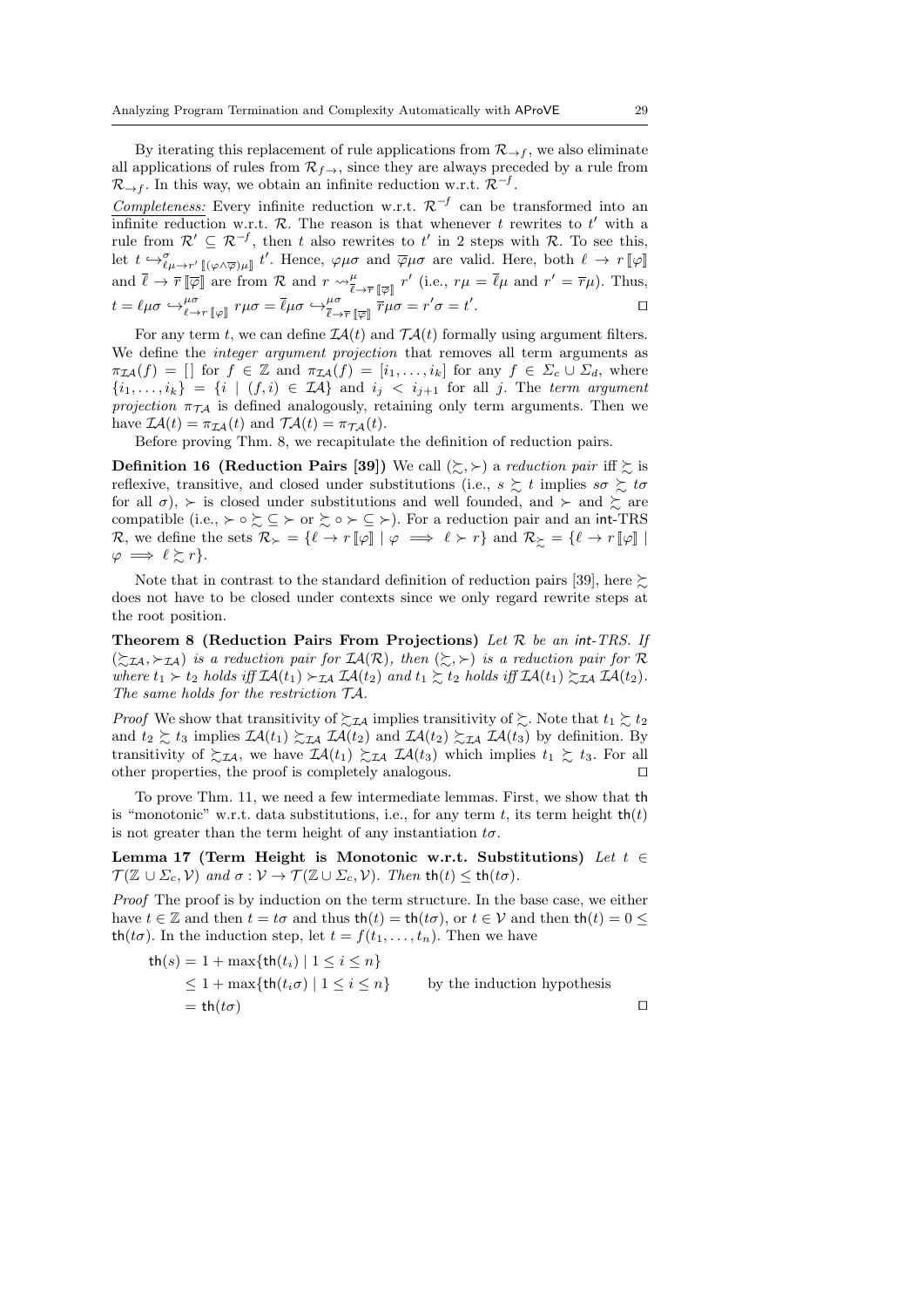We also need the following lemma about the relation between the term height of a variable occurring at a term position of  $t$  and the term height of  $t$ .

Lemma 18 (Lower Bounds for Term Height) Let  $t \in \mathcal{T}(\mathbb{Z} \cup \Sigma_c, \mathcal{V}), x \in$  $\mathcal{V}_{\mathcal{TA}}(t)$ , and  $\sigma : \mathcal{V} \to \mathcal{T}(\mathbb{Z} \cup \Sigma_c, \mathcal{V})$ . Then th $(x\sigma) + \mathsf{n}(t, x) \leq \mathsf{th}(t\sigma)$ .

*Proof* We prove the lemma by induction. In the base case,  $x \in V_{\mathcal{TA}}(t)$  implies  $t = x$ . Then  $\text{th}(x\sigma) + \text{nl}(x, x) = \text{th}(x\sigma)$ . In the induction step, let  $t = f(t_1, \ldots, t_n)$ . Then we have

$$
th(x\sigma) + nl(t, x)
$$
  
\n
$$
= th(x\sigma) + 1 + \max\{nl(t_i, x) | 1 \le i \le n, x \in \mathcal{V}_{\mathcal{TA}}(t_i)\}
$$
 as  $x \in \mathcal{V}_{\mathcal{TA}}(t)$   
\n
$$
= 1 + \max\{th(x\sigma) + nl(t_i, x) | 1 \le i \le n, x \in \mathcal{V}_{\mathcal{TA}}(t_i)\}
$$
 as  $x \in \mathcal{V}_{\mathcal{TA}}(t)$   
\n
$$
\le 1 + \max\{th(t_i\sigma) | 1 \le i \le n, x \in \mathcal{V}_{\mathcal{TA}}(t_i)\}
$$
 by the ind. hypothesis  
\n
$$
\le 1 + \max\{th(t_i\sigma) | 1 \le i \le n\}
$$
  
\n
$$
= th(t\sigma)
$$

Finally, we also prove the following lemma about the relation between the term height of an instantiated term  $t\sigma$  and the term heights  $\text{th}(x\sigma)$  of the variables x occurring in t. In this way, we obtain an upper bound for the term height  $\text{th}(t\sigma)$ .

Lemma 19 (Upper Bounds for Term Height) Let  $t \in \mathcal{T}(\mathbb{Z} \cup \Sigma_c, \mathcal{V})$  and  $\sigma$ :  $V \to \mathcal{T}(\mathbb{Z} \cup \Sigma_c, V)$ . Then th $(t\sigma) \leq \max\{th(t), \max\{th(x\sigma) + \ln(t, x) \mid x \in \mathcal{V}_{\mathcal{T}A}(t)\}\}.$ 

Proof Again, we prove the lemma by induction. In the base case, we consider three cases. For  $t = x \in V$ , we have  $\text{th}(x\sigma) = \max{\{\text{th}(x), \text{th}(x\sigma) + \text{nl}(x, x)\}}$ , since  $\text{th}(x) = \text{nl}(x, x) = 0.$  For  $t \in \Sigma_c$ , we have  $\text{th}(t\sigma) = \text{th}(t) = 1 = \max{\{\text{th}(t)\}}$ . Finally, for  $t \in \mathbb{Z}$ , we have  $\text{th}(t\sigma) = 0$ , which is a lower bound for any term height. In the induction step, let  $t = f(t_1, \ldots, t_n)$ .

$$
th(t\sigma) = 1 + \max\{th(t_i\sigma) \mid 1 \le i \le n\}
$$
  
\n
$$
\le 1 + \max\{\max\{th(t_i),
$$
  
\n
$$
\max\{th(x\sigma) + n(t_i, x) \mid x \in \mathcal{V}_{\mathcal{TA}}(t_i)\}\} \mid 1 \le i \le n\} \text{ by the ind. hyp.}
$$
  
\n
$$
= \max\{1 + \max\{th(t_i) \mid 1 \le i \le n\},
$$
  
\n
$$
1 + \max\{th(x\sigma) + n(t_i, x) \mid 1 \le i \le n, x \in \mathcal{V}_{\mathcal{TA}}(t_i)\}\}
$$
  
\n
$$
= \max\{th(t), \max\{th(x\sigma) + 1 + n(t_i, x) \mid 1 \le i \le n, x \in \mathcal{V}_{\mathcal{TA}}(t_i)\}\}
$$
  
\n
$$
\le \max\{th(t), \max\{th(x\sigma) + n(t, x) \mid x \in \mathcal{V}_{\mathcal{TA}}(t)\}\} \text{ as } \bigcup_{1 \le i \le n} \mathcal{V}_{\mathcal{TA}}(t_i) = \mathcal{V}_{\mathcal{TA}}(t)
$$

For the proof of Thm. 11, we define the replacement of non-integer subterms by their height formally.

**Definition 20 (Term Height Projection**  $\pi_{\text{th}}$ ) Let  $t = f(t_1, \ldots, t_n)$  for some  $f \in \Sigma_d, t_1, \ldots, t_n \in \mathcal{T}(\mathbb{Z} \cup \Sigma_c, \mathcal{V})$ . Then  $\pi_{\mathsf{th}}(t) = f(\hat{t}_1, \ldots, \hat{t}_n)$  with

$$
\hat{t}_i = \begin{cases} t_i & \text{if } (f,i) \notin \mathcal{TA} \\ \mathsf{th}(t_i) & \text{otherwise} \end{cases}
$$